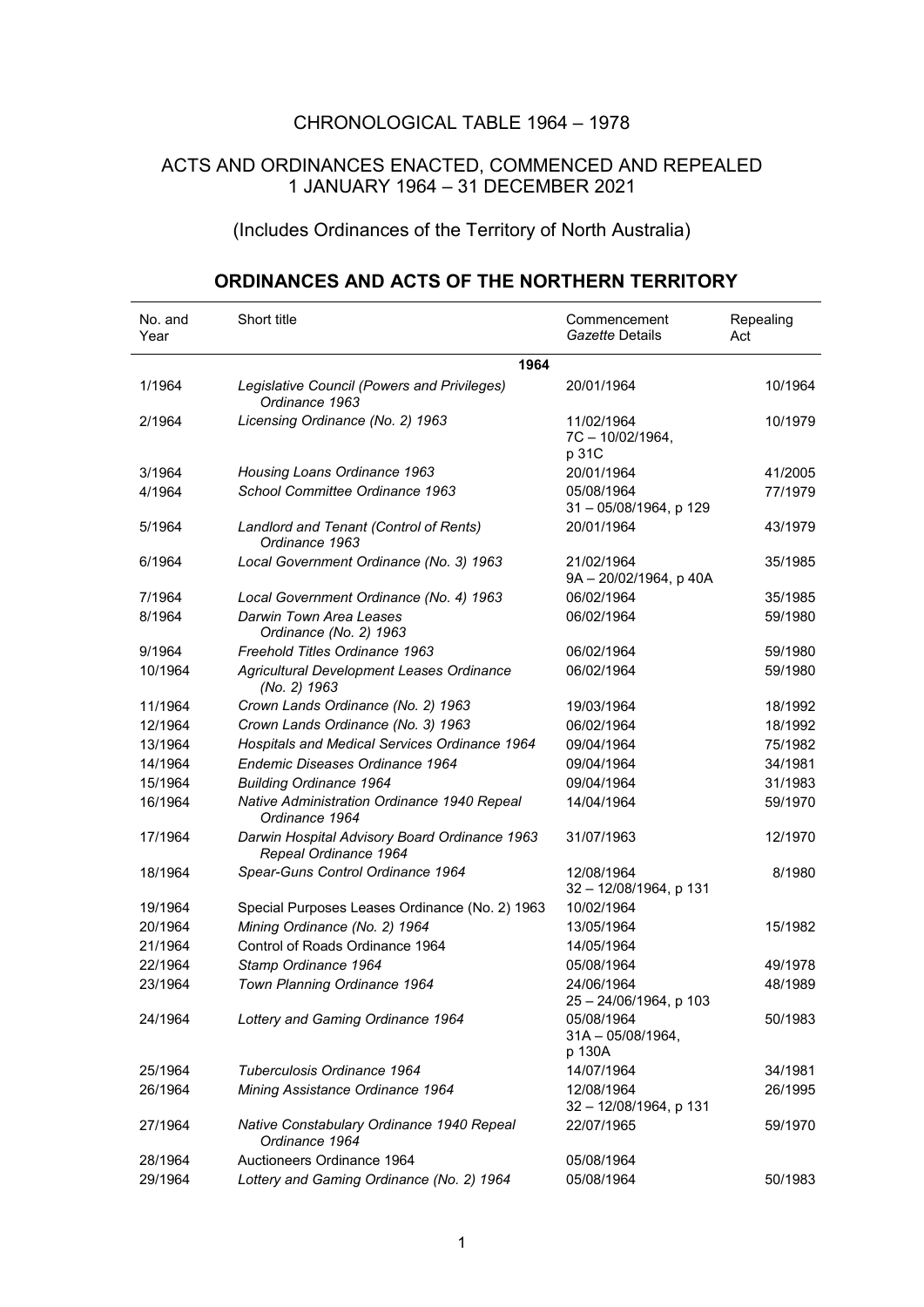| No. and<br>year | Short title                                                       | Commencement<br>Gazette Details              | Repealing<br>Act |
|-----------------|-------------------------------------------------------------------|----------------------------------------------|------------------|
| 30/1964         | Darwin Hospital Advisory Board Ordinance 1964                     | 05/08/1964                                   | 59/1970          |
| 31/1964         | Social Welfare Ordinance 1964                                     | 15/09/1964<br>$36B - 15/09/1964$ ,<br>p 148B | 76/1983          |
| 32/1964         | Mining Ordinance (No. 3) 1964                                     | 27/08/1964                                   | 15/1982          |
| 33/1964         | Petroleum (Prospecting and Mining)<br>Ordinance 1964              | 15/09/1964                                   | 50/1984          |
| 34/1964         | Lottery and Gaming Ordinance (No. 3) 1964                         | 01/09/1964                                   | 50/1983          |
| 35/1964         | Licensing Ordinance 1964                                          | 15/09/1964                                   | 10/1979          |
| 36/1964         | Cemeteries Ordinance 1964                                         | 08/03/1967                                   |                  |
| 37/1964         | Criminal Law Amendment Ordinance 1964                             | 03/09/1964                                   | 47/1983          |
| 38/1964         | Crown Lands Ordinance 1964                                        | 30/09/1964<br>39 - 30/09/1964, p 154         | 18/1992          |
| 39/1964         | Dangerous Drugs Ordinance 1964                                    | 15/09/1964                                   | 59/1977          |
| 40/1964         | Firearms Ordinance 1964                                           | 15/09/1964                                   | 8/1980           |
| 41/1964         | Intestate Aboriginals (Distribution of Estates)<br>Ordinance 1964 | 15/09/1964                                   | 37/1979          |
| 42/1964         | Methylated Spirit Ordinance 1964                                  | 15/09/1964                                   | 4/1983           |
| 43/1964         | Poisons Ordinance 1964                                            | 15/09/1964                                   | 4/1983           |
| 44/1964         | Police and Police Offences Ordinance 1964                         | 03/09/1964                                   | 33/2019          |
| 45/1964         | Registration of Dogs Ordinance 1964                               | 15/09/1964                                   | 18/1980          |
| 46/1964         | Ward's Employment Ordinance 1964                                  | 15/09/1964                                   | 60/1971          |
| 47/1964         | <b>Workmen's Compensation Ordinance 1964</b>                      | 03/09/1964                                   | 49/1986          |
| 48/1964         | Alice Springs Town Management Ordinance 1964                      | 18/09/1964                                   | 27/1971          |
| 49/1964         | <b>Tennant Creek Town Management</b><br>Ordinance 1964            | 18/09/1964                                   | 95/1978          |
| 50/1964         | Katherine Town Management Ordinance 1964                          | 18/09/1964                                   | 95/1978          |
| 51/1964         | Defamation Ordinance 1964                                         | 18/09/1964                                   |                  |
| 52/1964         | Tourist Board Ordinance 1964                                      | 18/09/1964                                   | 124/1979         |
| 53/1964         | Child Welfare Ordinance 1964                                      | 18/09/1964                                   | 76/1983          |
| 54/1964         | Hawkers Ordinance 1964                                            | 02/12/1964                                   | 67/2000          |
| 55/1964         | Freehold Titles Ordinance 1964                                    | 28/09/1964                                   | 59/1980          |
| 56/1964         | Pharmacy Ordinance 1964                                           | 25/11/1964<br>47 - 25/11/1964, p 185         | 21/2004          |
| 57/1964         | Alice Springs Hospital Advisory Board<br>Ordinance 1964           | 16/10/1964                                   | 12/1970          |
| 58/1964         | Local Government Ordinance 1964                                   | 29/03/1966<br>17 - 29/03/1966                | 35/1985          |
| 59/1964         | Local Government Ordinance (No. 2) 1964                           | 02/12/1964<br>$48A - 02/12/1964$ ,<br>p 188A | 35/1985          |
| 60/1964         | Wildlife Conservation and Control Ordinance 1964                  | 09/12/1964<br>49 - 09/12/1964, p 190         | 23/1977          |
| 61/1964         | Crown Lands Ordinance (No. 2) 1964                                | 17/11/1964<br>45C - 17/11/1964,<br>p 176C    | 18/1992          |
| 62/1964         | Crown Lands Ordinance (No. 3) 1964                                | 02/12/1964<br>48A - 02/12/1964,<br>p 188A    | 18/1992          |
| 63/1964         | Forestry Ordinance 1964                                           | 02/12/1964<br>48A - 02/12/1964,<br>p 186C    | 14/1992          |
| 64/1964         | <b>Public Service Ordinance 1964</b>                              | 26/11/1964                                   | 62/1976          |
| 65/1964         | Darwin Town Area Leases Ordinance 1964                            | 13/01/1965<br>$2 - 13/01/1965$               | 59/1980          |
| 66/1964         | Explosives Ordinance 1964                                         | 02/04/1971<br>$4 - 27/01/1971$               | 4/1981           |
| 67/1964         | Adoption of Children Ordinance 1964                               | 22/03/1967<br>19-22/03/1967                  | 17/1994          |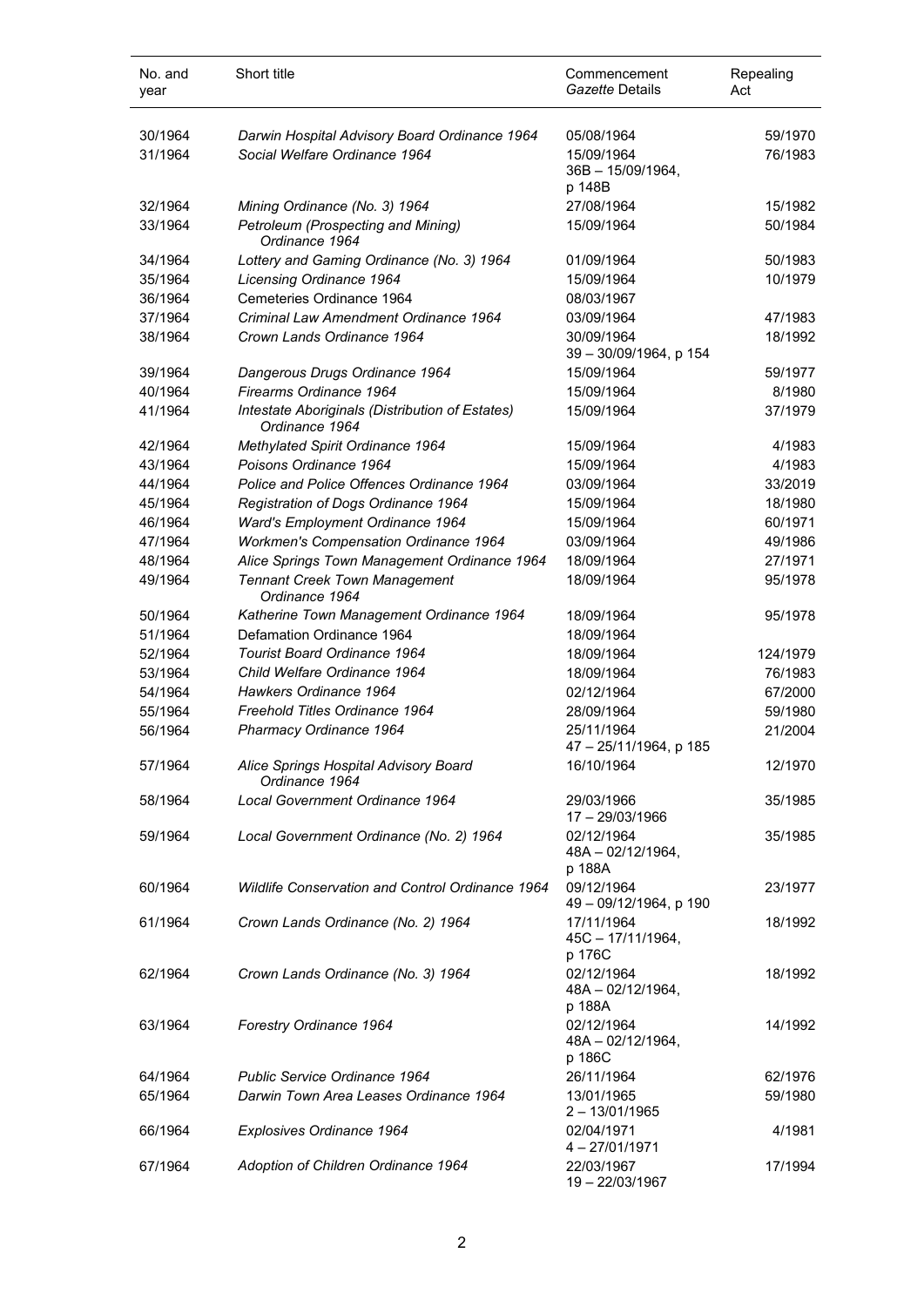| No. and<br>year | Short title                                                 | Commencement<br>Gazette Details       | Repealing<br>Act |
|-----------------|-------------------------------------------------------------|---------------------------------------|------------------|
| 68/1964         | Local Government Ordinance (No. 3) 1964                     | 18/12/1964                            | 35/1985          |
| 69/1964         | Justices Ordinance 1964                                     | 18/12/1964                            | 33/2019          |
| 70/1964         | Marine Board and Navigation Ordinance 1964                  | 02/04/1971                            | 93/1981          |
| 71/1964         | Mental Defectives Ordinance 1964                            | 18/12/1964                            | 05/1980          |
| 72/1964         | Architects Ordinance 1964                                   | 03/02/1965                            | 33/2019          |
|                 | 1965                                                        |                                       |                  |
| 1/1965          | Licensing Ordinance (No. 2) 1964                            | 03/03/1965<br>$9 - 03/03/1965$ , p 37 | 10/1979          |
| 2/1965          | Local Courts Ordinance 1964                                 | 01/07/1974<br>26B-29/06/1974          | 31/1989          |
| 3/1965          | Police and Police Offences Ordinance<br>(No. 2) 1964        | 14/01/1965                            | 33/2019          |
| 4/1965          | Police and Police Offences Ordinance<br>(No. 3) 1964        | 14/01/1965                            | 33/2019          |
| 5/1965          | Registration of Dogs Ordinance (No. 2) 1964                 | 14/01/1965                            | 18/1980          |
| 6/1965          | Licensing Ordinance 1965                                    | 03/03/1965<br>9A - 03/03/1965, p 40A  | 10/1979          |
| 7/1965          | Police and Police Offences Ordinance 1965                   | 22/02/1965                            | 33/2019          |
| 8/1965          | Mining Ordinance 1964                                       | 15/02/1965                            | 15/1982          |
| 9/1965          | Prisons Ordinance 1965                                      | 08/04/1965                            | 33/2019          |
| 10/1965         | Supply of Services Ordinance 1965                           | 19/05/1965<br>20 - 19/05/1965, p 79   | 12/1983          |
| 11/1965         | Pearling and Pearl Culture Ordinance 1964                   | 15/02/1967<br>$10 - 15/02/1967$       | 4/1980           |
| 12/1965         | Hospitals and Medical Services Ordinance 1965               | 24/05/1965                            | 75/1982          |
| 13/1965         | <b>Education Ordinance 1965</b>                             | 24/05/1965                            | 77/1979          |
| 14/1965         | Housing Ordinance 1965                                      | 24/05/1965                            | 76/1982          |
| 15/1965         | Real Property Ordinance 1965                                | 07/07/1965<br>27 - 07/07/1965, p 110  | 2/2000           |
| 16/1965         | Town Planning Ordinance 1965                                | 16/06/1965<br>24 - 16/06/1965, p 95   | 48/1979          |
| 17/1965         | Control of Waters Ordinance 1965                            | 16/06/1965<br>24 - 16/06/1965, p 96   | 19/1992          |
| 18/1965         | Legal Practitioners Ordinance 1965                          | 24/05/1965                            | 18/1974          |
| 19/1965         | Lottery and Gaming Ordinance 1965                           | 31/05/1965                            | 50/1983          |
| 20/1965         | Local Government Ordinance (No. 2) 1965                     | 31/05/1965                            | 35/1985          |
| 21/1965         | Forestry Ordinance 1965                                     | 08/07/1965                            | 14/1992          |
| 22/1965         | Valuation of Land Ordinance 1965                            | 10/02/1964                            | 33/2019          |
| 23/1965         | Juries Ordinance 1965                                       | 16/08/1965                            | 33/2019          |
| 24/1965         | Local Courts Ordinance 1965                                 | 16/08/1965                            | 31/1989          |
| 25/1965         | Petroleum Products Subsidy Ordinance 1965                   | 16/08/1965                            | 38/2014          |
| 26/1965         | Aliens Act Repeal Ordinance 1965                            | 16/08/1965                            | 59/1970          |
| 27/1965         | Child Welfare Ordinance 1965                                | 16/08/1965                            | 76/1983          |
| 28/1965         | <b>Workmen's Compensation Ordinance 1965</b>                | 16/08/1965                            | 49/1986          |
| 29/1965         | Mining Ordinance 1965                                       | 29/09/1965<br>41-29/09/1965, p 161    | 15/1982          |
| 30/1965         | <b>Police and Police Offences Ordinance</b><br>(No. 2) 1965 | 16/08/1965                            | 33/2019          |
| 31/1965         | Alice Springs Town Management Ordinance 1965                | 08/09/1965                            | 27/1971          |
| 32/1965         | Fisheries Ordinance 1965                                    | 22/06/1966<br>31-22/06/1966, p 130    | 04/1980          |
| 33/1965         | Registration of Dogs Ordinance 1965                         | 06/10/1965<br>43 - 06/10/1965, p 167  | 18/1980          |
| 34/1965         | Oaths Ordinance 1965                                        | 24/09/1965                            | 7/2011           |
| 35/1965         | Wildlife Conservation and Control Ordinance 1965            | 20/10/1965<br>45 - 20/10/1965, p 175  | 23/1977          |
| 36/1965         | Special Purposes Leases Ordinance 1965                      | 16/02/1966<br>8-16/02/1966, p 27      | 33/2019          |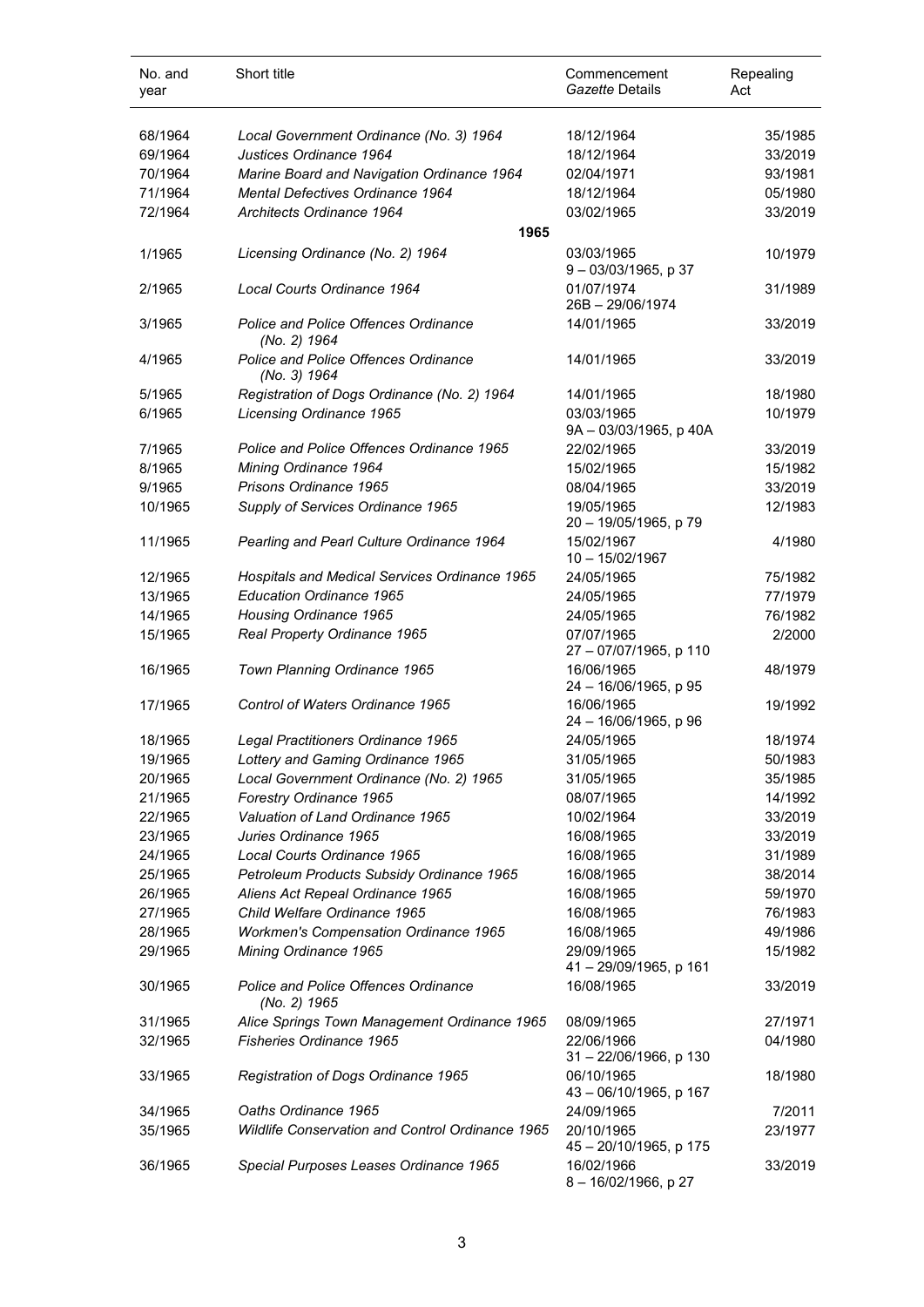| No. and<br>year | Short title                                                     | Commencement<br>Gazette Details      | Repealing<br>Act |
|-----------------|-----------------------------------------------------------------|--------------------------------------|------------------|
| 37/1965         | Alice Springs Town Management Ordinance<br>(No. 2) 1965         | 30/09/1965                           | 27/1971          |
| 38/1965         | Crown Lands Ordinance 1965                                      | 22/12/1965<br>55 - 22/12/1965, p 207 | 18/1992          |
| 39/1965         | Legislation Repeal Ordinance 1965                               | 29/10/1965                           | 59/1970          |
| 40/1965         | Water Supplies Development Ordinance 1965                       | 10/05/1967                           | 04/1967          |
| 41/1965         | Prisons Ordinance (No. 2) 1965                                  | 14/02/1966                           | 33/2019          |
| 42/1965         | Supreme Court Ordinance Repeal<br>Ordinance 1965                | 12/11/1965                           | 1/2000           |
| 43/1965         | Firearms Ordinance 1965                                         | 20/04/1966<br>21 - 20/04/1966, p 82  | 8/1980           |
| 44/1965         | Museums and Art Galleries Ordinance 1965                        | 29/03/1966<br>17 - 29/03/1966, p 61  | 18/1999          |
| 45/1965         | <b>Bush Fires Control Ordinance 1965</b>                        | 02/02/1966<br>5-02/02/1966, p 17     | 33/1980          |
| 46/1965         | Hire-Purchase Ordinance 1965                                    | 14/02/1966                           | 9/1996           |
| 47/1965         | <b>Encouragement of Primary Production</b><br>Ordinance 1965    | 14/02/1966                           | 40/1978          |
| 48/1965         | Darwin Town Area Leases Ordinance<br>(No. 2) 1965               | 14/02/1966                           | 59/1980          |
| 49/1965         | Crown Lands Ordinance (No. 2) 1965                              | 14/02/1966                           | 18/1992          |
| 50/1965         | Landlord and Tenant (Control of Rents)<br>Ordinance 1965        | 14/02/1966                           | 43/1979          |
| 51/1965         | Mining Assistance Ordinance 1965                                | 14/02/1966                           | 26/1995          |
| 52/1965         | Pounds Ordinance 1965                                           | 14/02/1966                           | 33/2019          |
| 53/1965         | Registration of Dogs Ordinance (No. 2) 1965                     | 14/02/1966                           | 18/1980          |
| 54/1965         | <b>Workmen's Compensation Ordinance</b><br>(No. 2) 1965         | 14/02/1966                           | 49/1986          |
| 55/1965         | Weights and Measures Ordinance 1965                             | 14/02/1966                           | 75/1978          |
| 56/1965         | Motor Vehicles Ordinance (No. 2) 1965                           | 14/02/1966                           | 33/2019          |
| 57/1965         | Pawnbrokers Ordinance 1965                                      | 14/02/1966                           | 23/1980          |
| 58/1965         | Local Government Ordinance (No. 4) 1965                         | 14/02/1966                           | 35/1985          |
| 59/1965         | Lottery and Gaming Ordinance (No. 2) 1965                       | 14/02/1966                           | 50/1983          |
| 60/1965         | Justices Ordinance 1965                                         | 14/02/1966                           | 33/2019          |
| 61/1965         | <b>Hospitals and Medical Services Ordinance</b><br>(No. 2) 1965 | 14/02/1966                           | 75/1982          |
| 62/1965         | Petroleum Products Subsidy Ordinance<br>(No. 2) 1965            | 17/12/1965                           | 38/2014          |
| 63/1965         | Stamp Ordinance 1965                                            | 14/02/1966                           | 49/1978          |
| 64/1965         | Evidence Ordinance 1965                                         | 14/02/1966                           | 33/2019          |
| 65/1965         | Instruments Ordinance 1965                                      | 14/02/1966                           | 30/2010          |
| 66/1965         | Education Ordinance (No. 2) 1965                                | 17/12/1965                           | 77/1979          |
| 67/1965         | Long Service Leave Ordinance 1965                               | 07/12/1966<br>61 - 07/12/1966, p 253 | 72/1981          |
|                 | 1966                                                            |                                      |                  |
| 1/1966          | Darwin Town Area Leases Ordinance 1965                          | 14/02/1966<br>7 - 14/02/1966, p 25   | 59/1980          |
| 2/1966          | Wards' Employment Ordinance 1965                                | 26/01/1966                           | 60/1971          |
| 3/1966          | Adelaide Sewers Act Repeal Ordinance 1966                       | 23/03/1966                           | 87/1973          |
| 4/1966          | Foot and Mouth Disease Compensation<br>Ordinance 1966           | 23/03/1966                           | 36/2008          |
| 5/1966          | Housing Loans Ordinance 1966                                    | 23/03/1966                           | 41/2005          |
| 6/1966          | <b>National Parks and Gardens Ordinance 1966</b>                | 23/03/1966                           | 23/1977          |
| 7/1966          | Pounds Ordinance 1966                                           | 23/03/1966                           | 33/2019          |
| 8/1966          | <b>Tourist Board Ordinance 1966</b>                             | 23/03/1966                           | 124/1979         |
| 9/1966          | Ordinance bearing this number of no legal effect                |                                      |                  |
| 10/1966         | Local Government Ordinance 1966                                 | 01/09/1966                           | 35/1985          |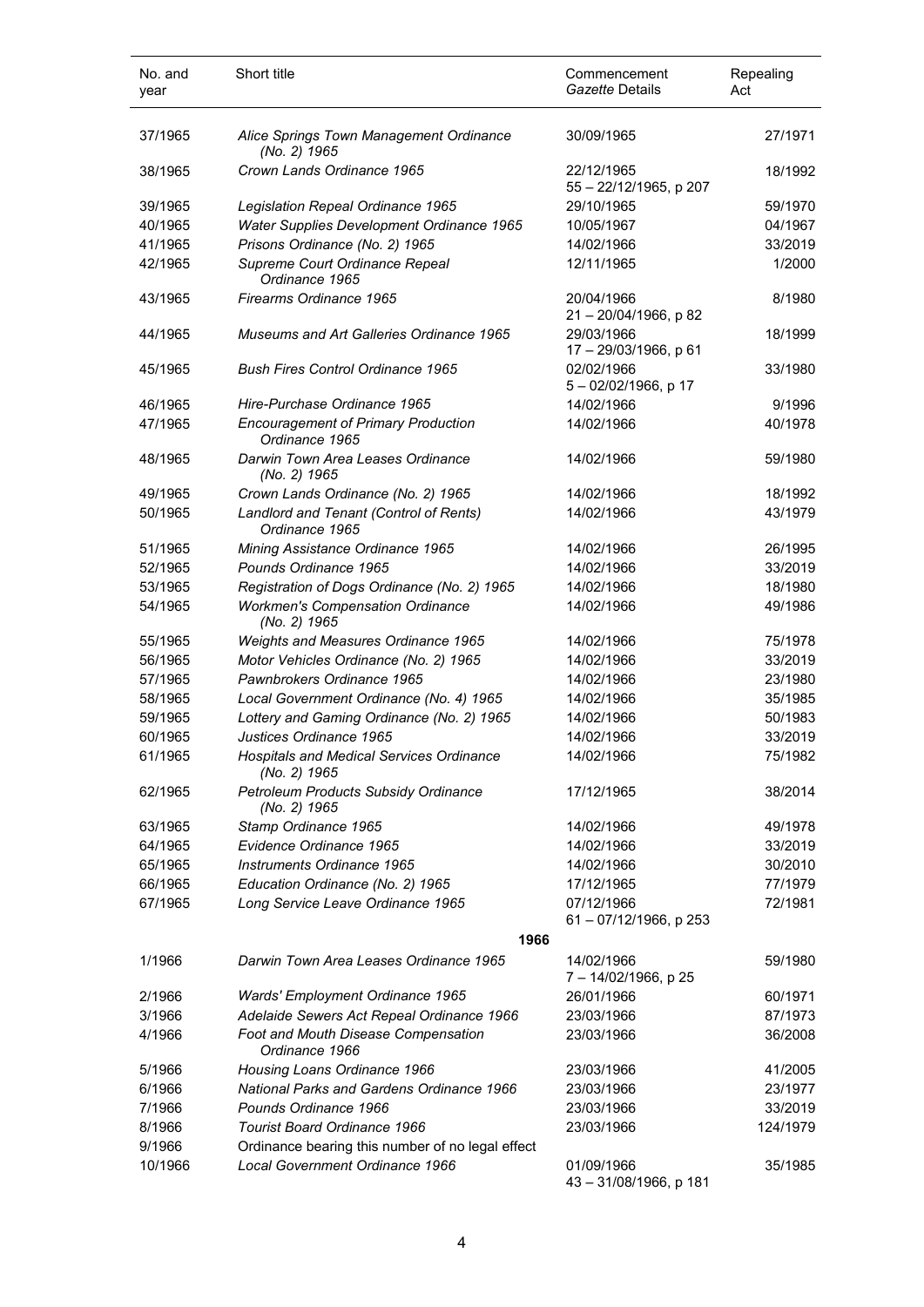| No. and<br>year | Short title                                                   | Commencement<br>Gazette Details      | Repealing<br>Act |
|-----------------|---------------------------------------------------------------|--------------------------------------|------------------|
| 11/1966         | Local Government Ordinance (No. 2) 1966                       | 29/03/1966<br>17 - 29/03/1966, p 61  | 35/1985          |
| 12/1966         | <b>Motor Vehicles Ordinance 1966</b>                          | 17/08/1966<br>36 - 27/07/1966, p 150 | 33/2019          |
| 13/1966         | Firearms Ordinance (No. 2) 1964                               | 11/05/1966<br>24 - 11/05/1966        | 8/1980           |
| 14/1966         | <b>Public Service Ordinance 1965</b>                          | 01/11/1966<br>52 - 19/10/1966, p 209 | 62/1976          |
| 15/1966         | Fire Brigades Arbitral Tribunal ordinance 1965                | 01/11/1966<br>52 - 19/10/1966, p 210 | 77/1985          |
| 16/1966         | Darwin Hospital Advisory Board Ordinance 1966                 | 01/06/1966<br>$28 - 01/06/1966$      | 12/1970          |
| 17/1966         | <b>Wildlife Conservation and Control Ordinance 1966</b>       | 08/06/1966<br>$29 - 08/06/1966$      | 23/1977          |
| 18/1966         | <b>Fisheries Ordinance 1966</b>                               | 22/06/1966                           | 4/1980           |
| 19/1966         | Legislation Repeal Ordinance 1966                             | 17/06/1966                           | 59/1970          |
| 20/1966         | Silicosis and Tuberculosis (Mine-Workers and                  | 14/06/1967                           | 43/2001          |
|                 | Prospectors) Ordinance 1966                                   |                                      |                  |
| 21/1966         | Firearms Ordinance (No. 2) 1966                               | 06/07/1966<br>$33 - 06/07/1966$      | 8/1980           |
| 22/1966         | Licensing Ordinance 1966                                      | 13/07/1966<br>$34 - 13/07/1966$      | 10/1979          |
| 23/1966         | Darwin Town Area Leases Ordinance 1966                        | 13/07/1966<br>34 - 13/07/1966, p 141 | 59/1980          |
| 24/1966         | Mining Ordinance 1966                                         | 17/08/1966<br>40 - 17/08/1966        | 15/1982          |
| 25/1966         | Control of Roads Ordinance 1966                               | 30/06/1966                           | 33/2019          |
| 26/1966         | <b>Workmen's Compensation Ordinance 1966</b>                  | 30/06/1966                           | 49/1986          |
| 27/1966         | Crown Lands Ordinance 1966                                    | 11/07/1966                           | 18/1992          |
| 28/1966         | Petroleum (Prospecting and Mining)<br>Ordinance 1966          | 07/12/1966<br>61-07/12/1966, p 253   | 50/1984          |
| 29/1966         | Crown Lands Ordinance (No. 2) 1966                            | 31/08/1966<br>43-31/08/1966, p 177   | 18/1992          |
| 30/1966         | Nomenclature (Public Places) Ordinance 1966                   | 07/09/1966                           | 38/1967          |
| 31/1966         | Traffic Ordinance (No. 2) 1966                                | 14/09/1966                           | 44/1987          |
| 32/1966         | Licensing Ordinance (No. 2) 1966                              | 07/09/1966                           | 10/1979          |
| 33/1966         | Fire Brigades Arbitral Tribunal Ordinance 1966                | 01/11/1966                           | 77/1985          |
| 34/1966         | Prisons Ordinance 1966                                        | 07/09/1966                           | 33/2019          |
| 35/1966         | <b>Brands Ordinance 1966</b>                                  | 07/09/1966                           |                  |
|                 |                                                               |                                      | 36/2008          |
| 36/1966         | <b>Bush Fires Control Ordinance 1966</b>                      | 07/09/1966                           | 33/1980          |
| 37/1966         | Sheriff Ordinance 1966                                        | 07/09/1966                           | 33/2019          |
| 38/1966         | Registration of Dogs Ordinance 1966                           | 07/09/1966                           | 18/1980          |
| 39/1966         | Police and Police Offences Ordinance 1966                     | 14/09/1966                           | 33/2019          |
| 40/1966         | Tourist Board Ordinance (No. 2) 1966                          | 14/09/1966                           | 124/1979         |
| 41/1966         | Firearms Ordinance 1966                                       | 28/09/1966<br>48 - 28/09/1966, p 197 | 8/1980           |
| 42/1966         | Legislative Council (Powers and Privileges)<br>Ordinance 1966 | 22/09/1966                           | 10/1977          |
| 43/1966         | Housing Ordinance 1966                                        | 01/07/1967<br>62 - 14/12/1966, p 264 | 76/1982          |
| 44/1966         | Local Government Ordinance (No. 4) 1966                       | 20/10/1966                           | 35/1985          |
| 45/1966         | Petroleum (Prospecting and Mining) Ordinance<br>(No. 2) 1966  | 07/12/1966                           | 50/1984          |
| 46/1966         | Cemeteries Ordinance 1966                                     | 08/03/1967                           |                  |
| 47/1966         | Lottery and Gaming Ordinance 1966                             | 14/12/1966<br>62 - 14/12/1966, p 264 | 50/1983          |
|                 | 1967                                                          |                                      |                  |
| 1/1967          | Prevention of Cruelty to Animals Ordinance 1967               | 13/03/1967                           | 44/1999          |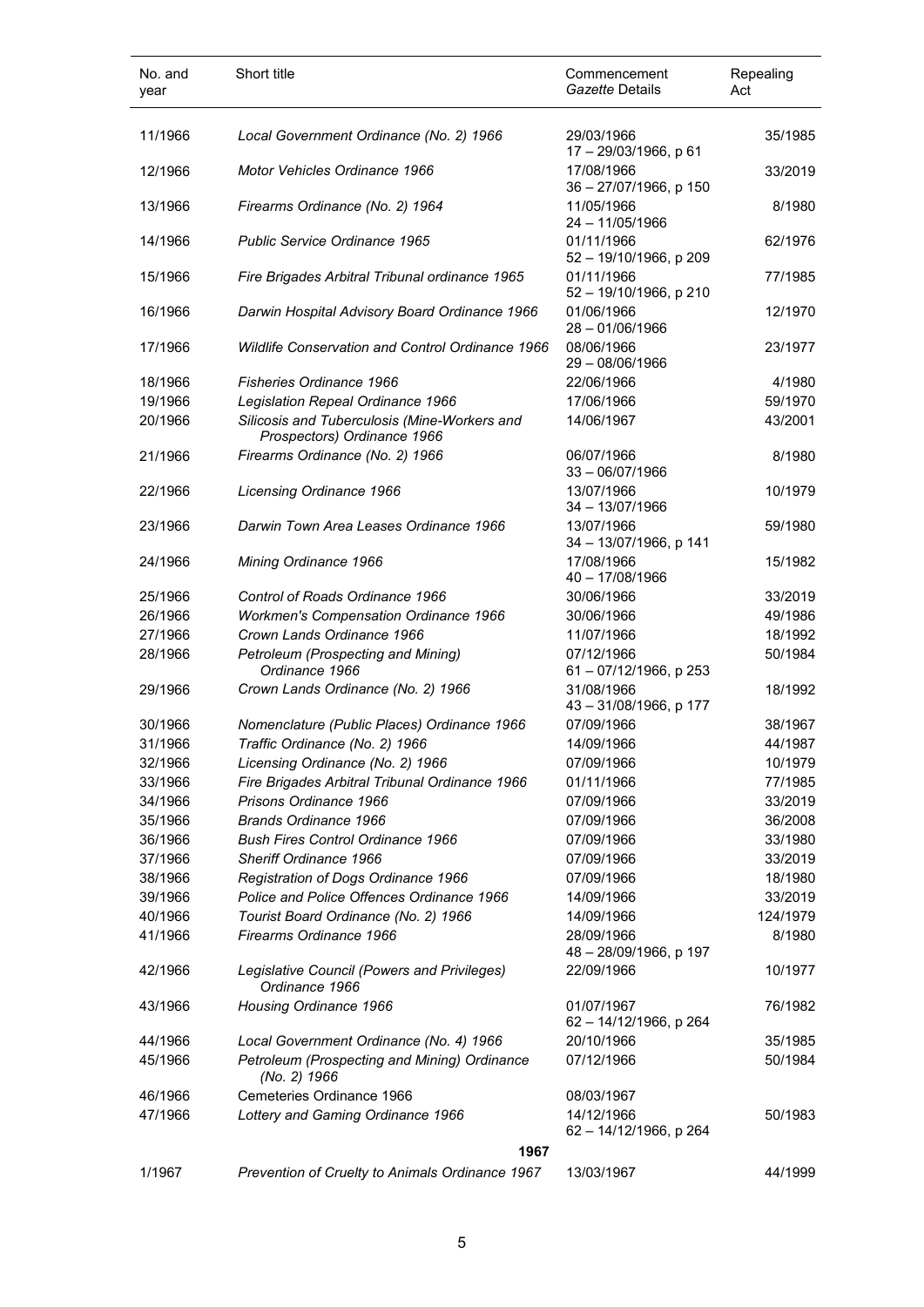| No. and<br>year | Short title                                                         | Commencement<br>Gazette Details         | Repealing<br>Act |
|-----------------|---------------------------------------------------------------------|-----------------------------------------|------------------|
| 2/1967          | Alice Springs Town Management Ordinance 1967                        | 13/03/1967                              | 27/1971          |
| 3/1967          | Local Government Ordinance (No. 4) 1966<br>Amendment Ordinance 1967 | 02/11/1966                              | 87/1973          |
| 4/1967          | Legislation Repeal Ordinance 1967                                   | 13/03/1967                              | 59/1970          |
| 5/1967          | Firearms Ordinance 1967                                             | 13/03/1967                              | 8/1980           |
| 6/1967          | Adoption of Children Ordinance 1967                                 | 22/03/1967                              | 17/1994          |
| 7/1967          | Housing Loans Ordinance 1967                                        | 13/03/1967                              | 41/2005          |
| 8/1967          | Architects Ordinance 1967                                           | 13/03/1967                              | 33/2019          |
| 9/1967          | Land Tenure (Transitional Provisions)<br>Ordinance 1967             | 10/05/1967<br>27 - 10/05/1967, p 131    | 17/1975          |
| 10/1967         | Traffic Ordinance 1966                                              | 14/06/1967<br>30 - 31/05/1967, p 150    | 44/1987          |
| 11/1967         | Intestate Aboriginals (Distribution of Estates)<br>Ordinance 1967   | 10/05/1967<br>27 - 10/05/1967, p 131    | 37/1979          |
| 12/1967         | Motor Vehicles Ordinance (No. 3) 1967                               | 19/04/1967                              |                  |
| 13/1967         | Law Reform (Miscellaneous Provisions)<br>Ordinance 1967             | 19/04/1967                              | 33/2019          |
| 14/1967         | <b>Motor Vehicles Ordinance 1967</b>                                | 04/05/1967                              | 33/2019          |
| 15/1967         | <b>Tourist Board Ordinance 1967</b>                                 | 22/06/1967                              | 124/1979         |
| 16/1967         | Child Welfare Ordinance 1967                                        | 22/06/1967                              | 76/1983          |
| 17/1967         | Juries Ordinance 1967                                               | 22/06/1967                              | 33/2019          |
| 18/1967         | Ordinances (Citation) Amendment<br>Ordinance 1967                   | 22/06/1967                              | 87/1973          |
| 19/1967         | <b>Licensing Ordinance 1967</b>                                     | 22/06/1967                              | 10/1979          |
| 20/1967         | <b>National Parks and Gardens Ordinance 1967</b>                    | 22/06/1967                              | 23/1977          |
| 21/1967         | <b>Building Ordinance 1967</b>                                      | 22/06/1967                              | 31/1983          |
| 22/1967         | Water Supplies Development Ordinance 1967                           | 22/06/1967                              | 19/1992          |
| 23/1967         | <b>Bush Fires Control Ordinance 1967</b>                            | 22/06/1967                              | 33/1980          |
| 24/1967         | Oaths Ordinance 1967                                                | 22/06/1967                              | 40/2010          |
| 25/1967         | Companies Ordinance 1967                                            | 01/05/1968<br>15 - 03/04/1968, p 89     | 19/2001          |
| 26/1967         | Licensing Ordinance (No. 2) 1967                                    | 20/07/1967                              | 10/1979          |
| 27/1967         | Motor Vehicles Ordinance (No. 4) 1967                               | 20/09/1967<br>47 - 20/09/1967, p 245    |                  |
| 28/1967         | Crown Lands Ordinance 1967                                          | 14/08/1967                              | 18/1992          |
| 29/1967         | Darwin Town Area Leases Ordinance 1967                              | 14/08/1967                              | 59/1980          |
| 30/1967         | Evidence Ordinance 1967                                             | 14/08/1967                              | 33/2019          |
| 31/1967         | Social Welfare Ordinance 1967                                       | 14/08/1967                              | 76/1983          |
| 32/1967         | <b>Workmen's Compensation Ordinance 1967</b>                        | 14/06/1967                              | 49/1986          |
| 33/1967         | Crown Lands Ordinance (No. 2) 1967                                  | 08/09/1967<br>45 - 08/09/1967, p 239    | 18/1992          |
| 34/1967         | Marketable Securities Transfer Ordinance 1967                       | 11/10/1967<br>50 - 11/10/1967, p 264    | 54/1971          |
| 35/1967         | Rates Validation (Occupiers) Ordinance 1967                         | 08/09/1967                              | 87/1973          |
| 36/1967         | Licensing Ordinance (No. 3) 1967                                    | 08/09/1967                              | 10/1979          |
| 37/1967         | <b>Brands Ordinance 1967</b>                                        | 08/09/1967                              | 36/2008          |
| 38/1967         | Place Names Ordinance 1967                                          | 22/12/1967<br>56 - 22/11/1967, p 296    |                  |
| 39/1967         | Mining Ordinance 1967                                               | 17/11/1967                              | 15/1982          |
| 40/1967         | Tourist Board Ordinance (No. 2) 1967                                | 17/11/1967                              | 124/1979         |
| 41/1967         | Firearms Ordinance (No. 2) 1967                                     | 06/12/1967<br>60 - 06/12/1967, p 316    | 8/1980           |
| 42/1967         | Pounds Ordinance 1967                                               | 06/12/1967<br>60 - 06/12/1967, p 316    | 33/2019          |
| 43/1967         | Dangerous Drugs Ordinance 1967                                      | 04/12/1967                              | 59/1977          |
| 44/1967         | <b>Fisheries Ordinance 1967</b>                                     | 20/12/1967<br>$63 - 20/12/1967$ , p 328 | 4/1980           |
| 45/1967         | Medical Practitioners Registration Ordinance 1967                   | 04/12/1967                              | 7/1995           |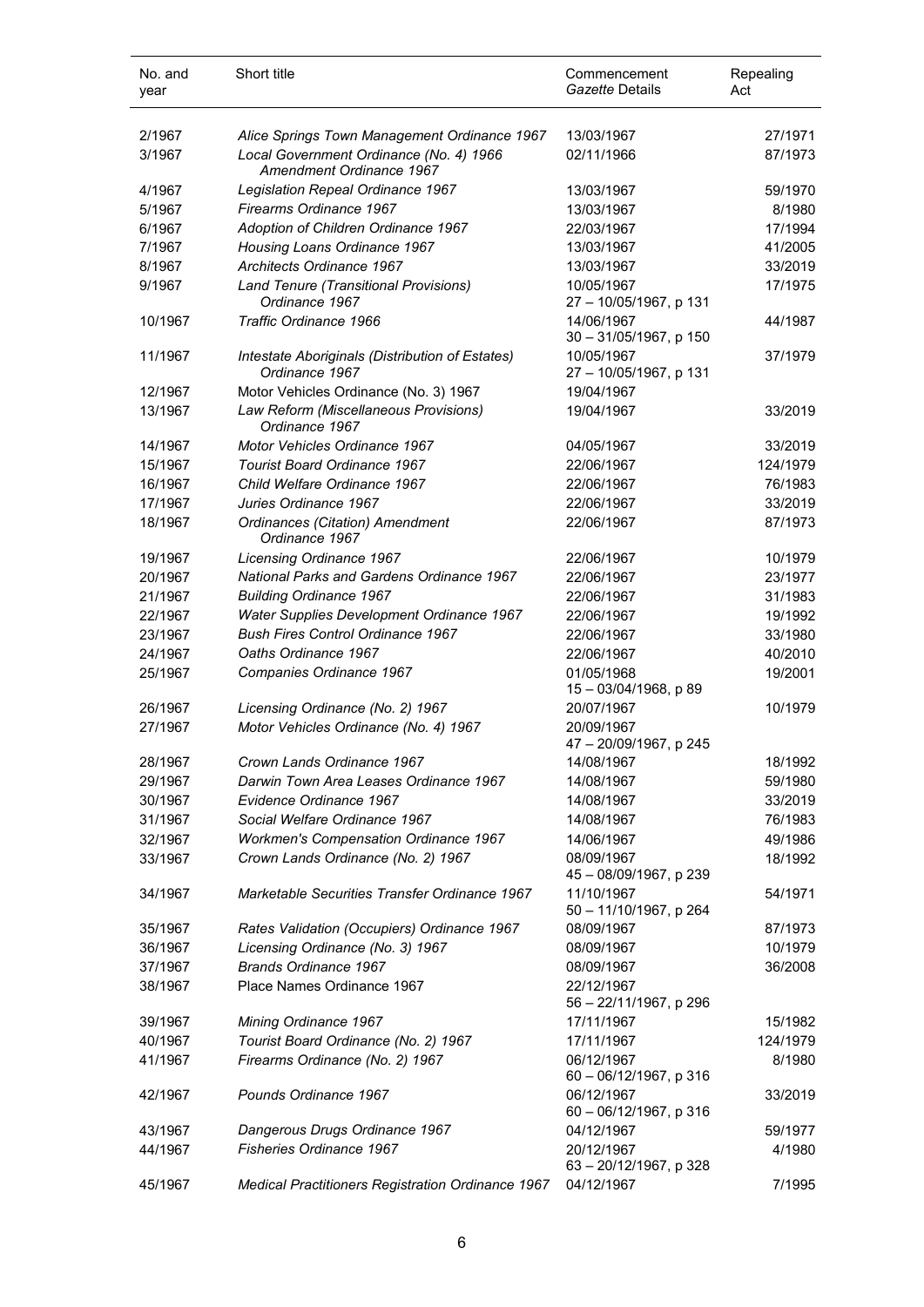| No. and<br>year    | Short title                                                                              | Commencement<br>Gazette Details         | Repealing<br>Act   |
|--------------------|------------------------------------------------------------------------------------------|-----------------------------------------|--------------------|
| 46/1967            | <b>Dentists Registration Ordinance 1967</b>                                              | 04/12/1967                              | 8/1986             |
| 47/1967            | Door to Door Sales Ordinance 1967                                                        | 28/02/1968<br>10 - 28/02/1968, p 52     | 49/1990            |
| 48/1967            | Registration of Dogs Ordinance 1967                                                      | 04/12/1967                              | 18/1980            |
| 49/1967            | Wildlife Conservation and Control Ordinance 1967                                         | 04/12/1967                              | 23/1977            |
| 50/1967            | <b>Nurses Registration Ordinance 1967</b>                                                | 04/12/1967                              | 48/1982            |
| 51/1967            | Freehold Titles Ordinance 1967                                                           | 04/12/1967                              | 59/1980            |
| 52/1967            | Holidays Ordinance 1967                                                                  | 04/12/1967                              | 71/1981            |
| 53/1967            | Child Welfare Ordinance (No. 2) 1967                                                     | 20/12/1967<br>$63 - 20/12/1967$ , p 328 | 76/1983            |
| 54/1967            | Local Government Ordinance 1967                                                          | 01/01/1968<br>62 - 13/12/1967, p 323    | 35/1985            |
| 55/1967            | Local Government Ordinance (No. 2) 1967                                                  | 01/01/1968                              | 35/1985            |
|                    | 1968                                                                                     |                                         |                    |
| 1/1968             | Ports Ordinance (No. 2) 1967                                                             | 28/02/1968                              | 71/1983            |
| 2/1968             | <b>Business Names Ordinance 1968</b>                                                     | 03/04/1968<br>15 - 03/04/1968, p 90     | 1/2007             |
| 3/1968             | Companies Ordinance 1968                                                                 | 20/03/1968                              | 19/2001            |
| 4/1968             | Explosives Ordinance 1968                                                                | 02/04/1971                              | 4/1981             |
| 5/1968             | Food and Drugs Ordinance 1968                                                            | 20/03/1968                              | 45/1986            |
| 6/1968             | Housing Ordinance 1968                                                                   | 01/05/1968<br>18 - 24/04/1968, p 101    | 76/1982            |
| 7/1968             | Local Government Ordinance 1968                                                          | 20/03/1968                              | 35/1985            |
| 8/1968             | Stamp Ordinance 1968                                                                     | 01/04/1968<br>14A - 01/04/1968, p 87    | 49/1978            |
| 9/1968             | <b>Wildlife Conservation and Control Ordinance 1968</b>                                  | 20/03/1968                              | 23/1977            |
| 10/1968            | <b>Workmen's Compensation Ordinance 1968</b>                                             | 20/03/1968                              | 49/1986            |
| 11/1968            | Poisons Ordinance 1968                                                                   | 22/05/1968<br>21 - 15/05/1968, p 117    | 4/1983             |
| 12/1968            | Petroleum (Prospecting and Mining)<br>Ordinance 1968                                     | 01/04/1968<br>14A - 01/04/1968, p 87    | 50/1984            |
| 13/1968            | Darwin Town Area Leases Ordinance 1968                                                   | 18/04/1968                              | 59/1980            |
| 14/1968            | Motor Vehicles Ordinance 1968                                                            | 01/07/1968<br>29 - 01/07/1968, p        | 33/2019            |
| 15/1968            | Mining (Gove Peninsula Nabalco Agreement)<br>Ordinance 1968                              | 29/05/1968<br>24 - 29/05/1968, p 133    |                    |
| 16/1968            | Lottery and Gaming Ordinance 1968                                                        | 26/06/1968<br>29 - 26/06/1968, p 160    | 50/1983            |
| 17/1968            | <b>Mental Defectives Ordinance 1968</b>                                                  | 18/06/1968                              | 5/1980             |
| 18/1968            | Museums and Art Galleries Ordinance 1968                                                 | 18/06/1968                              | 18/1999            |
| 19/1968            | <b>Workmen's Compensation Ordinance</b><br>(No. 2) 1968                                  | 20/03/1968                              | 49/1986            |
| 20/1968            | Adoption of Children Ordinance 1968                                                      | 08/02/1971<br>51 - 23/12/1970, p        | 17/1994            |
| 21/1968            | <b>Criminal Law Consolidation Ordinance 1968</b>                                         | 30/10/1968                              | 47/1983            |
| 22/1968            | Interpretation Ordinance 1968                                                            | 18/06/1968                              | 59/1978            |
| 23/1968            | Agricultural Development Leases Ordinance 1968                                           | 18/06/1968                              | 59/1980            |
| 24/1968            | Freehold Titles Ordinance 1968                                                           | 18/06/1968                              | 59/1980            |
| 25/1968            | Control of Roads Ordinance 1968                                                          | 18/06/1968                              | 33/2019            |
| 26/1968            | Town Planning Ordinance 1968                                                             | 18/06/1968                              | 48/1979            |
| 27/1968            | Valuation of Land Ordinance 1968                                                         | 18/06/1968                              | 33/2019            |
| 28/1968            | <b>Encouragement of Primary Production</b><br>Ordinance 1968                             | 18/06/1968                              | 40/1978            |
| 29/1968            | Stamp Ordinance (No. 2) 1968                                                             | 18/06/1968                              | 49/1978            |
| 30/1968<br>31/1968 | Veterinary Surgeons Ordinance 1968<br><b>Wildlife Conservation and Control Ordinance</b> | 18/06/1968<br>18/06/1968                | 37/1994<br>23/1977 |
|                    | (No. 2) 1968                                                                             |                                         |                    |
| 32/1968            | <b>Bush Fires Control Ordinance 1968</b>                                                 | 18/06/1968                              | 33/1980            |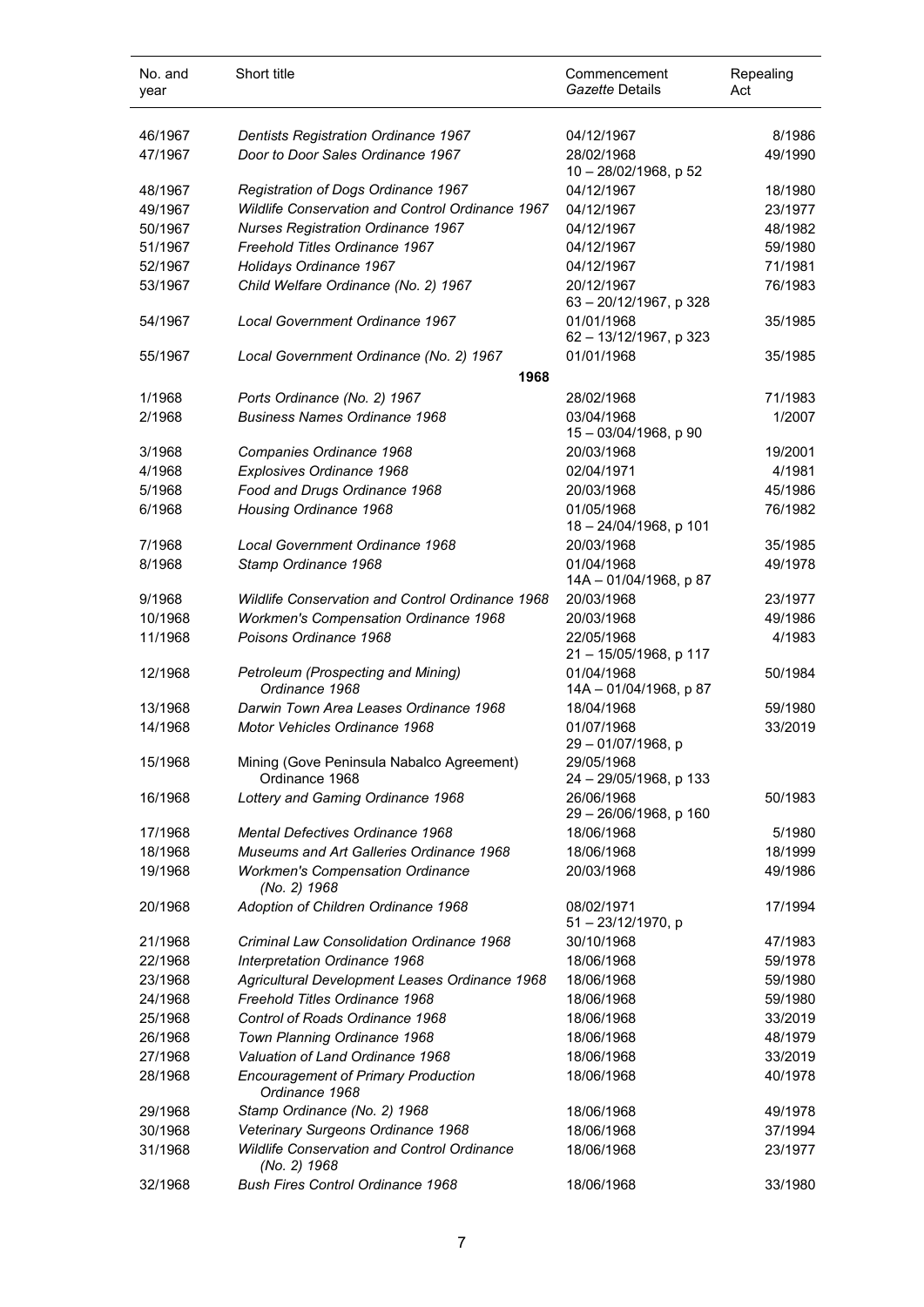| No. and<br>year | Short title                                                        | Commencement<br>Gazette Details      | Repealing<br>Act |
|-----------------|--------------------------------------------------------------------|--------------------------------------|------------------|
| 33/1968         | <b>Control of Waters Ordinance</b>                                 | 18/06/1968                           | 19/1992          |
| 34/1968         | <b>Water Supplies Development Ordinance 1968</b>                   | 18/06/1968                           | 19/1992          |
| 35/1968         | Validation of Acts (Powers and Functions)<br>Ordinance 1968        | 18/06/1968                           | 52/1968          |
| 36/1968         | Indictments Ordinance 1968                                         | 03/07/1968<br>30 - 03/07/1968, p 174 | 47/1983          |
| 37/1968         | Dingo Destruction Ordinance 1968                                   | 18/06/1968                           | 144/1979         |
| 38/1968         | Registration of Dogs Ordinance 1968                                | 18/06/1968                           | 18/1980          |
| 39/1968         | Police and Police Offence Ordinance 1968                           | 18/06/1968                           | 33/2019          |
| 40/1968         | <b>Tennant Creek Town Management</b><br>Ordinance 1968             | 18/06/1968                           | 95/1978          |
| 41/1968         | Traffic Ordinance 1968                                             | 24/06/1968                           | 44/1987          |
| 42/1968         | Traffic Ordinance (No. 2) 1968                                     | 24/06/1968                           | 44/1987          |
| 43/1968         | Public Service Ordinance 1968                                      | 24/06/1968                           | 62/1976          |
| 44/1968         | National Parks and Gardens Ordinance 1968                          | 24/06/1968                           | 23/1977          |
| 45/1968         | Landlord and Tenant (Control of Rents)<br>Ordinance 1968           | 24/06/1968                           | 43/1979          |
| 46/1968         | Public Service Ordinance (No. 2) 1968                              | 24/06/1968                           | 62/1976          |
| 47/1968         | Motor Vehicles Ordinance (No. 2) 1968                              | 28/06/1968                           | 33/2019          |
| 48/1968         | Special Purposes Leases Ordinance 1968                             | 21/06/1968                           | 33/2019          |
| 49/1968         | Prisons Ordinance (No. 2) 1968                                     | 20/08/1968                           | 33/2019          |
| 50/1968         | Crown Lands Ordinance 1968                                         | 15/08/1968                           | 18/1992          |
| 51/1968         | Crown Lands Ordinance (No. 2) 1968                                 | 30/08/1968                           | 18/1992          |
| 52/1968         | Validation of Acts Ordinance 1968                                  | 18/09/1968                           |                  |
| 53/1968         | Waterworks Acts Repeal Ordinance 1968                              | 18/09/1968                           | 87/1973          |
| 54/1968         | Freehold Titles Ordinance (No. 2) 1968                             | 31/07/1963                           | 59/1980          |
| 55/1968         | Control of Waters Ordinance (No. 2) 1968                           | 18/09/1968                           | 19/1992          |
| 56/1968         | Interpretation Ordinance (No. 2) 1968                              | 18/09/1968                           | 59/1978          |
| 57/1968         | Treason (Repeal of Imperial Acts and State Acts)<br>Ordinance 1968 | 30/10/1968<br>47 - 30/10/1968, p 304 | 87/1973          |
| 58/1968         | Architects Ordinance 1968                                          | 18/09/1968                           | 33/2019          |
| 59/1968         | Local Government Ordinance (No. 2) 1968                            | 18/09/1968                           | 35/1985          |
| 60/1968         | Local Government Ordinance (No. 3) 1968                            | 18/09/1968                           | 35/1985          |
| 61/1968         | Firearms Ordinance 1968                                            | 18/09/1968                           | 8/1980           |
| 62/1968         | Lottery and Gaming Ordinance (No. 2) 1968                          | 18/09/1968                           | 50/1983          |
| 63/1968         | Stock Diseases Ordinance 1968                                      | 18/09/1968                           | 36/2008          |
| 64/1968         | Water Supplies Development Ordinance<br>(No. 2) 1968               | 18/09/1968                           | 19/1992          |
| 65/1968         | Prisons Ordinance (No. 3) 1968                                     | 30/10/1968<br>47 - 30/10/1968, p 303 |                  |
| 66/1968         | Abattoirs and Slaughtering Ordinance 1968                          | 01/10/1968                           | 46/1973          |
| 67/1968         | <b>Criminal Law Consolidation Ordinance</b><br>(No. 2) 1968        | 30/10/1968<br>47 - 30/10/1968, p 304 | 47/1983          |
| 68/1968         | Local Government Ordinance (No. 4) 1968                            | 01/07/1968                           | 35/1985          |
| 69/1968         | Traffic Ordinance (No. 3) 1968                                     | 07/10/1968                           | 44/1987          |
| 70/1968         | Valuation of Land Ordinance (No. 2) 1968                           | 07/10/1968                           | 33/2019          |
| 71/1968         | Police and Police Offences Ordinance<br>(No. 3) 1968               | 30/10/1968<br>47 - 30/10/1968, p 303 |                  |
| 72/1968         | Firearms Ordinance (No. 2) 1968                                    | 07/10/1968                           | 8/1980           |
| 73/1968         | Crown Lands (Pastoral Lessees Preference)<br>Ordinance 1968        | 14/11/1968                           | 18/1992          |
| 74/1968         | Darwin Town Area Leases Ordinance<br>(No. 2) 1968                  | 29/11/1968                           | 59/1980          |
| 75/1968         | Special Purposes Leases Ordinance (No. 2) 1968<br>1969             | 13/12/1968                           | 33/2019          |
| 1/1969          | Crown Lands Ordinance (No. 3) 1968                                 | 24/09/1969<br>39 - 24/09/1969, p 293 | 18/1992          |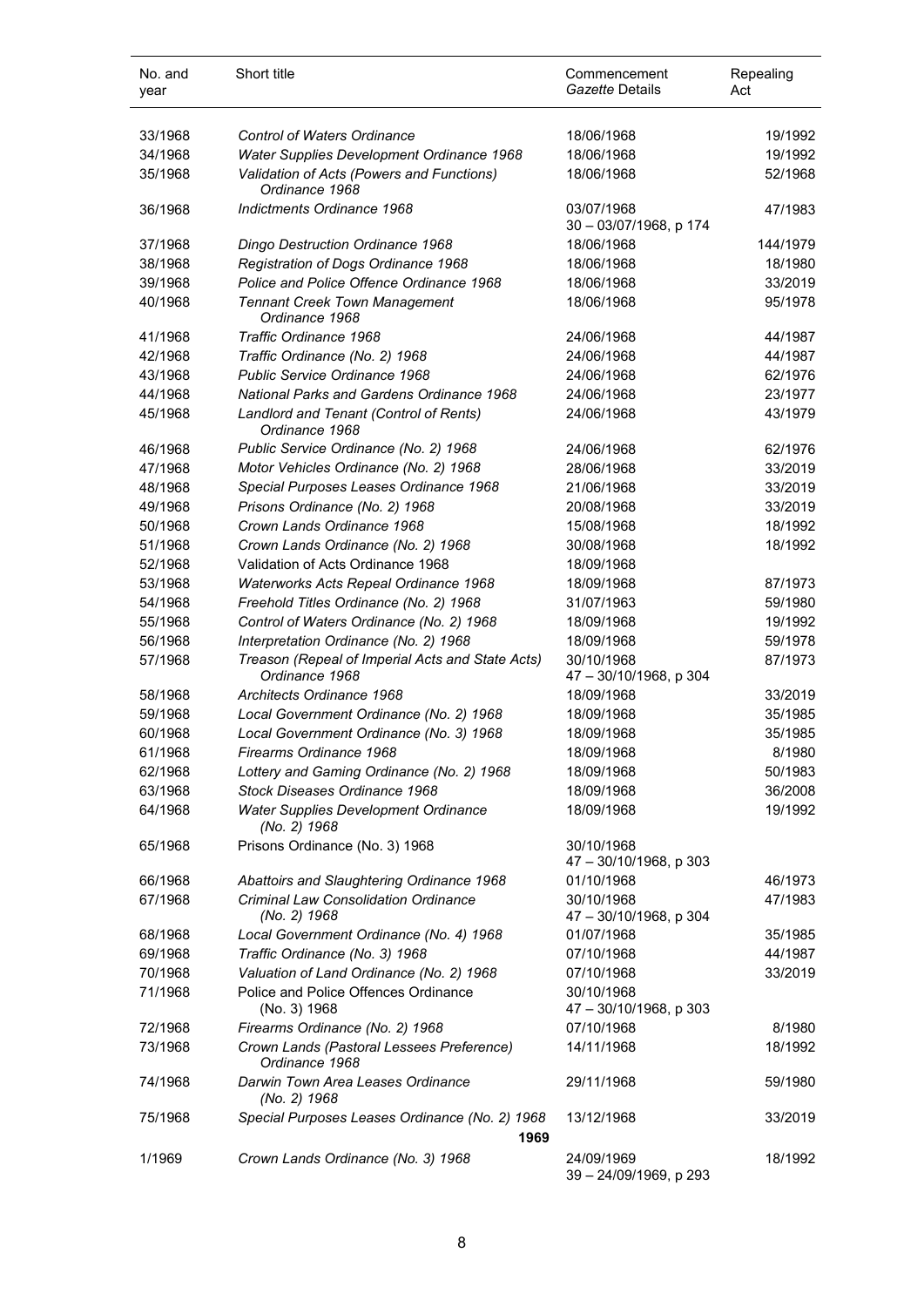| No. and<br>year | Short title                                                              | Commencement<br>Gazette Details      | Repealing<br>Act |
|-----------------|--------------------------------------------------------------------------|--------------------------------------|------------------|
| 2/1969          | Real Property Ordinance 1968                                             | 01/10/1969<br>40 - 01/10/1969, p 303 | 2/2000           |
| 3/1969          | Pharmacy Ordinance 1968                                                  | 07/05/1969<br>19 - 07/05/1969, p 117 | 21/2004          |
| 4/1969          | Poisons Ordinance 1969                                                   | 18/06/1969                           | 4/1983           |
| 5/1969          | Child Welfare Ordinance 1969                                             | 18/06/1969                           | 76/1983          |
| 6/1969          | Dangerous Drugs Ordinance 1969                                           | 16/04/1969<br>16 - 16/04/1969, p 95  | 59/1977          |
| 7/1969          | Prohibited Drugs Ordinance 1969                                          | 16/04/1969<br>16 - 16/04/1969, p 96  | 60/1977          |
| 8/1969          | Local Government Ordinance 1969                                          | 18/03/1969                           | 35/1985          |
| 9/1969          | <b>Housing Ordinance 1969</b>                                            | 01/10/1969<br>36 - 01/10/1969, p 265 | 76/1982          |
| 10/1969         | Mining Ordinance 1969                                                    | 18/03/1969                           | 15/1982          |
| 11/1969         | Prisons Ordinance 1969                                                   | 11/04/1969                           | 33/2019          |
| 12/1969         | Infants (Housing Contracts) Ordinance 1969                               | 14/05/1969<br>20 - 14/05/1969, p 120 | 37/1974          |
| 13/1969         | Fire Brigades Arbitral Tribunal Ordinance 1969                           | 11/04/1969                           | 77/1985          |
| 14/1969         | Public Service Ordinance (No. 3) 1968                                    | 02/07/1969<br>25 - 02/07/1969, p 178 | 62/1976          |
| 15/1969         | <b>Consumers Protection Council Ordinance 1969</b>                       | 05/11/1969<br>45 - 05/11/1969, p 354 | 41/1978          |
| 16/1969         | Wills Ordinance 1969                                                     | 08/02/1971                           | 59/2000          |
| 17/1969         | Licensing Ordinance 1969                                                 | 16/07/1969<br>29 - 16/07/1969, p 195 | 10/1979          |
| 18/1969         | Darwin Town Area Leases (Temporary<br>Provisions) Ordinances 1969        | 22/05/1969                           | 87/1973          |
| 19/1969         | Special Purposes Leases Ordinance 1969                                   | 08/08/1969                           | 33/2019          |
| 20/1969         | Local Government Ordinance (No. 2) 1969                                  | 01/08/1969                           | 35/1985          |
| 21/1969         | Landlord and Tenant (Control of Rents)<br>Ordinance 1969                 | 22/08/1969                           | 43/1979          |
| 22/1969         | Associations Incorporation Ordinance 1969                                | 30/09/1969                           | 56/2003          |
| 23/1969         | Mental Defectives Ordinance 1969                                         | 08/02/1971                           | 5/1980           |
| 24/1969         | Co-operative Trading Societies (Loans<br>Guarantee) Ordinance 1969       | 15/10/1969<br>42 - 15/10/1969, p 323 | 14/1997          |
| 25/1969         | Plant Diseases Control Ordinance 1969                                    | 31/12/1969<br>53 - 31/12/1969, p 429 | 126/1979         |
| 26/1969         | Town Lands Leases (Temporary Provisions)<br>Ordinance 1969               | 30/09/1969                           | 87/1973          |
| 27/1969         | Katherine Hospital Advisory Board<br>Ordinance 1969                      | 12/11/1969<br>46 - 12/11/1969, p 361 | 12/1970          |
| 28/1969         | Local Government Ordinance (No. 3) 1969                                  | 01/07/1971<br>25 - 23/06/1971, p 217 | 35/1985          |
| 29/1969         | Public Trustee Ordinance 1969                                            | 08/02/1971                           | 50/1970          |
| 30/1969         | Adoption of Children Ordinance 1969                                      | 08/02/1971<br>51 - 23/12/1970, p 371 | 17/1994          |
| 31/1969         | Darwin Town Area Leases Ordinance 1969                                   | 30/09/1969                           | 59/1980          |
| 32/1969         | Police and Police Offences Ordinance 1969                                | 01/04/1970<br>11 - 18/03/1970, p 74  | 33/2019          |
| 33/1969         | Darwin Town Area Leases (Temporary<br>Provisions) Ordinance (No. 2) 1969 | 30/06/1969                           | 87/1973          |
| 34/1969         | Interpretation Ordinance 1969                                            | 30/09/1969                           | 59/1978          |
| 35/1969         | Unauthorized Documents Ordinance 1969                                    | 30/09/1969                           |                  |
| 36/1969         | Land Tenure (Transitional Provisions)<br>Ordinance 1969                  | 10/05/1967                           | 17/1975          |
| 37/1969         | <b>Brands Ordinance 1969</b>                                             | 01/04/1970<br>11 - 18/03/1970, p 74  | 36/2008          |
| 38/1969         | Administration and Probate Ordinance 1969                                | 08/02/1971<br>51-23/12/1970, p 371   |                  |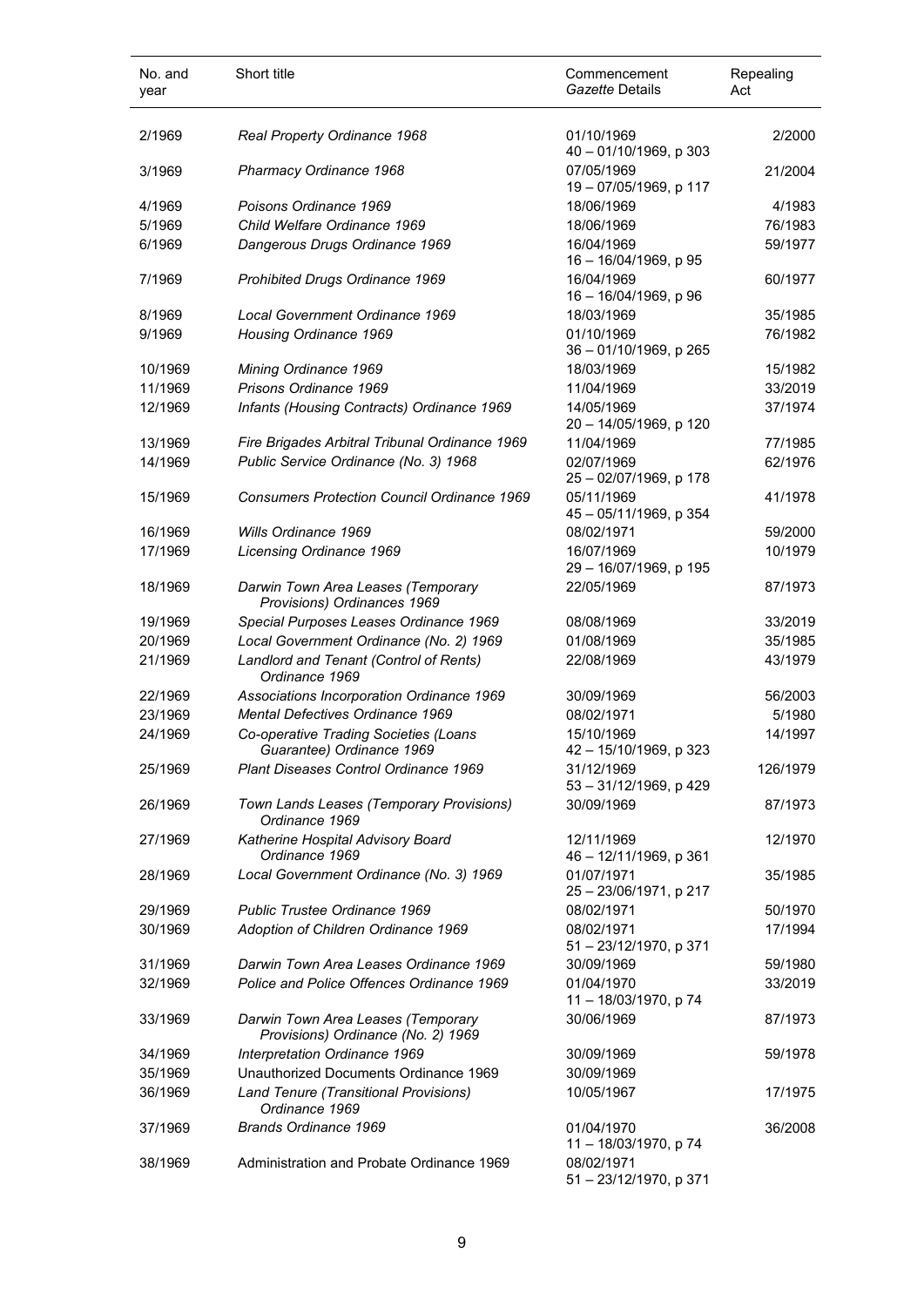| No. and<br>year  | Short title                                                                 | Commencement<br>Gazette Details                    | Repealing<br>Act   |
|------------------|-----------------------------------------------------------------------------|----------------------------------------------------|--------------------|
| 39/1969          | <b>Criminal Law Consolidation Ordinance 1969</b>                            | 29/10/1969                                         | 47/1983            |
| 40/1969          | <b>Workmen's Compensation Ordinance</b><br>(No. 3) 1968                     | 31/10/1969                                         | 49/1986            |
| 41/1969          | <b>Workmen's Compensation Ordinance 1969</b>                                | 11/11/1969                                         | 49/1986            |
| 42/1969          | Motor Vehicles Ordinance 1969                                               | 27/11/1969                                         | 33/2019            |
| 43/1969          | <b>Police and Police Offences Ordinance</b><br>(No. 2) 1969                 | 08/04/1970<br>12 - 25/03/1970, p 83                | 33/2019            |
| 44/1969          | Companies Ordinance 1969                                                    | 27/11/1969                                         | 19/2001            |
| 45/1969          | Married Women's Property Ordinance 1969                                     | 14/01/1970<br>$2 - 14/01/1970$ , p 7               | 76/1989            |
| 46/1969          | Married Persons (Torts) Ordinance 1969                                      | 14/01/1970<br>$2 - 14/01/1970$ , p 7               | 76/1989            |
| 47/1969          | <b>Criminal Law Consolidation Amendment</b><br>Ordinance 1969               | 08/04/1970<br>12 - 25/03/1970, p 83                | 47/1983            |
| 48/1969          | <b>Stock Routes and Travelling Stock</b><br>Ordinance 1969                  | 18/02/1970<br>7 - 18/02/1970, p 42                 | 36/2008            |
| 49/1969          | Petroleum Products Subsidy Ordinance 1969                                   | 27/11/1969                                         | 38/2014            |
| 50/1969          | Wildlife Conservation and Control Ordinance 1969                            | 19/11/1969                                         | 23/1977            |
| 51/1969          | Social Welfare Ordinance 1969                                               | 19/11/1969                                         | 76/1983            |
| 52/1969          | Food and Drugs Ordinance 1969                                               | 10/12/1969                                         | 45/1986            |
| 53/1969          | Housing Ordinance (No. 2) 1969                                              | 18/03/1970<br>11 - 18/03/1970, p 74                | 76/1982            |
| 54/1969          | Licensing Ordinance (No. 2) 1969                                            | 10/12/1969                                         | 10/1979            |
| 55/1969          | Stock Diseases Ordinance 1969                                               | 18/02/1970<br>7 - 18/02/1970, p 43                 | 36/2008            |
| 56/1969          | Trustee Ordinance 1969                                                      | 08/02/1971                                         |                    |
| 57/1969          | Validation (Conditions of Service) Ordinance 1969                           | 10/12/1969                                         | 39/2005            |
| 58/1969          | Valuation of Land Ordinance 1969                                            | 10/12/1969                                         | 33/2019            |
| 59/1969          | Warehousemen's Liens Ordinance 1969                                         | 07/01/1970<br>1-07/01/1970, p 1                    |                    |
| 60/1969          | Crown Lands Ordinance 1969                                                  | 19/11/1969                                         | 18/1992            |
| 61/1969          | Coal Ordinance 1969                                                         | 24/12/1969<br>52 - 24/12/1969, p 421               | 27/1991            |
|                  | 1970                                                                        |                                                    |                    |
| 1/1970           | <b>Workmen's Compensation Ordinance</b><br>(No. 2) 1969                     | 18/03/1970<br>11 - 18/03/1970, p 75                | 49/1986            |
| 2/1970           | Ports Ordinance 1969                                                        | 06/02/1970                                         | 71/1983            |
| 3/1970           | Darwin Town Plan (Interpretation and Effect)<br>Ordinance 1969              | 18/03/1970<br>11 - 18/03/1970, p 75                | 61/1971            |
| 4/1970           | Crown Lands Ordinance (No. 2) 1969                                          | 16/02/1970                                         | 18/1992            |
| 5/1970<br>6/1970 | Traffic Ordinance 1969<br><b>Police and Police Offences Ordinance</b>       | 01/07/1971<br>14 - 08/04/1970, p 112<br>21/10/1970 | 44/1987<br>33/2019 |
|                  | (No. 3) 1969                                                                | 42 - 21/10/1970, p 308                             |                    |
| 7/1970           | Motor Vehicles Ordinance (No. 2) 1969                                       | 01/07/1971<br>14 - 07/04/1971, p 112               | 33/2019            |
| 8/1970           | <b>Local Government Valuations (Temporary</b><br>Provisions) Ordinance 1969 | 25/03/1970                                         | 87/1973            |
| 9/1970           | Soil Conservation and Control Ordinance 1969                                | 25/03/1970                                         |                    |
| 10/1970          | <b>Family Provision Ordinance 1970</b>                                      | 17/03/1971<br>9-03/03/1971, p 79                   |                    |
| 11/1970          | <b>Workmen's Compensation Ordinance 1970</b>                                | 08/04/1970                                         | 49/1986            |
| 12/1970          | Hospital Advisory Boards Ordinance 1970                                     | 07/10/1970<br>40 - 07/10/1970, p 281               | 20/1980            |
| 13/1970          | Darwin Town Area Leases Ordinance<br>(No. 2) 1969                           | 09/04/1970                                         | 59/1980            |
| 14/1970          | Landlord and Tenant (Control of Rents)<br>Ordinance 1970                    | 13/05/1970                                         | 43/1979            |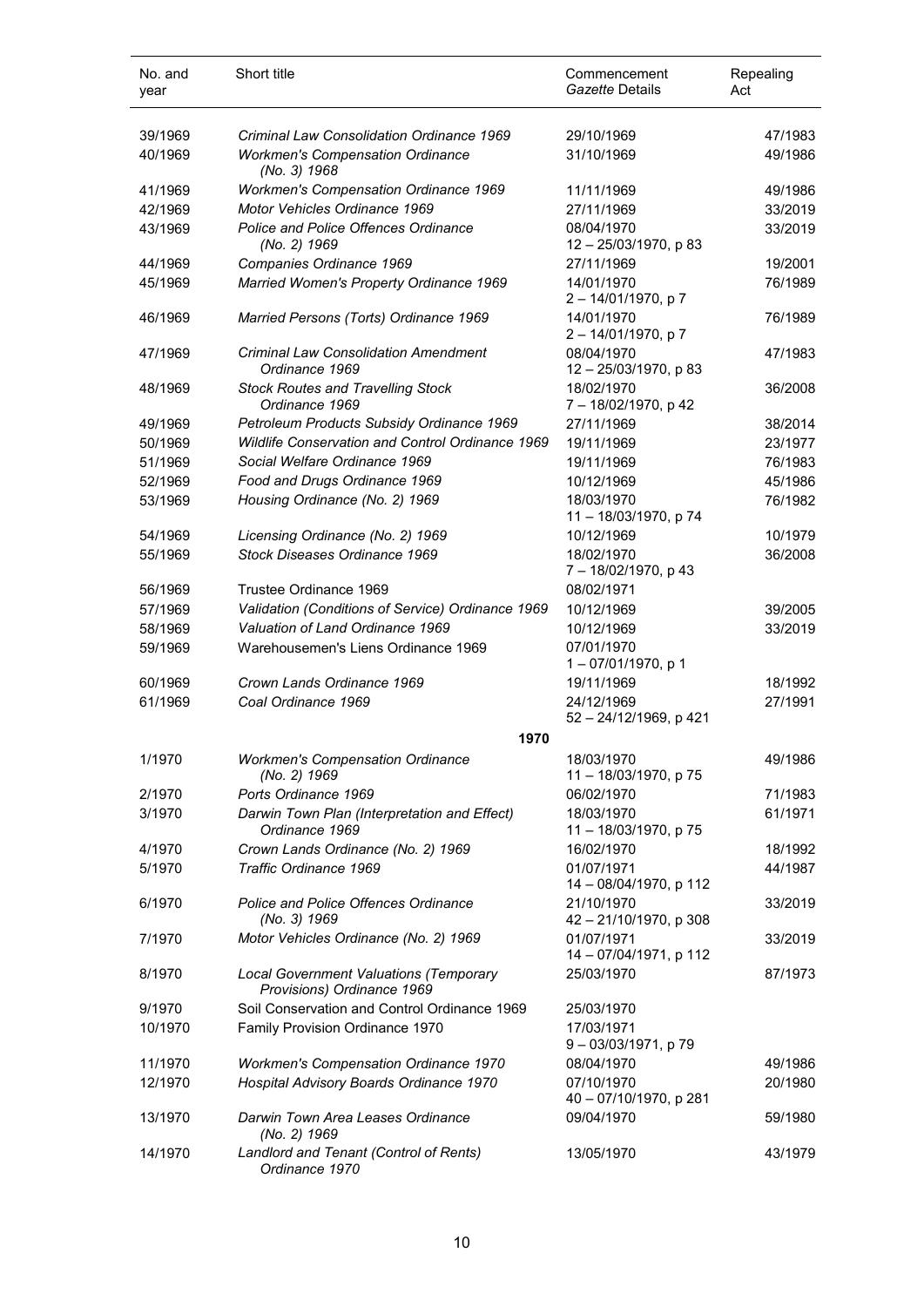| No. and<br>year | Short title                                                        | Commencement<br>Gazette Details             | Repealing<br>Act |
|-----------------|--------------------------------------------------------------------|---------------------------------------------|------------------|
| 15/1970         | Lottery and Gaming Ordinance 1970                                  | 27/05/1970<br>21 - 27/05/1970, p 140        | 50/1983          |
| 16/1970         | <b>Encouragement of Primary Production</b><br>Ordinance 1970       | 13/05/1970                                  | 40/1978          |
| 17/1970         | Housing Ordinance 1970                                             | 03/06/1970<br>22 - 03/06/1970, p 146        | 76/1982          |
| 18/1970         | Long Service Leave Ordinance 1970                                  | 13/05/1970                                  | 72/1981          |
| 19/1970         | <b>Bush Fires Control Ordinance 1970</b>                           | 13/05/1970                                  | 33/1980          |
| 20/1970         | Darwin Town Area Leases Ordinance 1970                             | 14/05/1970                                  | 59/1980          |
| 21/1970         | Crown Lands Ordinance 1970                                         | 14/05/1970                                  | 18/1992          |
| 22/1970         | Town Planning Ordinance 1970                                       | 14/05/1970                                  | 48/1979          |
| 23/1970         | Stamp Ordinance 1970                                               | 05/06/1970                                  | 49/1978          |
| 24/1970         | Road Traffic Ordinance 1970                                        | nc                                          | 48/1973          |
| 25/1970         | Lottery and Gaming Ordinance (No. 2) 1970                          | 30/06/1970                                  | 50/1983          |
| 26/1970         | Co-operative Trading Societies (Loans<br>Guarantee) Ordinance 1970 | 30/06/1970                                  | 14/1997          |
| 27/1970         | Motor Vehicles Ordinance 1970                                      | 30/06/1970                                  | 33/2019          |
| 28/1970         | <b>Tourist Board Ordinance 1970</b>                                | 14/10/1970<br>41-14/10/1970, p 294          | 124/1979         |
| 29/1970         | Freehold Titles Ordinance 1970                                     | 20/06/1970                                  | 59/1980          |
| 30/1970         | Holidays Ordinance 1969                                            | 25/11/1970                                  | 71/1981          |
|                 |                                                                    | 47 - 25/11/1970, p 340                      |                  |
| 31/1970         | Crown Lands Ordinance (No. 3) 1969                                 | 31/12/1970<br>$52A - 31/12/1970$ ,<br>p 375 | 18/1992          |
| 32/1970         | Special Purposes Leases Ordinance (No. 3) 1968                     | 31/12/1970                                  | 33/2019          |
| 33/1970         | Lottery and Gaming Ordinance (No. 3) 1969                          | 01/10/1970                                  | 50/1983          |
| 34/1970         | Co-operative Societies Ordinance 1970                              | 01/10/1970                                  | 14/1997          |
| 35/1970         | Soil Conservation and Control Ordinance 1970                       | 01/10/1970                                  | 33/2019          |
| 36/1970         | Juries Ordinance 1970                                              | 01/10/1970                                  | 33/2019          |
| 37/1970         | <b>Workmen's Compensation Ordinance</b><br>(No. 2) 1970            | 07/10/1970<br>40 - 07/10/1970, p 282        | 49/1986          |
| 38/1970         | Licensing Ordinance 1970                                           | 01/10/1970                                  | 10/1979          |
| 39/1970         | Weights and Measures (Packaged Goods)<br>Ordinance 1970            | 01/11/1970<br>42 - 21/10/1970, p 299        | 41/1990          |
| 40/1970         | Control of Roads Ordinance 1970                                    | 19/10/1970                                  | 33/2019          |
| 41/1970         | Control of Roads Ordinance 1969                                    | 29/10/1970                                  | 33/2019          |
| 42/1970         | Town Planning Ordinance (No. 2) 1970                               | 14/11/1970                                  | 48/1979          |
| 43/1970         | Legal Practitioners Ordinance 1970                                 | 03/12/1970                                  | 18/1974          |
| 44/1970         | Records of Depositions Ordinance 1970                              | 18/12/1970<br>50A - 18/12/1970,<br>p 365    | 16/2016          |
| 45/1970         | Hospitals and Medical Services Ordinance 1970                      | 07/06/1972<br>23 - 07/06/1972, p 191        | 75/1982          |
| 46/1970         | Local Courts Ordinance 1970                                        | 18/12/1970                                  | 31/1989          |
| 47/1970         | Evidence Ordinance 1970                                            | 18/12/1970                                  | 33/2019          |
| 48/1970         | Mining Ordinance (No. 2) 1970                                      | 18/12/1970                                  | 15/1982          |
| 49/1970         | Local Government Ordinance 1970                                    | 03/12/1970                                  | 35/1985          |
| 50/1970         | Public Trustee Ordinance 1970                                      | 08/02/1971                                  | 84/1979          |
| 51/1970         | Police and Police Offences Ordinance 1970                          | 27/01/1971<br>2-13/01/1971, p8              | 33/2019          |
| 52/1970         | Alsatian Dogs Ordinance 1970                                       | 08/12/1970                                  | 15/1978          |
| 53/1970         | Abattoirs and Slaughtering Ordinance 1970                          | 08/12/1970                                  | 46/1973          |
| 54/1970         | <b>Containers for Hazardous Substances</b><br>Ordinance 1970       | 24/03/1971<br>10 - 10/03/1971, p 89         | 75/1985          |
| 55/1970         | Coroners Ordinance 1970                                            | 18/12/1970                                  | 51/1974          |
| 56/1970         | Crown Lands Ordinance (No. 3) 1969 Amendment<br>Ordinance 1970     | 08/12/1970                                  | 87/1973          |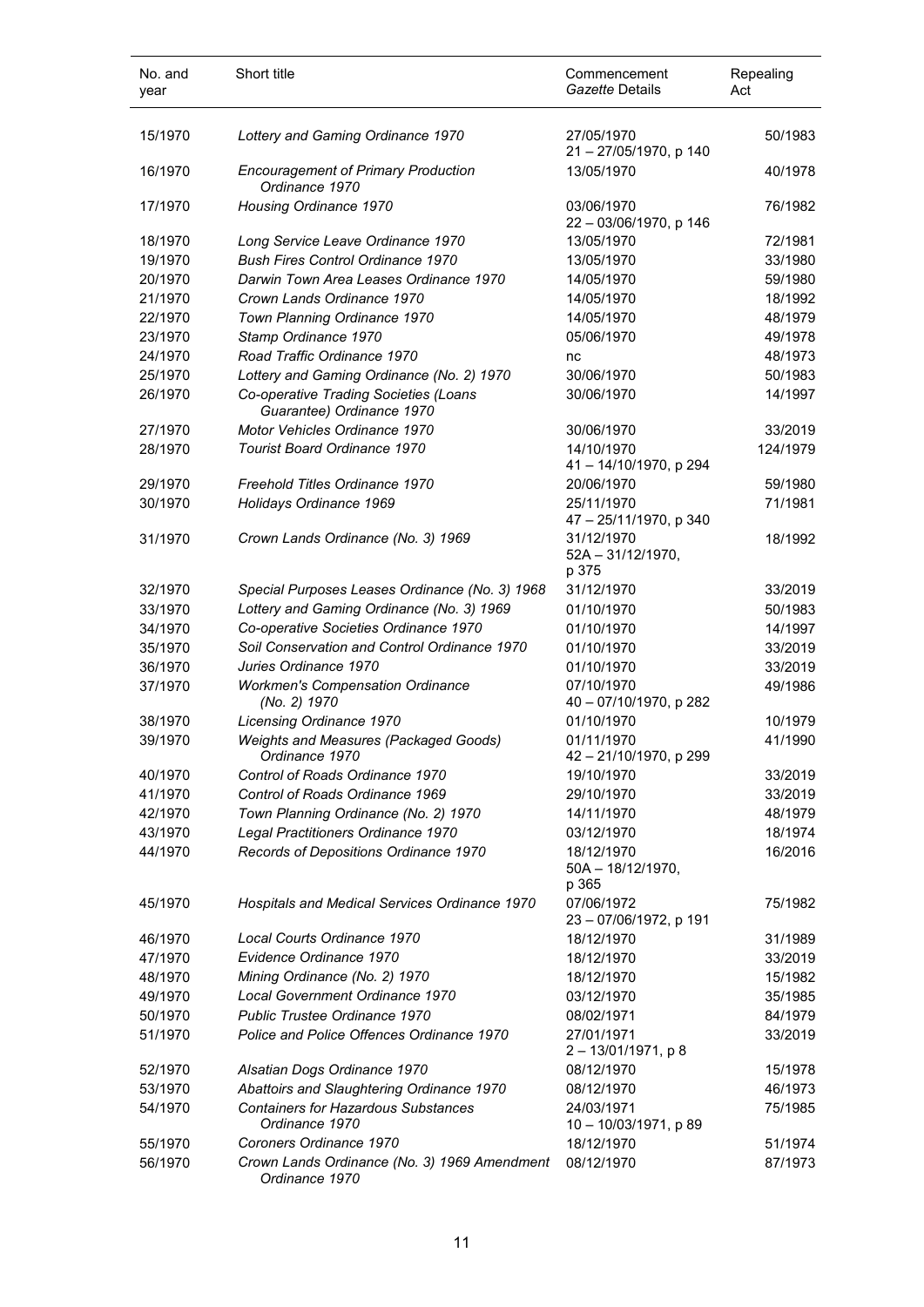| No. and<br>year | Short title                                                                               | Commencement<br>Gazette Details         | Repealing<br>Act |
|-----------------|-------------------------------------------------------------------------------------------|-----------------------------------------|------------------|
| 57/1970         | Explosives Ordinance 1968 Amendment<br>Ordinance 1970                                     | 27/01/1971                              | 87/1973          |
| 58/1970         | False Advertising Ordinance 1970                                                          | 24/02/1971<br>8-24/02/1971, p 71        | 49/1990          |
| 59/1970         | Legislation Repeal Ordinance 1970                                                         | 08/12/1970                              | 87/1973          |
| 60/1970         | Local Courts Ordinance (No. 2) 1970                                                       | 08/12/1970                              | 31/1989          |
| 61/1970         | Motor Vehicles Ordinance (No. 3) 1970                                                     | 08/12/1970                              | 33/2019          |
| 62/1970         | Museums and Art Galleries Ordinance 1970                                                  | 27/01/1971<br>4 - 27/01/1971, p 24      | 18/1999          |
| 63/1970         | Oaths Ordinance 1970                                                                      | 08/12/1970                              | 40/2010          |
| 64/1970         | Traffic Ordinance 1970                                                                    | 07/04/1971<br>14 - 07/04/1971, p 112    | 44/1987          |
| 65/1970         | Auctioneers, Dealers and Agents Ordinance 1970                                            | nc                                      | 6/1981           |
| 66/1970         | Hawkers Ordinance 1970                                                                    | 10/05/1972<br>19-10/05/1972, p 161      | 67/2000          |
| 67/1970         | Justices Ordinance (No. 2) 1970                                                           | 10/12/1970                              | 33/2019          |
| 68/1970         | Money-lenders Ordinance 1970                                                              | 10/12/1970                              | 9/1996           |
| 69/1970         | Motor Vehicles Ordinance (No. 2) 1970                                                     | 03/02/1971<br>$3 - 20/01/1971$ , p 13   | 33/2019          |
| 70/1970         | Road Traffic Ordinance (No. 2) 1970                                                       | nc                                      | 48/1973          |
| 71/1970         | Weights and Measures Ordinance 1970                                                       | 14/04/1971<br>5 - 03/02/1971, p 36      | 75/1978          |
| 72/1970         | Housing Loans Ordinance 1970                                                              | 18/10/1973<br>42 - 21/10/1973, p 317    | 41/2005          |
| 73/1970         | Local Government Ordinance (No. 2) 1970                                                   | 11/12/1970                              | 35/1985          |
| 74/1970         | Wildlife Conservation and Control Ordinance 1970                                          | 04/10/1971                              | 23/1977          |
| 75/1970         | Compensation (Fatal Injuries) Ordinance 1970                                              | 18/12/1970                              | 36/1974          |
| 76/1970         | Justices Ordinance 1970                                                                   | 18/12/1970                              | 33/2019          |
| 77/1970         | Poisons Ordinance 1970                                                                    | 18/12/1970                              | 4/1983           |
| 78/1970         | Crown Lands Ordinance (No. 2) 1970                                                        | 01/01/1971<br>52 - 30/12/1970, p 374    | 18/1992          |
| 79/1970         | Crown Lands Ordinance (No. 3) 1970                                                        | 01/01/1971<br>52 - 30/12/1970, p 374    | 18/1992          |
| 80/1970         | Crown Lands Ordinance (No. 4) 1970                                                        | 01/01/1971<br>52 - 30/12/1970, p 374    | 18/1992          |
| 81/1970         | Darwin Town Area Leases Ordinance<br>(No. 2) 1970                                         | 01/01/1971<br>52 - 30/12/1970, p 374    | 59/1980          |
| 82/1970         | Darwin Town Area Leases Ordinance<br>(No. 3) 1970                                         | 01/01/1971<br>52 - 30/12/1970, p 374    | 59/1980          |
| 83/1970         | Freehold Titles Ordinance (No. 2) 1970                                                    | 01/01/1971<br>52 - 30/12/1970, p 374    | 59/1980          |
| 84/1970         | Housing Ordinance (No. 2) 1970                                                            | 01/01/1971<br>52 - 30/12/1970, p 374    | 76/1982          |
| 85/1970         | Rent for Agricultural and Miscellaneous Leases<br>(Municipality of Darwin) Ordinance 1970 | 01/01/1971<br>52 - 30/12/1970, p 373    | 59/1980          |
| 86/1970         | Special Purposes Leases Ordinance (No. 3) 1968<br>Amendment Ordinance 1970                | 24/12/1970                              | 87/1973          |
| 87/1970         | Special Purposes Leases Ordinance 1970                                                    | 01/01/1971<br>$52 - 30/12/1970$ , p 373 |                  |
|                 | 1971                                                                                      |                                         |                  |
| 1/1971          | Public Service Ordinance (No. 2) 1970                                                     | 05/02/1971                              | 62/1976          |
| 2/1971          | Crown Lands Ordinance (No. 5) 1970                                                        | 05/02/1971                              | 18/1992          |
| 3/1971          | Apprentices Ordinance 1971                                                                | 24/03/1971                              | 6/1980           |
| 4/1971          | Cemeteries Ordinance 1971                                                                 | 24/03/1971                              |                  |
| 5/1971          | Child Welfare Ordinance 1971                                                              | 24/03/1971                              | 76/1983          |
| 6/1971          | <b>Housing Ordinance 1971</b>                                                             | 24/03/1971                              | 76/1982          |
| 7/1971          | Lottery and Gaming Ordinance 1971                                                         | 24/03/1971                              | 50/1983          |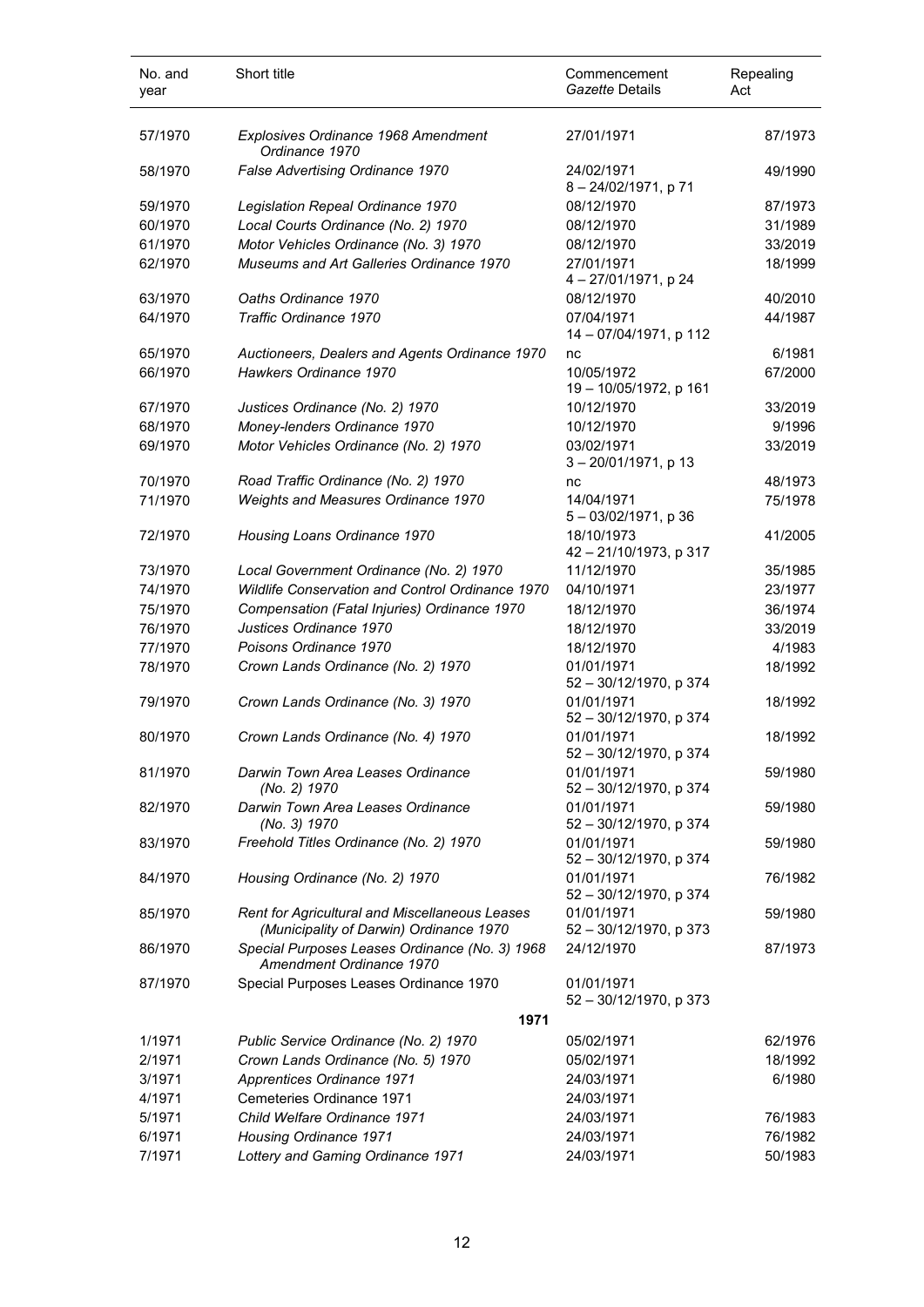| No. and<br>year | Short title                                                                               | Commencement<br>Gazette Details                                      | Repealing<br>Act |
|-----------------|-------------------------------------------------------------------------------------------|----------------------------------------------------------------------|------------------|
| 8/1971          | Marine Board and Navigation Ordinance 1964<br>Amendment Ordinance 1971                    | 27/01/1971                                                           | 87/1973          |
| 9/1971          | Police and Police Offences Ordinance 1971                                                 | 24/03/1971                                                           | 33/2019          |
| 10/1971         | <b>Public Service Ordinance 1971</b>                                                      | 24/03/1971                                                           | 62/1976          |
| 11/1971         | Road Traffic Ordinance 1971                                                               | nc                                                                   | 48/1973          |
| 12/1971         | Social Welfare Ordinance 1971                                                             | 24/03/1971                                                           | 76/1983          |
| 13/1971         | Traffic Ordinance 1971                                                                    | 07/04/1971                                                           | 44/1987          |
| 14/1971         | <b>Water Supplies Development Ordinance 1971</b>                                          | 24/03/1971                                                           | 19/1992          |
| 15/1971         | Child Welfare Ordinance (No. 2) 1971                                                      | 30/06/1971                                                           | 76/1983          |
| 16/1971         | Licensing Ordinance 1971                                                                  | 26/03/1971                                                           | 10/1979          |
| 17/1971         | Local Courts Ordinance 1971                                                               | nc                                                                   | 31/1989          |
| 18/1971         | Co-operative Trading Societies (Loans<br>Guarantee) Ordinance (No. 2) 1970                | 17/03/1971                                                           | 14/1997          |
| 19/1971         | Prevention of Pollution of Waters by Oil<br>Ordinance 1970                                | 07/04/1971                                                           | 43/1999          |
| 20/1971         | Mining Ordinance 1970                                                                     | 04/10/1971<br>31 - 04/08/1971, p 277                                 | 15/1982          |
| 21/1971         | Darwin Rates Ordinance 1971                                                               | 01/07/1971<br>26 - 30/06/1971, p 227                                 |                  |
| 22/1971         | Darwin Town Area Leases Ordinance 1971                                                    | 01/07/1971<br>26 - 30/06/1971, p 227                                 | 59/1980          |
| 23/1971         | Freehold Titles Ordinance 1971                                                            | 01/01/1971                                                           | 59/1980          |
| 24/1971         | Rent for Agricultural and Miscellaneous Leases<br>(Municipality of Darwin) Ordinance 1971 | 01/07/1971<br>26 - 30/06/1971, p 227                                 | 59/1980          |
| 25/1971         | Special Purposes Leases Ordinance 1971                                                    | 01/07/1971<br>26 - 30/06/1971, p 227                                 |                  |
| 26/1971         | Maintenance Ordinance 1971                                                                | 30/06/1971<br>24 - 16/06/1971, p 227                                 | 39/2005          |
| 27/1971         | Alice Springs Town Management<br>Ordinance Repeal Ordinance 1971                          | 25/06/1971<br>$25 - 23/06/1971$                                      | 87/1973          |
| 28/1971         | Control of Waters Ordinance 1971                                                          | 11/06/1971                                                           | 19/1992          |
| 29/1971         | Ports Ordinance 1969 Transitional Provisions<br>Ordinance 1971                            | 11/06/1971                                                           | 87/1973          |
| 30/1971         | Weights and Measures (Packaged Goods)<br>Ordinance 1971                                   | 11/06/1971                                                           | 41/1990          |
| 31/1971         | <b>Medical Practitioners Registration Ordinance 1971</b>                                  | 16/06/1971                                                           | 7/1995           |
| 32/1971         | Motor Vehicles Ordinance 1971                                                             | 16/06/1971                                                           | 33/2019          |
| 33/1971         | Parole of Prisoners Ordinance 1971                                                        | 10/05/1972<br>19 - 10/05/1972, p 161                                 |                  |
| 34/1971         | Criminal Law (Conditional Release of Offenders)<br>Ordinance 1971                         | 10/05/1972<br>19 - 10/05/1972, p 161                                 | 39/1995          |
| 35/1971         | Traffic Ordinance (No. 2) 1971                                                            | 18/06/1971                                                           | 44/1987          |
| 36/1971         | Crown Lands Ordinance 1971                                                                | 01/07/1971                                                           | 18/1992          |
| 37/1971         | Freehold Titles Ordinance (No. 2) 1971                                                    | 01/07/1971                                                           | 59/1990          |
| 38/1971         | Special Purposes Leases Ordinance (No. 2) 1971                                            | 01/07/1971                                                           | 33/2019          |
| 39/1971         | Mining Ordinance 1971                                                                     | 04/10/1971                                                           | 15/1982          |
| 40/1971         | Licensing Ordinance (No. 2) 1971                                                          | 27/08/1971                                                           | 10/1979          |
| 41/1971         | <b>Architects Ordinance 1971</b>                                                          | 01/01/1972<br>50 - 15/12/1971, p 454                                 | 33/2019          |
| 42/1971         | Control of Roads Ordinance 1971                                                           | ss 5 and 6: 04/11/1970;<br>rem: 27/10/1971<br>43 - 27/10/1971, p 400 | 33/2019          |
| 43/1971         | Firearms Ordinance 1971                                                                   | 27/10/1971                                                           | 8/1980           |
| 44/1971         | Housing Ordinance (No. 2) 1971                                                            | 01/01/1972<br>50 - 15/12/1971, p 455                                 | 76/1982          |
| 45/1971         | Mining Ordinance 1970 Amendment<br>Ordinance 1971                                         | 04/10/1971                                                           | 87/1973          |
| 46/1971         | Motor Vehicles Ordinance (No. 2) 1971                                                     | 27/09/1971                                                           | 33/2019          |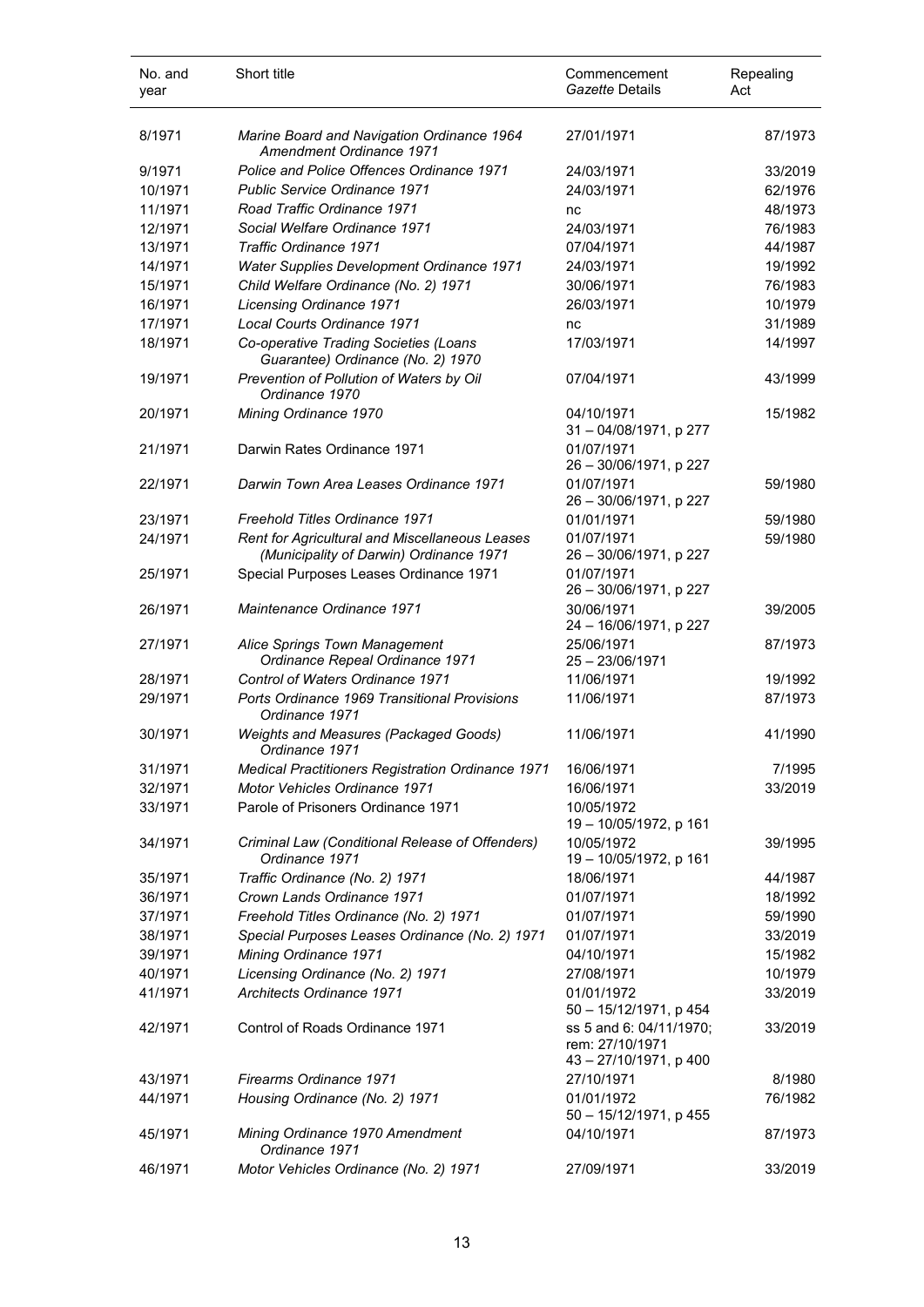| No. and<br>year | Short title                                                          | Commencement<br>Gazette Details         | Repealing<br>Act |
|-----------------|----------------------------------------------------------------------|-----------------------------------------|------------------|
| 47/1971         | Town Planning Ordinance 1971                                         | 27/09/1971                              | 48/1979          |
| 48/1971         | Traffic Ordinance (No. 3) 1971                                       | 01/01/1972<br>50 - 15/12/1971, p 457    | 44/1987          |
| 49/1971         | Co-operative Societies Ordinance 1971                                | 28/09/1971                              | 14/1997          |
| 50/1971         | <b>Encouragement of Primary Production</b><br>Ordinance 1971         | 28/09/1971                              | 40/1978          |
| 51/1971         | Mining Ordinance (No. 2) 1971                                        | 04/10/1971                              | 15/1982          |
| 52/1971         | Ports Ordinance 1971                                                 | 01/01/1972<br>50 - 15/12/1971, p 455    | 71/1983          |
| 53/1971         | Veterinary Surgeons Ordinance 1971                                   | 01/01/1972<br>$50 - 15/12/1971$ , p 455 | 37/1994          |
| 54/1971         | <b>Marketable Securities Ordinance 1971</b>                          | 10/11/1971<br>45 - 10/11/1971, p 416    | 19/2001          |
| 55/1971         | Crown Lands Ordinance (No. 2) 1971                                   | 01/01/1972<br>50 - 15/12/1971, p 455    | 18/1992          |
| 56/1971         | Crown Lands Ordinance (No. 3) 1971                                   | 08/12/1971<br>49 - 08/12/1971, p 445    | 18/1992          |
| 57/1971         | Crown Lands Ordinance (No. 4) 1971                                   | 08/12/1971<br>49 - 08/12/1971, p 445    | 18/1992          |
| 58/1971         | Darwin Town Area Leases Ordinance<br>(No. 2) 1971                    | 08/12/1971<br>49 - 08/12/1971, p 445    | 59/1980          |
| 59/1971         | Darwin Town Area Leases Ordinance                                    | 08/12/1971                              | 59/1980          |
| 60/1971         | (No. 3) 1971<br>Wards' Employment Ordinance Repeal<br>Ordinance 1971 | 49 - 08/12/1971, p 445<br>12/11/1971    | 87/1973          |
| 61/1971         | Town Planning Ordinance (No. 2) 1971                                 | 18/11/1971                              | 48/1979          |
| 62/1971         | Town Planning Ordinance (No. 4) 1971                                 | 24/11/1971                              | 48/1979          |
|                 | 1972                                                                 |                                         |                  |
| 1/1972          | Juries Ordinance 1972                                                | 13/03/1972                              | 33/2019          |
| 2/1972          | Local Government Ordinance 1972                                      | 13/03/1972                              | 35/1985          |
| 3/1972          | Co-operative Societies Ordinance 1972                                | 13/03/1972                              | 14/1997          |
| 4/1972          | Plant Diseases Control Ordinance 1972                                | 13/03/1972                              | 126/1979         |
| 5/1972          | Hawkers Ordinance 1972                                               | 13/03/1972                              | 67/2000          |
| 6/1972          | Public Service Ordinance 1972                                        | 13/03/1972                              | 62/1976          |
| 7/1972          | Ports Ordinance 1972                                                 | 13/03/1972                              | 71/1983          |
| 8/1972          | Northern Territory Lotteries Ordinance 1972                          | nc                                      | 06/1981          |
| 9/1972          | Crown Lands Ordinance 1972                                           | 21/04/1972                              | 18/1992          |
| 10/1972         | Local Government Ordinance (No. 2) 1972                              | 04/05/1972                              | 35/1985          |
| 11/1972         | <b>Workmen's Compensation Ordinance 1972</b>                         | 01/06/1972                              | 49/1986          |
| 12/1972         | <b>Wildlife Conservation and Control Ordinance 1972</b>              | 01/06/1972                              | 23/1977          |
| 13/1972         | Prevention of Pollution of Waters by Oil<br>Ordinance 1972           | 01/06/1972                              | 43/1999          |
| 14/1972         | <b>Building Ordinance 1972</b>                                       | 28/06/1972<br>26 - 28/06/1972, p 228    | 31/1983          |
| 15/1972         | Lottery and Gaming Ordinance 1972                                    | 01/06/1972                              | 50/1983          |
| 16/1972         | Lottery and Gaming Ordinance (No. 2) 1972                            | 01/06/1972                              | 50/1983          |
| 17/1972         | Interpretation Ordinance 1972                                        | 19/06/1972                              | 59/1978          |
| 18/1972         | Amendments Incorporation Ordinance 1972                              | 19/06/1972                              | 22/2018          |
| 19/1972         | Co-operative Trading Societies (Loans<br>Guarantee) Ordinance 1972   | 19/06/1972                              | 14/1997          |
| 20/1972         | Social Welfare Ordinance 1972                                        | 23/06/1972                              | 76/1983          |
| 21/1972         | Darwin Town Area Leases Ordinance 1972                               | 23/06/1972                              | 59/1980          |
| 22/1972         | Freehold Titles Ordinance 1972                                       | 23/06/1972                              | 59/1980          |
| 23/1972         | Traffic Ordinance 1972                                               | 08/11/1972                              | 44/1987          |
| 24/1972         | Road Traffic Ordinance 1972                                          | 45 - 08/11/1972, p 402                  | 48/1973          |
|                 |                                                                      | nc                                      |                  |
| 25/1972         | <b>Licensing Ordinance 1972</b>                                      | 12/07/1972                              | 10/1979          |
| 26/1972         | Local Government Ordinance (No. 3) 1972                              | 12/07/1972                              | 35/1985          |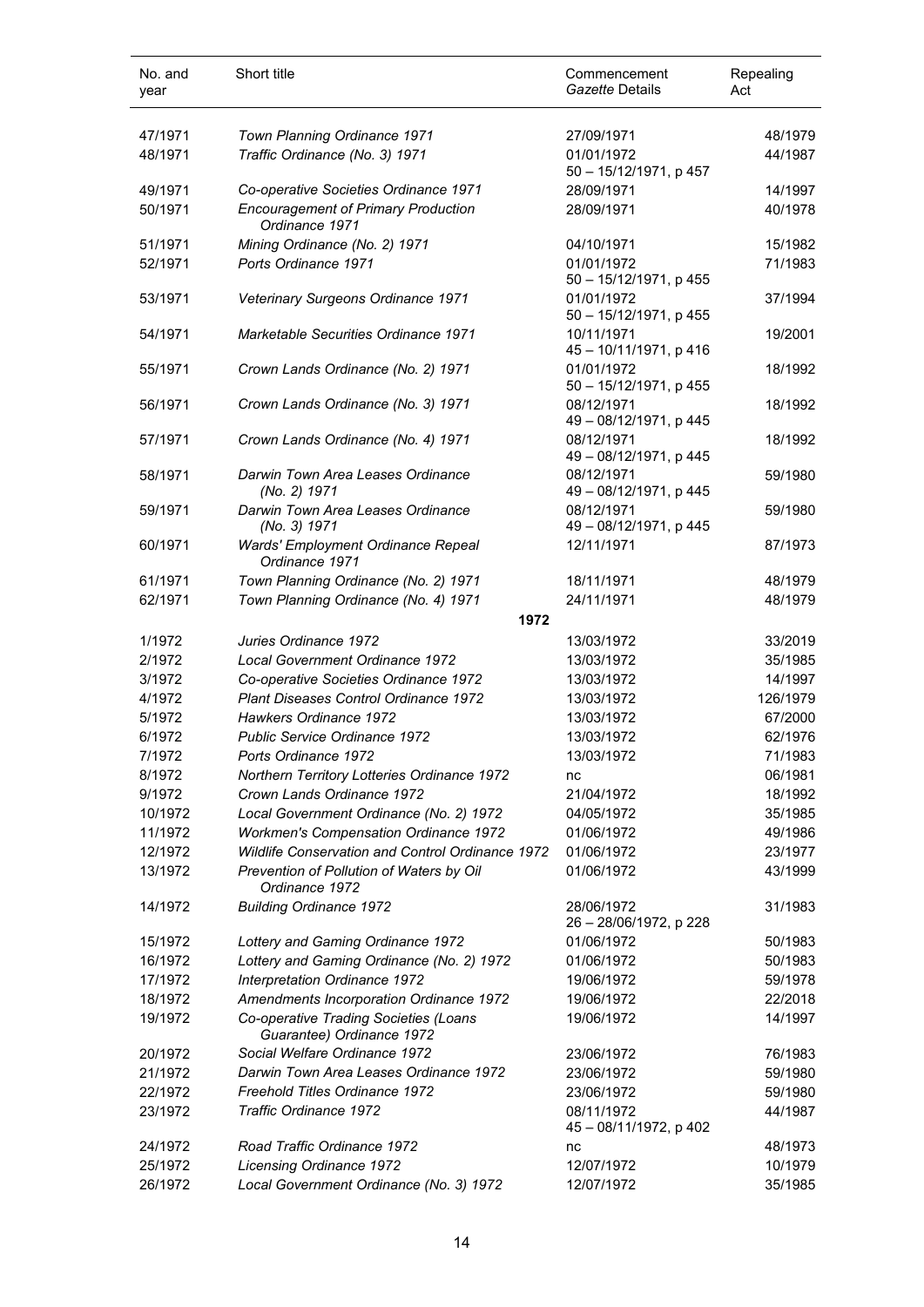| No. and<br>year    | Short title                                                                 | Commencement<br>Gazette Details                                                                           | Repealing<br>Act   |
|--------------------|-----------------------------------------------------------------------------|-----------------------------------------------------------------------------------------------------------|--------------------|
| 27/1972            | School Committee Ordinance 1972                                             | 12/07/1972                                                                                                | 77/1979            |
| 28/1972            | Landlord and Tenant (Control of Rents)<br>Ordinance 1972                    | 20/07/1972                                                                                                | 43/1979            |
| 29/1972            | Registration of Births, Deaths and Marriages<br>Ordinance 1972              | 20/07/1972                                                                                                | 26/1996            |
| 30/1972            | <b>Workmen's Compensation Ordinance</b><br>(No. 2) 1972                     | 20/07/1972                                                                                                | 49/1986            |
| 31/1972            | Lottery and Gaming Ordinance (No. 3) 1972                                   | 20/07/1972                                                                                                | 50/1983            |
| 32/1972            | Katherine Town Management Ordinance 1972                                    | 16/08/1972<br>33 - 16/08/1972, p 304                                                                      | 95/1978            |
| 33/1972            | Explosives Ordinance 1972                                                   | 20/07/1972                                                                                                | 4/1981             |
| 34/1972            | Fences Ordinance 1972                                                       | 31/07/1972                                                                                                |                    |
| 35/1972            | <b>Fisheries Ordinance 1972</b>                                             | 01/01/1973<br>51 - 20/12/1972, p 460                                                                      | 4/1980             |
| 36/1972            | Litter Ordinance 1972                                                       | 30/08/1972<br>35 - 30/08/1972, p 321                                                                      |                    |
| 37/1972            | Guardianship of Infants Ordinance 1972                                      | 31/07/1972                                                                                                |                    |
| 38/1972            | Sale of Goods Ordinance 1972                                                | 31/07/1972                                                                                                |                    |
| 39/1972            | Licensing Ordinance (No. 2) 1972                                            | 09/08/1973<br>32 - 09/08/1973, p 279                                                                      | 10/1979            |
| 40/1972            | <b>Workmen's Compensation Ordinance</b><br>(No. 3) 1972                     | 16/08/1972                                                                                                | 49/1986            |
| 41/1972            | Trustee Ordinance 1972                                                      | 31/07/1972                                                                                                |                    |
| 42/1972            | <b>Tennant Creek Town Management</b><br>Ordinance 1972                      | 16/08/1972<br>33 - 16/08/1972, p 304                                                                      | 95/1978            |
| 43/1972            | <b>Encouragement of Primary Production</b><br>Ordinance 1972                | 10/08/1972                                                                                                | 40/1978            |
| 44/1972            | Silicosis and Tuberculosis (Mine-Workers and<br>Prospectors) Ordinance 1972 | 03/10/1972                                                                                                | 43/2001            |
| 45/1972            | Lottery and Gaming Ordinance (No. 2) 1971                                   | 03/10/1972                                                                                                | 50/1983            |
| 46/1972            | Film Classification Ordinance 1972                                          | 13/09/1972<br>37 - 13/09/1972, p 339                                                                      | 65/1991            |
| 47/1972            | Licensing Ordinance (No. 3) 1972                                            | 30/08/1972                                                                                                | 10/1979            |
| 48/1972            | Licensing Ordinance (No. 4) 1972                                            | 31/08/1972                                                                                                | 10/1979            |
| 49/1972            | Darwin Administration Repeal Ordinance 1972                                 | 31/08/1972                                                                                                | 87/1973            |
| 50/1972            | Building Ordinance (No. 2) 1972                                             | 31/08/1972                                                                                                | 31/1983            |
| 51/1972            | Traffic Ordinance (No. 2) 1972                                              | 08/11/1972<br>45 - 08/11/1972, p 402                                                                      | 44/1987            |
| 52/1972            | Alsatian Dogs Ordinance 1972                                                | 06/09/1972                                                                                                | 15/1978            |
| 53/1972<br>54/1972 | Legal Assistance Ordinance 1972<br>Companies Ordinance 1972                 | 14/09/1972<br>ss 1, 2, 4(1), 6, 10, 21<br>and 24: 28/09/1972<br>rem: 15/10/1973<br>38 - 20/09/1973, p 322 | 30/1990<br>19/2001 |
| 55/1972            | Crown Lands Ordinance (No. 4) 1972                                          | 31/07/1972                                                                                                | 18/1992            |
| 56/1972            | Darwin Town Area Leases Ordinance<br>(No. 2) 1972                           | 31/07/1972                                                                                                | 59/1980            |
| 57/1972            | Crown Lands Ordinance (No. 5) 1972                                          | 15/11/1972<br>46 - 15/11/1972, p 411                                                                      | 18/1992            |
| 58/1972            | Crown Lands Ordinance (No. 3) 1972                                          | 15/11/1972<br>46 - 15/11/1972, p 411                                                                      | 18/1992            |
| 59/1972            | Mining Ordinance 1972                                                       | 22/11/1972<br>47 - 2/11/1972, p 421                                                                       | 15/1982            |
| 60/1972            | Housing Ordinance 1972                                                      | 09/11/1972                                                                                                | 76/1982            |
| 61/1972            | Crown Lands Ordinance (No. 2) 1972                                          | 22/11/1972<br>47 - 22/11/1972, p 421                                                                      | 18/1992            |
| 62/1972            | Crown Lands Ordinance (No. 6) 1972                                          | 29/11/1972<br>48 - 29/11/1972, p 429                                                                      | 18/1992            |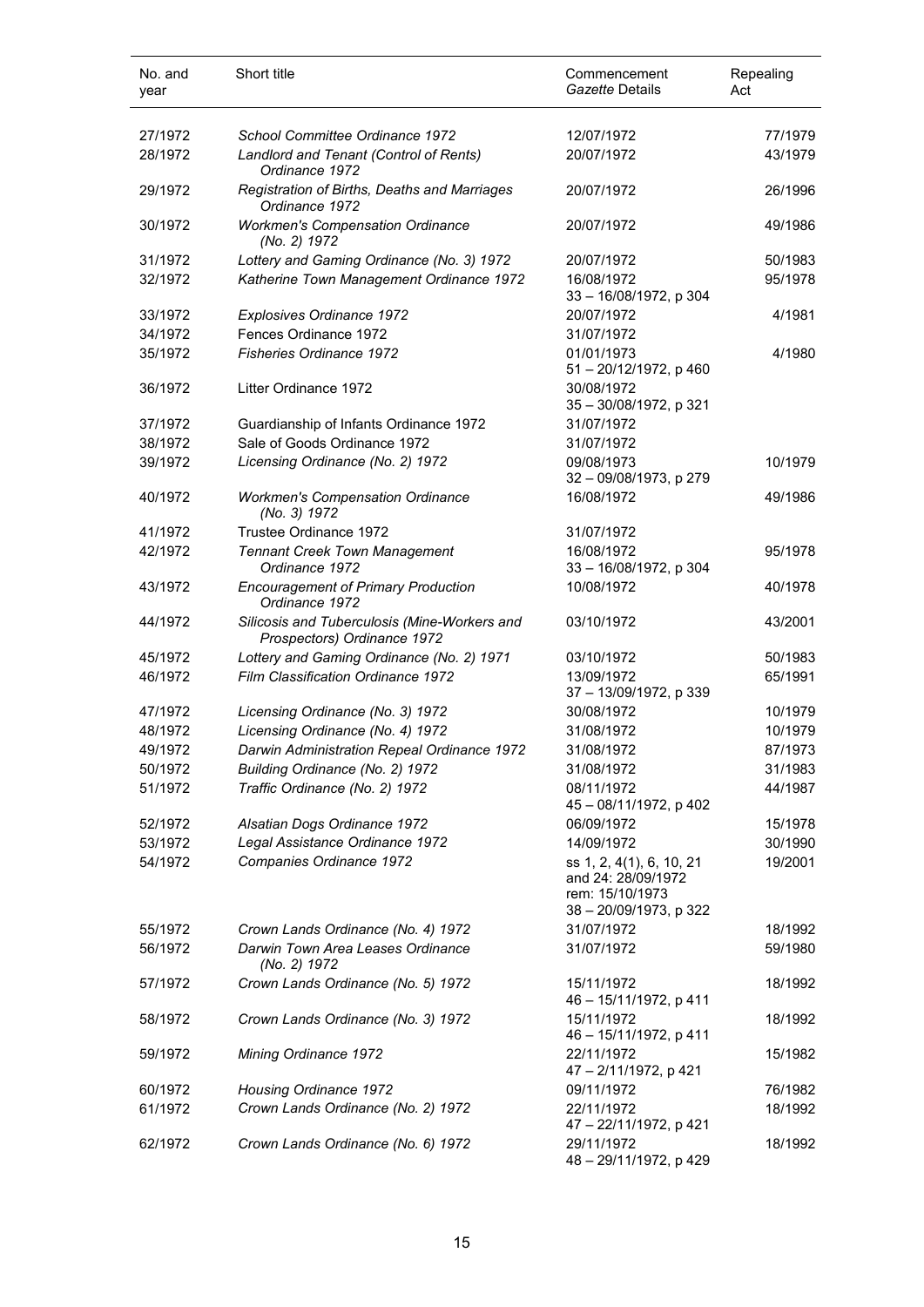| No. and<br>year | Short title                                                  | Commencement<br><i>Gazette</i> Details      | Repealing<br>Act |
|-----------------|--------------------------------------------------------------|---------------------------------------------|------------------|
| 63/1972         | Housing Ordinance (No. 2) 1972                               | 11/01/1973<br>2-11/01/1973, p 17            | 76/1982          |
| 64/1972         | Prisons Ordinance 1972                                       | 20/12/1972<br>51 - 20/12/1972, p 460        | 33/2019          |
| 65/1972         | Public Service Ordinance (No. 2) 1972                        | 05/12/1972                                  | 62/1976          |
| 66/1972         | Local Government Ordinance (No. 4) 1972                      | 05/12/1972                                  | 35/1985          |
| 67/1972         | Local Government Ordinance (No. 5) 1972                      | 05/12/1972                                  | 35/1985          |
| 68/1972         | Cigarette Containers (Labelling) Ordinance 1972              | 01/01/1973<br>51 - 20/12/1972, p 462        | 47/1992          |
| 69/1972         | Trustee Ordinance (No. 2) 1972                               | 05/12/1972                                  | 33/2019          |
| 70/1972         | Litter Ordinance (No. 2) 1972                                | 05/12/1972                                  | 33/2019          |
| 71/1972         | Traffic Ordinance (No. 3) 1972                               | 25/01/1973<br>4-25/01/1973, p 36            | 44/1987          |
| 72/1972         | Lottery and Gaming Ordinance (No. 5) 1972                    | 05/12/1972                                  | 50/1983          |
| 73/1972         | <b>Medical Practitioners Registration Ordinance 1972</b>     | 24/11/1972                                  | 7/1995           |
| 74/1972         | Unordered Goods and Services Ordinance 1972                  | 08/02/1973<br>6 - 08/02/1973, p 53          | 49/1990          |
| 75/1972         | Lottery and Gaming Ordinance (No. 4) 1972                    | 12/12/1972                                  | 50/1983          |
| 76/1972         | Motor Vehicles Ordinance 1972                                | 12/08/1977<br>$32 - 12/08/1977$ ,<br>p 1241 | 33/2019          |
| 77/1972         | Supply of Services Ordinance 1972                            | 19/12/1972                                  | 12/1983          |
|                 | 1973                                                         |                                             |                  |
| 1/1973          | Public Service Ordinance 1973                                | 13/03/1973                                  | 62/1976          |
| 2/1973          | Criminal Law Consolidation Ordinance 1973                    | 05/04/1973<br>14 - 05/04/1973, p 128        | 47/1983          |
| 3/1973          | Holidays Ordinance 1973                                      | 13/03/1973                                  | 71/1981          |
| 4/1973          | Electric Light and Power Repeal Ordinance 1973               | 13/03/1973                                  | 87/1973          |
| 5/1973          | Maintenance Ordinance 1973                                   | 13/03/1973                                  |                  |
| 6/1973          | Place Names Ordinance 1973                                   | 11/10/1973<br>40 - 04/10/1973, p 362        | 33/2019          |
| 7/1973          | Interpretation Ordinance 1973                                | 13/03/1973                                  | 59/1978          |
| 8/1973          | Pharmacy Ordinance 1973                                      | 13/03/1973                                  | 21/2004          |
| 9/1973          | <b>Encouragement of Primary Production</b><br>Ordinance 1973 | 13/03/1973                                  | 40/1978          |
| 10/1973         | Local Government Ordinance 1973                              | 13/03/1973                                  | 35/1985          |
| 11/1973         | Water Supplies and Development Ordinance 1973                | 13/03/1973                                  | 19/1992          |
| 12/1973         | Ports Ordinance 1973                                         | 27/03/1973                                  | 71/1983          |
| 13/1973         | Police and Police Offences Ordinance 1973                    | 27/03/1973                                  | 33/2019          |
| 14/1973         | Door to Door Sales Ordinance 1973                            | 27/03/1973                                  | 49/1990          |
| 15/1973         | <b>Wildlife Conservation and Control Ordinance 1973</b>      | 31/05/1973<br>22 - 31/05/1973, p 181        | 23/1977          |
| 16/1973         | Dangerous Drugs Ordinance 1973                               | 08/05/1973                                  | 59/1977          |
| 17/1973         | Guardianship of Infants Ordinance 1973                       | 08/05/1973                                  | 33/2019          |
| 18/1973         | Fisheries Ordinance 1973                                     | 08/05/1973                                  | 4/1980           |
| 19/1973         | Justices Ordinance 1973                                      | 14/06/1973<br>24 - 14/06/1973, p 199        | 33/2019          |
| 20/1973         | Local Government Ordinance (No. 2) 1973                      | 08/05/1973                                  | 35/1985          |
| 21/1973         | Housing Ordinance 1973                                       | 01/04/1974<br>13A - 01/04/1974,<br>p 165    | 76/1982          |
| 22/1973         | Pharmacy Ordinance (No. 2) 1973                              | 11/05/1973                                  | 21/2004          |
| 23/1973         | Weights and Measures (Packaged Goods)<br>Ordinance 1973      | 11/05/1973                                  | 41/1990          |
| 24/1973         | Motor Vehicles Ordinance 1973                                | 01/11/1974                                  | 33/2019          |
| 25/1973         | <b>Workmen's Compensation Ordinance 1973</b>                 | 17/05/1973                                  | 49/1986          |
| 26/1973         | Lottery and Gaming Ordinance 1973                            | 17/05/1973                                  | 50/1983          |
| 27/1973         | Crown Lands Ordinance 1973                                   | 24/05/1973                                  | 18/1992          |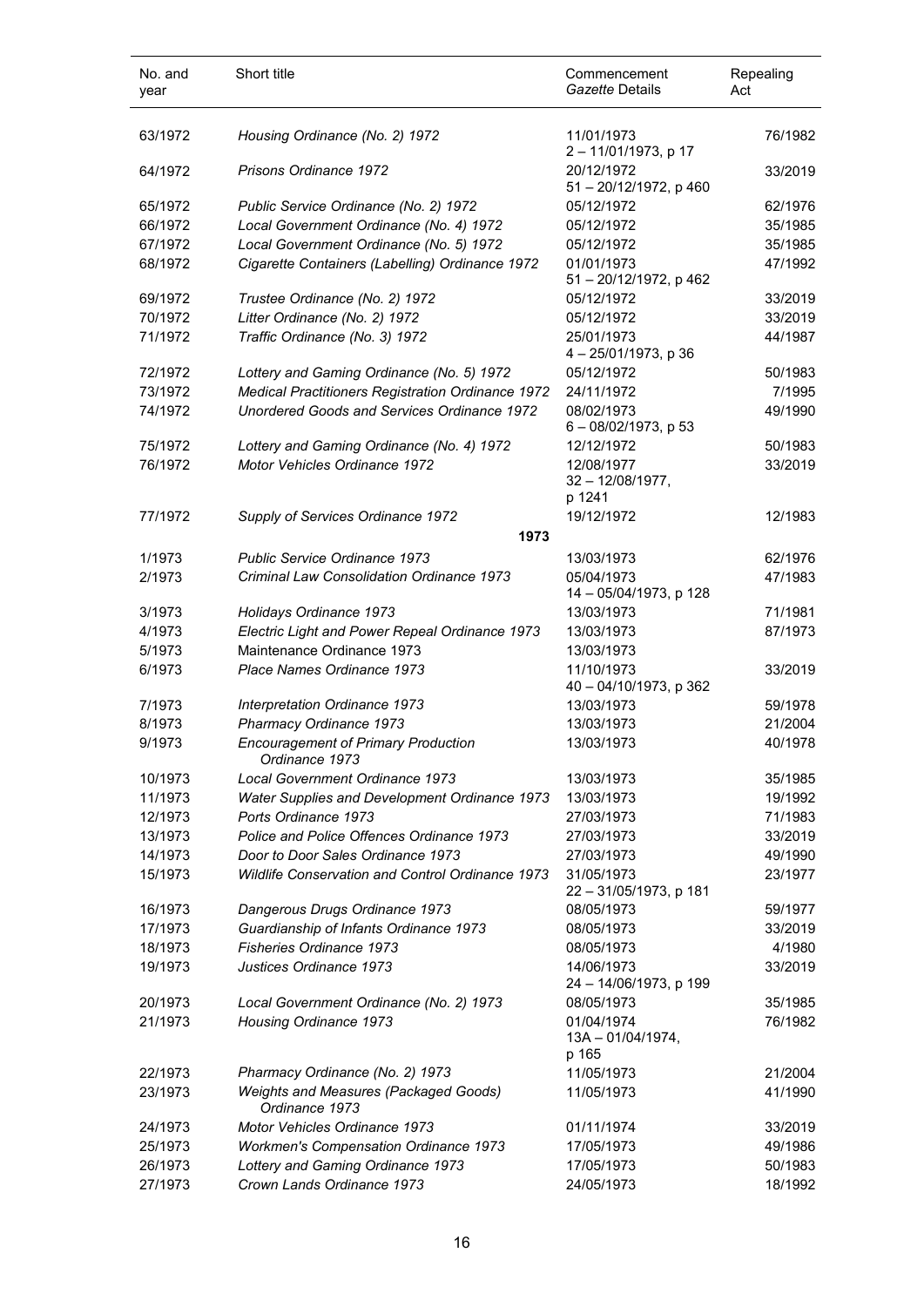| No. and<br>year | Short title                                                          | Commencement<br>Gazette Details      | Repealing<br>Act |
|-----------------|----------------------------------------------------------------------|--------------------------------------|------------------|
| 28/1973         | Special Purposes Leases Ordinance 1973                               | 08/06/1973                           | 33/2019          |
| 29/1973         |                                                                      | 08/06/1973                           |                  |
|                 | Maintenance Ordinance (No. 2) 1973<br>Freehold Titles Ordinance 1973 |                                      |                  |
| 30/1973         |                                                                      | 08/06/1973                           | 59/1980          |
| 31/1973         | Town Planning Ordinance 1973                                         | 14/06/1973                           | 48/1979          |
| 32/1973         | Crown Lands Ordinance (No. 2) 1973                                   | 14/06/1973                           | 18/1992          |
| 33/1973         | <b>Workmen's Compensation Ordinance</b><br>(No. 3) 1973              | 17/05/1973                           | 49/1986          |
| 34/1973         | Registration of Births, Deaths and Marriages<br>Ordinance 1973       | 12/07/1973                           | 26/1996          |
| 35/1973         | Lodging-house Repeal Ordinance 1973                                  | 12/07/1973                           | 87/1973          |
| 36/1973         | Registration Ordinance 1973                                          | 12/07/1973                           | 33/2019          |
| 37/1973         | <b>Dentists Registration Ordinance 1973</b>                          | 12/07/1973                           | 8/1986           |
| 38/1973         | Companies Ordinance 1973                                             | 12/07/1973                           | 19/2001          |
| 39/1973         | Motor Vehicles Ordinance (No. 2) 1973                                | 12/07/1973                           | 33/2019          |
| 40/1973         | Local Government Ordinance (No. 3) 1973                              | 12/07/1973                           | 35/1985          |
| 41/1973         | Weights and Measures Ordinance 1973                                  | 26/07/1973                           | 75/1978          |
|                 |                                                                      | 30 - 26/07/1973, p 262               |                  |
| 42/1973         | Darwin Community College Ordinance 1973                              | 19/07/1973                           | 77/1979          |
|                 |                                                                      | 29 - 19/07/1973, p 251               |                  |
| 43/1973         | Vaccination Repeal Ordinance 1973                                    | 12/07/1973                           | 95/1978          |
| 44/1973         | <b>Workmen's Compensation Ordinance</b><br>(No. 2) 1973              | 13/07/1973                           | 49/1986          |
| 45/1973         | <b>Emergency Medical Operations Ordinance 1973</b>                   | 18/07/1973                           |                  |
| 46/1973         | Abattoirs and Slaughtering Ordinance 1973                            | 26/09/1973                           | 54/1996          |
|                 |                                                                      | 38 - 20/09/1973, p 321               |                  |
| 47/1973         | Traffic Ordinance 1973                                               | 01/10/1973<br>39 - 27/09/1973, p 330 | 44/1987          |
| 48/1973         | Traffic Ordinance (No. 2) 1973                                       | 01/10/1973<br>39 - 27/09/1973, p 330 | 44/1987          |
| 49/1973         | Motor Vehicles Ordinance (No. 3) 1973                                | 01/10/1973<br>39 - 27/09/1973, p 330 | 33/2019          |
| 50/1973         | Justices Ordinance (No. 2) 1973                                      | 25/10/1973<br>42 - 18/10/1973, p 377 | 33/2019          |
| 51/1973         | Darwin Town Area Leases Ordinance 1973                               | 30/08/1973                           | 59/1980          |
| 52/1973         | Crown Lands Ordinance (No. 3) 1973                                   | 15/11/1972                           | 18/1992          |
| 53/1973         | Interpretation Ordinance (No. 2) 1973                                | 30/08/1973                           | 59/1978          |
| 54/1973         | Crown Lands Ordinance (No. 4) 1973                                   | 30/08/1973                           | 18/1992          |
| 55/1973         | Valuation of Land Ordinance 1973                                     | 01/10/1973<br>39 - 27/09/1973, p 330 |                  |
| 56/1973         | Firearms Ordinance 1973                                              | 03/10/1973                           | 8/1980           |
| 57/1973         | <b>Education Ordinance 1973</b>                                      | 23/11/1973                           | 77/1979          |
| 58/1973         | Fire Brigades Arbitral Tribunal Ordinance 1973                       | 11/12/1973                           | 77/1985          |
| 59/1973         | Weights and Measures Ordinance (No. 2) 1973                          | 11/12/1973                           | 75/1978          |
| 60/1973         | Litter Ordinance 1973                                                | 11/12/1973                           | 33/2019          |
| 61/1973         | Auctioneers, Dealers and Agents Ordinance 1973                       | nc                                   | 6/1981           |
| 62/1973         | Door to Door Sales Ordinance (No. 2) 1973                            | 11/12/1973                           | 49/1990          |
| 63/1973         | Real Property Ordinance 1973                                         | 11/12/1973                           | 2/2000           |
| 64/1973         | Local Government Ordinance (No. 4) 1973                              | 11/12/1973                           | 35/1985          |
| 65/1973         | Public Service Ordinance (No. 3) 1973                                | 11/12/1973                           | 62/1976          |
| 66/1973         | Licensing Ordinance 1973                                             | 11/12/1973                           | 10/1979          |
|                 |                                                                      |                                      |                  |
| 67/1973         | Places of Public Entertainment Ordinance 1973                        | 11/12/1973                           | 8/2013           |
| 68/1973         | Fisheries Ordinance (No. 2) 1973                                     | 11/12/1973                           | 4/1980           |
| 69/1973         | Motor Vehicles Ordinance (No. 4) 1973                                | 02/12/1974<br>47 - 21/11/1974, p 533 | 33/2019          |
| 70/1973         | Petroleum Products Subsidy Ordinance 1973                            | 11/12/1973                           | 38/2014          |
| 71/1973         | Tourist Board Ordinance 1973                                         | 11/12/1973                           | 124/1979         |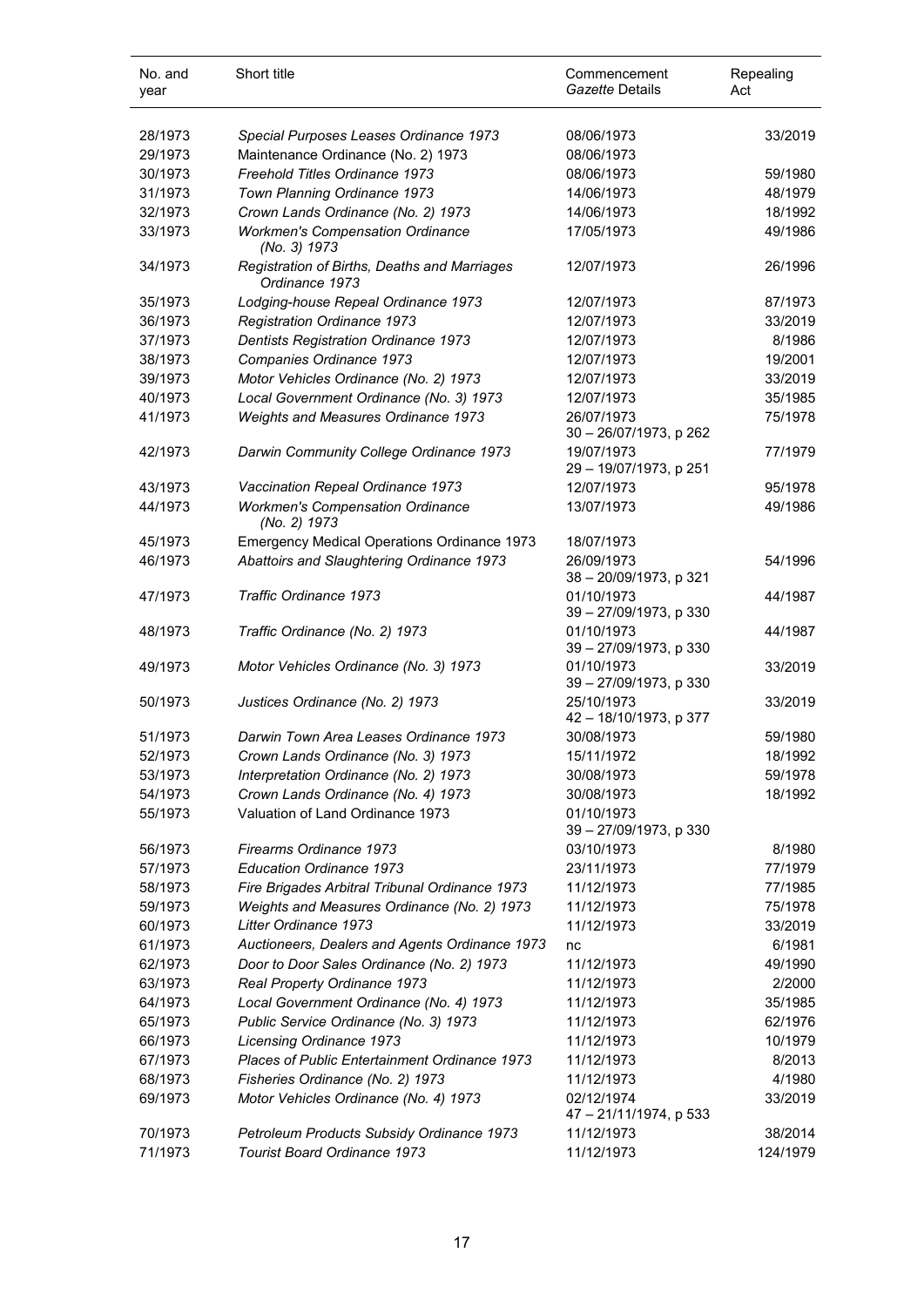| No. and<br>year | Short title                                                 | Commencement<br>Gazette Details             | Repealing<br>Act |
|-----------------|-------------------------------------------------------------|---------------------------------------------|------------------|
| 72/1973         | Child Welfare Ordinance 1973                                | 28/02/1974<br>8-21/02/1974, p 86            | 76/1983          |
| 73/1973         | Town Planning Ordinance (No. 2) 1973                        | 11/12/1973                                  | 48/1979          |
| 74/1973         | Darwin Community College Ordinance<br>(No. 2) 1973          | 11/12/1973                                  | 77/1979          |
| 75/1973         | Motor Vehicles Ordinance (No. 5) 1973                       | 11/12/1973                                  | 33/2019          |
| 76/1973         | Inspection of Machinery Ordinance 1973                      | 31/01/1974<br>5 - 31/01/1974, p 45          | 11/1991          |
| 77/1973         | Lottery and Gaming Ordinance (No. 2) 1973                   | 11/12/1973                                  | 50/1983          |
| 78/1973         | Police and Police Offences Ordinance<br>(No. 2) 1973        | 01/12/1973                                  | 33/2019          |
| 79/1973         | <b>Stock Routes and Travelling Stock</b><br>Ordinance 1973  | 01/12/1973                                  | 36/2008          |
| 80/1973         | Traffic Ordinance (No. 3) 1973                              | 02/12/1974<br>44 - 31/10/1974, p 495        | 44/1987          |
| 81/1973         | <b>Criminal Law Consolidation Ordinance</b><br>(No. 3) 1973 | 11/12/1973                                  | 47/1983          |
| 82/1973         | Appraisers Repeal Ordinance 1973                            | 11/12/1973                                  | 98/1979          |
| 83/1973         | Landlord and Tenant (Control of Rents)<br>Ordinance 1973    | 11/12/1973                                  | 43/1979          |
| 84/1973         | Traffic Ordinance (No. 4) 1973                              | 11/12/1973                                  | 44/1987          |
| 85/1973         | <b>Workmen's Compensation Ordinance</b><br>(No. 4) 1973     | 11/12/1973                                  | 49/1986          |
| 86/1973         | Justices Ordinance (No. 3) 1973                             | 16/05/1974<br>20 - 16/05/1974, p 239        | 33/2019          |
| 87/1973         | Ordinances Revision Ordinance 1973                          | 11/12/1973                                  |                  |
| 88/1973         | Fire Brigades Ordinance 1973<br>1974                        | 11/12/1973                                  | 29/1983          |
| 1/1974          | Town Planning Ordinance (No. 3) 1973                        | 11/01/1974                                  | 48/1979          |
| 2/1974          | Parole of Prisoners Ordinance 1973                          | nc                                          | 61/1976          |
| 3/1974          | Hospital Advisory Boards Ordinance 1974                     | 20/03/1974                                  | 20/1980          |
| 4/1974          | <b>Licensing Ordinance 1974</b>                             | 20/03/1974                                  | 10/1979          |
| 5/1974          | Local Government Ordinance 1974                             | 20/03/1974                                  | 35/1985          |
| 6/1974          | <b>Criminal Law Consolidation Ordinance</b><br>(No. 2) 1973 | 03/04/1974                                  | 47/1983          |
| 7/1974          | Public Service Ordinance (No. 2) 1973                       | 19/04/1974                                  | 62/1976          |
| 8/1974          | Landlord and Tenant (Control of Rents)<br>Ordinance 1974    | 02/05/1974                                  | 43/1979          |
| 9/1974          | Town Planning Ordinance 1974                                | ss $4 - 6$ : 30/06/1974;<br>rem: 12/06/1974 | 48/1979          |
| 10/1974         | <b>Traffic Ordinance 1974</b>                               | 26/06/1974                                  | 44/1987          |
| 11/1974         | Traffic Ordinance (No. 2) 1974                              | 01/07/1974                                  | 44/1987          |
| 12/1974         | Sheriff Ordinance 1974                                      | 26/06/1974                                  | 33/2019          |
| 13/1974         | <b>Criminal Law Consolidation Ordinance 1974</b>            | 26/06/1974                                  | 47/1983          |
| 14/1974         | Local Courts Ordinance 1974                                 | 01/07/1974                                  | 31/1989          |
| 15/1974         | Ordinance bearing this number of no legal effect            |                                             |                  |
| 16/1974         | Hire-Purchase Ordinance 1974                                | 26/06/1974                                  | 9/1996           |
| 17/1974         | Holidays Ordinance 1974                                     | 26/06/1974                                  | 71/1981          |
| 18/1974         | Legal Practitioners Ordinance 1974                          | 01/07/1974<br>$26B - 29/06/1974$ ,<br>p 307 | 38/2006          |
| 19/1974         | Legal Practitioners (Incorporation)<br>Ordinance 1974       | 01/07/1974<br>$26B - 29/06/1974$ ,<br>p 307 | 58/1989          |
| 20/1974         | Freehold Titles Ordinance 1974                              | 28/06/1974                                  | 59/1980          |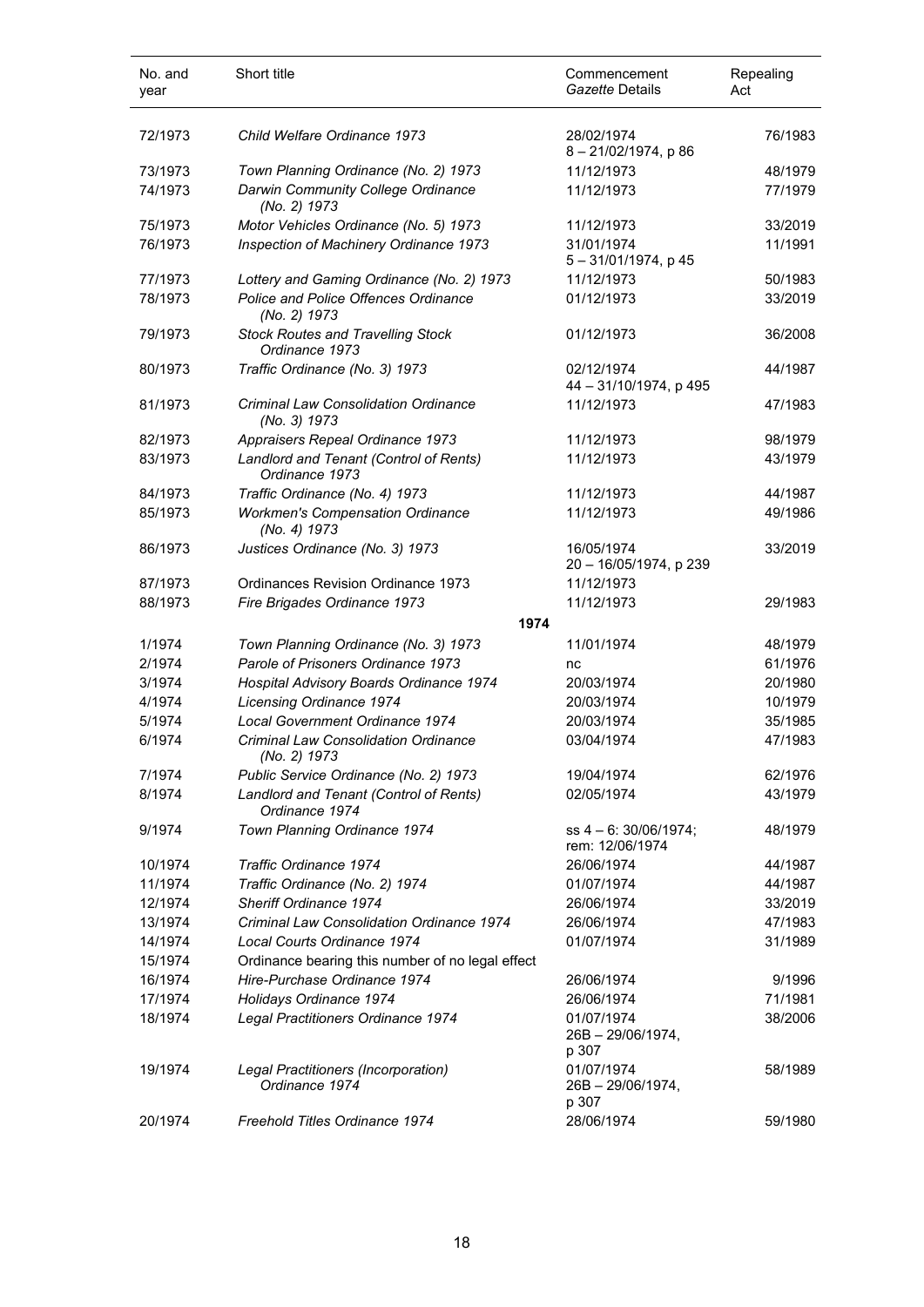| No. and<br>year | Short title                                                                  | Commencement<br>Gazette Details                                                        | Repealing<br>Act |
|-----------------|------------------------------------------------------------------------------|----------------------------------------------------------------------------------------|------------------|
| 21/1974         | Companies Ordinance 1974                                                     | ss $1 - 3$ , 80 and Sch 4:<br>15/07/1974;<br>rem: 01/10/1974<br>39 - 26/09/1974, p 439 | 19/2001          |
| 22/1974         | Administration and Probate Ordinance 1974                                    | 19/08/1974                                                                             | 33/2019          |
| 23/1974         | Auctioneers, Dealers and Travel Agents<br>Ordinance 1974                     | nc                                                                                     | 6/1981           |
| 24/1974         | Film Classification Ordinance 1974                                           | 19/08/1974                                                                             | 65/1991          |
| 25/1974         | Fences Ordinance 1974                                                        | 19/08/1974                                                                             | 33/2019          |
| 26/1974         | Licensing Ordinance (No. 2) 1974                                             | 19/08/1974                                                                             | 10/1979          |
| 27/1974         | Stamp Ordinance 1974                                                         | 01/11/1974                                                                             | 49/1978          |
| 28/1974         | Wildlife Conservation and Control Ordinance 1974                             | 19/08/1974                                                                             | 23/1977          |
| 29/1974         | Trading in Blood (Prohibition) Ordinance 1974                                | 19/08/1974                                                                             | 121/1979         |
| 30/1974         | Juries Ordinance 1974                                                        | 26/08/1974                                                                             |                  |
| 31/1974         | Traffic Ordinance (No. 3) 1974                                               | ss $4(1)(a)$ , $5-8$<br>and 11: 02/12/1974;<br>rem: 26/08/1974                         | 44/1987          |
| 32/1974         | Legal Practitioners (Incorporation) Ordinance<br>(No. 2) 1974                | 26/08/1974                                                                             | 58/1989          |
| 33/1974         | Prisons Ordinance (No. 2) 1974                                               | 26/08/1974                                                                             |                  |
| 34/1974         | <b>Ordinances Revision Ordinance 1974</b>                                    | 11/12/1973                                                                             | 33/2019          |
| 35/1974         | Land and Business Agents Ordinance 1974                                      | nc                                                                                     | 57/1979          |
| 36/1974         | Compensation (Fatal Injuries) Ordinance 1974                                 | 23/09/1974                                                                             |                  |
| 37/1974         | Age of Majority Ordinance 1974                                               | 01/11/1974<br>42 - 17/10/1974, p 475                                                   |                  |
| 38/1974         | Control of Roads Ordinance 1974                                              | 23/09/1974                                                                             | 33/2019          |
| 39/1974         | Police and Police Offences Ordinance<br>(No. 2) 1974                         | 23/09/1974                                                                             |                  |
| 40/1974         | Housing Ordinance (No. 2) 1974                                               | 23/09/1974                                                                             | 76/1982          |
| 41/1974         | Housing Ordinance (No. 3) 1974                                               | 24/04/1975<br>16 - 24/04/1975, p 198                                                   | 76/1982          |
| 42/1974         | Housing Ordinance (No. 5) 1974                                               | 23/09/1974                                                                             | 76/1982          |
| 43/1974         | Firearms Ordinance 1974                                                      | 23/09/1974                                                                             | 8/1980           |
| 44/1974         | Ports Ordinance 1974                                                         | 23/09/1974                                                                             | 71/1983          |
| 45/1974         | Ports Ordinance (No. 2) 1974                                                 | 23/09/1974                                                                             | 71/1983          |
| 46/1974         | Parole of Prisoners Ordinance 1974                                           | 23/09/1974                                                                             | 33/2019          |
| 47/1974         | <b>Wildlife Conservation and Control Ordinance</b><br>(No. 3) 1974           | 23/09/1974                                                                             | 23/1977          |
| 48/1974         | Firearms Ordinance (No. 2) 1974                                              | 23/09/1974                                                                             | 8/1980           |
| 49/1974         | Local Government Ordinance (No. 3) 1974                                      | 23/09/1974                                                                             | 35/1985          |
| 50/1974         | <b>Nursing Ordinance 1974</b>                                                | 13/02/1976<br>7-13/02/1976, p 192                                                      | 48/1982          |
| 51/1974         | Coroners Ordinance 1974                                                      | 28/10/1974<br>43 - 24/10/1974, p 485                                                   | 30/1993          |
| 52/1974         | Long Service Leave Ordinance 1974                                            | 30/09/1974                                                                             | 72/1981          |
| 53/1974         | <b>Workmen's Compensation Ordinance 1974</b>                                 | 30/09/1974                                                                             | 49/1986          |
| 54/1974         | Justices Ordinance 1974                                                      | 28/10/1974<br>42 - 17/10/1974, p 475                                                   |                  |
| 55/1974         | Lottery and Gaming Ordinance 1974                                            | 30/09/1974                                                                             | 50/1983          |
| 56/1974         | Housing Ordinance (No. 4) 1974                                               | 30/09/1974                                                                             | 76/1982          |
| 57/1974         | Motor Vehicles Ordinance 1974                                                | 10/10/1974                                                                             | 69/1974          |
| 58/1974         | <b>Australian Constitutional Convention</b><br>Representation Ordinance 1974 | 10/10/1974                                                                             | 95/1978          |
| 59/1974         | <b>National Parks and Gardens Ordinance</b><br>(No. 2) 1974                  | 15/10/1974                                                                             | 23/1977          |
| 60/1974         | Juries Ordinance (No. 2) 1974                                                | 15/10/1974                                                                             |                  |
| 61/1974         | Police and Police Offences Ordinance<br>(No. 4) 1974                         | 15/10/1974                                                                             | 33/2019          |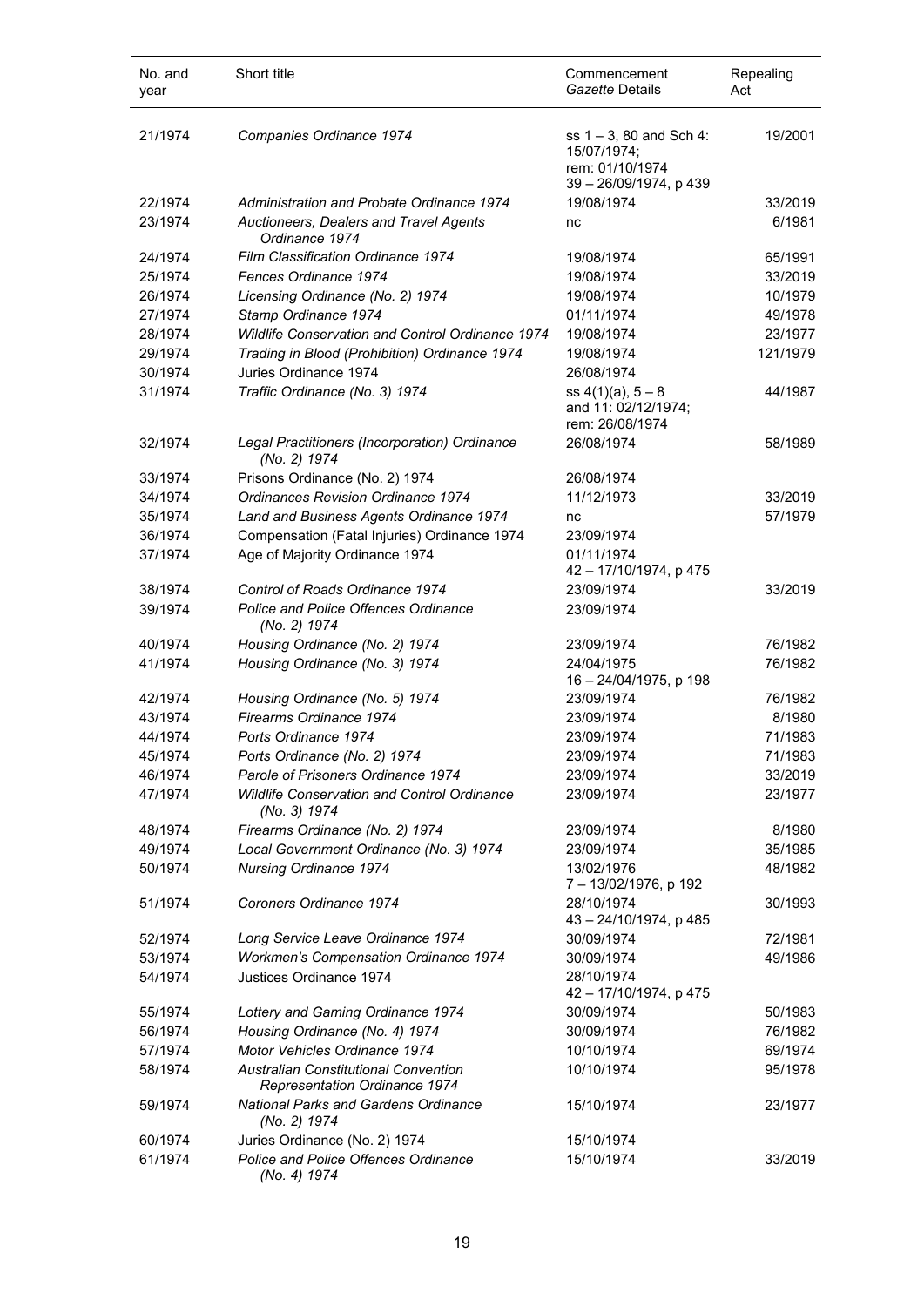| No. and<br>year | Short title                                                        | Commencement<br>Gazette Details      | Repealing<br>Act |
|-----------------|--------------------------------------------------------------------|--------------------------------------|------------------|
| 62/1974         | Licensing Ordinance (No. 3) 1974                                   | 15/10/1974                           | 10/1979          |
| 63/1974         | Justices Ordinance (No. 2) 1974                                    | 21/10/1974                           | 33/2019          |
| 64/1974         | Ports Ordinance (No. 3) 1974                                       | 21/10/1974                           | 71/1983          |
| 65/1974         | Police and Police Offences Ordinance<br>(No. 5) 1974               | 21/10/1974                           | 33/2019          |
| 66/1974         | Local Government Ordinance (No. 5) 1974                            | 24/10/1974                           | 35/1985          |
| 67/1974         | Small Claims Ordinance 1974                                        | 02/07/1976<br>27 - 02/07/1976, p 812 | 4/2016           |
| 68/1974         | Annual Holidays Ordinance 1974                                     | 24/10/1974                           | 70/1981          |
| 69/1974         | Ordinances Revision Ordinance (No. 2) 1974                         | 11/12/1973                           | 33/2019          |
| 70/1974         | Social Welfare Ordinance 1974                                      | 24/10/1974                           | 76/1983          |
| 71/1974         | Lottery and Gaming Ordinance (No. 2) 1974                          | 24/10/1974                           | 50/1983          |
| 72/1974         | Lottery and Gaming Ordinance (No. 3) 1974                          | 24/10/1974                           | 50/1983          |
| 73/1974         | Lottery and Gaming Ordinance (No. 4) 1974                          | nc                                   | 6/1981           |
| 74/1974         | Housing Ordinance (No. 6) 1974                                     | 24/10/1974                           | 76/1982          |
| 75/1974         | Auctioneers, Dealers and Agents Ordinance 1974                     | nc                                   | 6/1981           |
| 76/1974         | <b>Fisheries Ordinance 1974</b>                                    | 24/10/1974                           | 4/1980           |
| 77/1974         | Darwin Town Area Leases Ordinance<br>(No. 2) 1974                  | 24/10/1974                           | 59/1980          |
| 78/1974         | Crown Lands Ordinance (No. 3) 1974                                 | 24/10/1974                           | 18/1992          |
| 79/1974         | Crown Lands Ordinance (No. 2) 1974                                 | 28/10/1974                           | 18/1992          |
| 80/1974         | Hawkers Ordinance 1974                                             | 28/10/1974                           | 67/2000          |
| 81/1974         | Special Purposes Leases Ordinance 1974                             | 28/10/1974                           | 33/2019          |
| 82/1974         | Darwin Town Area Leases Ordinance 1974                             | 28/10/1974                           | 59/1980          |
| 83/1974         | <b>Wildlife Conservation and Control Ordinance</b><br>(No. 2) 1974 | 01/01/1975<br>49 - 05/12/1974, p 551 | 23/1977          |
| 84/1974         | Crown Lands Ordinance (No. 4) 1974                                 | 01/01/1975<br>49 - 05/12/1974, p 551 | 18/1992          |
| 85/1974         | Foot and Mouth Disease Compensation<br>Ordinance 1974              | 01/01/1975<br>49 - 05/12/1974, p 551 | 36/2008          |
| 86/1974         | Police and Police Offences Ordinance 1974                          | 01/01/1975<br>49 - 05/12/1974, p 554 | 33/2019          |
| 87/1974         | <b>Brands Ordinance 1974</b>                                       | 01/01/1975<br>49 - 05/12/1974, p 554 | 36/2008          |
| 88/1974         | Abattoirs and Slaughtering Ordinance 1974                          | 01/01/1975<br>49 - 05/12/1974, p 553 | 54/1996          |
| 89/1974         | Crown Lands Ordinance (No. 5) 1974                                 | 22/11/1974                           | 18/1992          |
| 90/1974         | Freehold Titles Ordinance (No. 2) 1974                             | 09/12/1974<br>49 - 05/12/1974, p 551 | 59/1980          |
| 91/1974         | Local Government Ordinance (No. 2) 1974                            | 19/11/1974                           | 35/1985          |
| 92/1974         | Legislative Assembly (Speaker) Ordinance 1974                      | 03/12/1974                           | 39/2005          |
| 93/1974         | Public Service Ordinance (No. 4) 1974                              | 03/12/1974                           | 62/1976          |
| 94/1974         | Local Government Ordinance (No. 4) 1974<br>1975                    | 04/12/1974                           | 35/1985          |
| 1/1975          | Cyclone Disaster Emergency Ordinance 1975                          | 09/01/1975                           | 14/1989          |
| 2/1975          | Cyclone Disaster (Moratorium) Ordinance 1975                       | 17/04/1975                           | 14/1989          |
| 3/1975          | Caravan Parks Ordinance 1975                                       | 12/03/1975                           | 65/2000          |
| 4/1975          | <b>Workmen's Compensation Ordinance 1975</b>                       | 12/03/1975                           | 49/1986          |
| 5/1975          | Traffic Ordinance 1975                                             | 12/03/1975                           | 44/1987          |
| 6/1975          | Coroners Ordinance 1975                                            | 12/03/1975                           | 30/1993          |
| 7/1975          | Real Property (Insurance Money Application)<br>Ordinance 1975      | 12/03/1975                           | 1/2000           |
| 8/1975          | Local Government (Post-Cyclone Elections)<br>Ordinance 1975        | 24/03/1975                           | 6/1981           |
| 9/1975          | Caravan Parks Ordinance (No. 2) 1975                               | 24/03/1975                           | 65/2000          |
| 10/1975         | Explosives Ordinance 1975                                          | 24/03/1975                           | 4/1981           |
| 11/1975         | Licensing Ordinance 1975                                           | 25/03/1975                           | 10/1979          |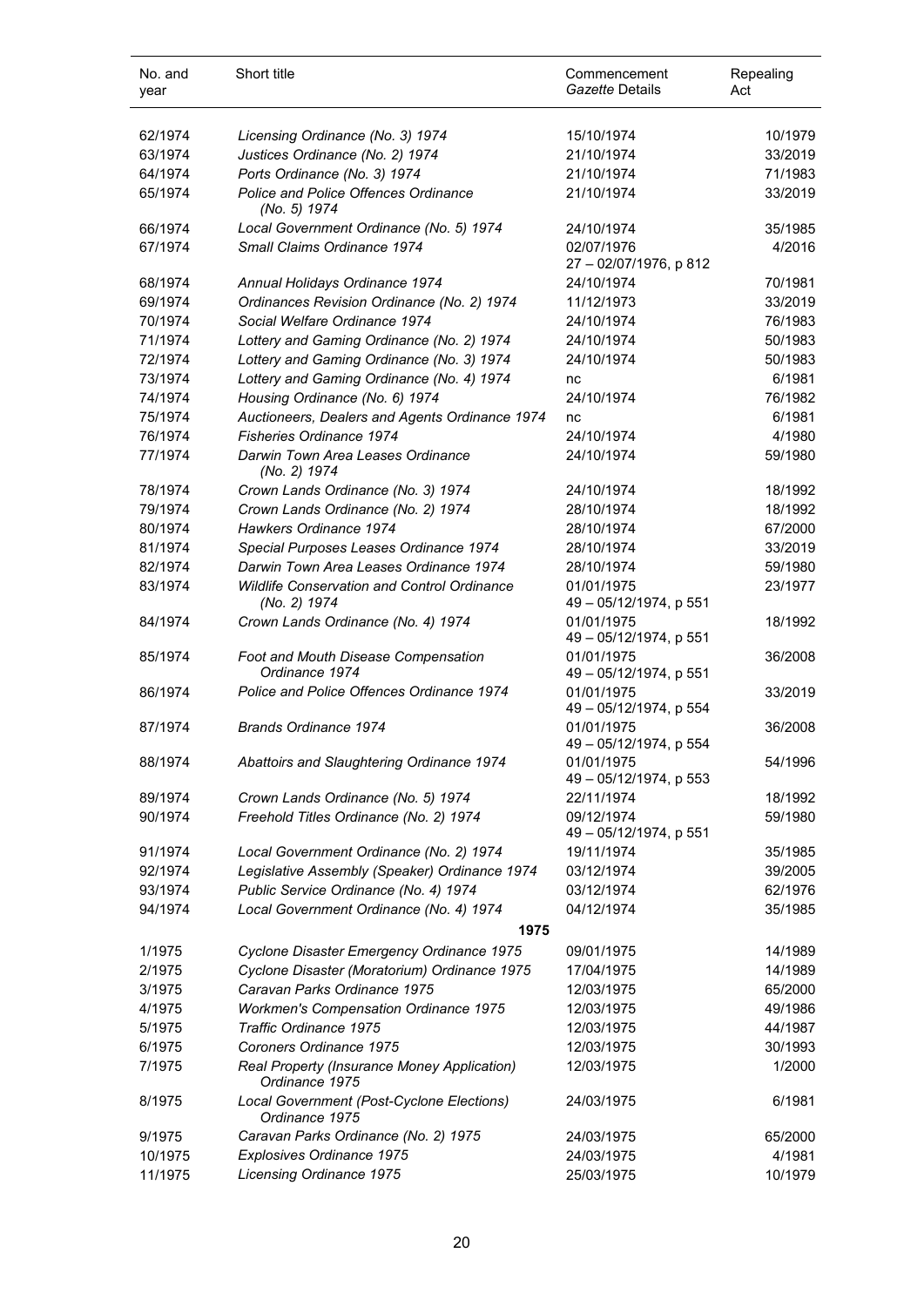| No. and<br>year | Short title                                                    | Commencement<br>Gazette Details             | Repealing<br>Act |
|-----------------|----------------------------------------------------------------|---------------------------------------------|------------------|
| 12/1975         | Cyclone Disaster Emergency Ordinance<br>(No. 2) 1975           | 27/03/1975                                  | 14/1989          |
| 13/1975         | Cyclone Disaster Emergency Ordinance<br>(No. 3) 1975           | 08/05/1975                                  | 14/1989          |
| 14/1975         | Local Government Ordinance 1975                                | 02/06/1975                                  | 35/1985          |
| 15/1975         | <b>Encouragement of Primary Production</b><br>Ordinance 1975   | 02/06/1975                                  | 40/1978          |
| 16/1975         | Hospitals and Medical Services Ordinance 1975                  | 01/07/1975                                  | 75/1982          |
| 17/1975         | Land Tenure (Transitional Provisions) Repeal<br>Ordinance 1975 | 20/06/1975                                  | 95/1978          |
| 18/1975         | Police and Police Offences Ordinance 1975                      | 30/07/1975                                  | 33/2019          |
| 19/1975         | Justices Ordinance (No. 2) 1975                                | 30/07/1975                                  | 33/2019          |
| 20/1975         | Control of Roads Ordinance 1975                                | 30/07/1975                                  | 33/2019          |
| 21/1975         | Firearms Ordinance 1975                                        | 13/08/1975                                  | 8/1980           |
| 22/1975         | Nudity Ordinance 1975                                          | 13/08/1975                                  |                  |
| 23/1975         | Dingo Destruction Ordinance 1975                               | 26/08/1975                                  | 144/1979         |
| 24/1975         | Licensing Ordinance (No. 2) 1975                               | 26/08/1975                                  | 10/1979          |
| 25/1975         | Ports Ordinance 1975                                           | 26/08/1975                                  | 71/1983          |
| 26/1975         | Crown Lands Ordinance 1975                                     | 25/08/1975                                  | 18/1992          |
| 27/1975         | Housing Ordinance 1975                                         | 07/11/1975                                  | 76/1982          |
| 28/1975         | Motor Vehicles Ordinance (No. 2) 1975                          | 07/11/1975                                  | 33/2019          |
| 29/1975         | Litter Ordinance 1975                                          | 07/11/1975                                  | 33/2019          |
|                 |                                                                |                                             |                  |
| 30/1975         | Explosives Ordinance (No. 2) 1975                              | 05/12/1975<br>$48 - 05/12/1975$ ,<br>p 1199 | 4/1981           |
| 31/1975         | <b>Nursing Ordinance 1975</b>                                  | 20/02/1976<br>8-20/02/1976, p 277           | 48/1982          |
| 32/1975         | Housing Ordinance (No. 2) 1975                                 | 07/11/1975                                  | 76/1982          |
| 33/1975         | Housing Loans Ordinance 1975                                   | 02/12/1975                                  | 41/2005          |
| 34/1975         | Trespassers (Temporary Provision)<br>Ordinance 1975            | 22/12/1975                                  | 34/1975          |
| 35/1975         | Local Government Ordinance (No. 2) 1975<br>1976                | 22/12/1975                                  | 35/1985          |
| 1/1976          | Local Government Ordinance (No. 3) 1975                        | 12/01/1976                                  | 35/1985          |
| 2/1976          | Pharmacy Ordinance 1975                                        | 02/08/1976                                  | 21/2004          |
|                 |                                                                | 31-30/07/1976, p 910                        |                  |
| 3/1976          | <b>Police and Police Offences Ordinance</b><br>(No. 2) 1975    | 05/03/1976<br>10 - 05/03/1976, p 910        | 33/2019          |
| 4/1976          | Wildlife Conservation and Control Ordinance 1975               | 27/02/1976<br>9-27/02/1976, p 236           | 56/1978          |
| 5/1976          | Local Courts Ordinance 1975                                    | 05/03/1976<br>10 - 05/03/1976, p 246        | 31/1989          |
| 6/1976          | Landlord and Tenant (Control of Rents)<br>Ordinance 1975       | 01/04/1976<br>13 - 26/03/1976, p 258        | 43/1979          |
| 7/1976          | Inspection of Machinery Ordinance 1975                         | 02/02/1976                                  | 11/1991          |
| 8/1976          | Crown Lands Ordinance (No. 2) 1975                             | 20/01/1976                                  | 18/1992          |
| 9/1976          | Crown Lands Ordinance (No. 3) 1975                             | 20/01/1976                                  | 18/1992          |
| 10/1976         | Police and Police Offences Ordinance 1976                      | 01/03/1976                                  | 33/2019          |
| 11/1976         | Prisons Ordinance 1976                                         | 01/03/1976                                  | 33/2019          |
| 12/1976         | Motor Vehicles Ordinance (No. 3) 1975                          | 02/04/1976<br>14 - 02/04/1976, p 392        | 33/2019          |
| 13/1976         | Transfer of Executive Powers Ordinance 1975                    | nc                                          | 64/1976          |
| 14/1976         | Interpretation Ordinance 1975                                  | nc                                          | 44/1976          |
| 15/1976         | Crown Lands Ordinance (No. 4) 1975                             | 23/03/1976                                  | 18/1992          |
| 16/1976         | Darwin Town Area Leases Ordinance 1975                         | 23/03/1976                                  | 59/1980          |
| 17/1976         | Unit Titles Ordinance 1975                                     | 29/10/1976<br>$44 - 29/10/1976$ ,<br>p 1308 |                  |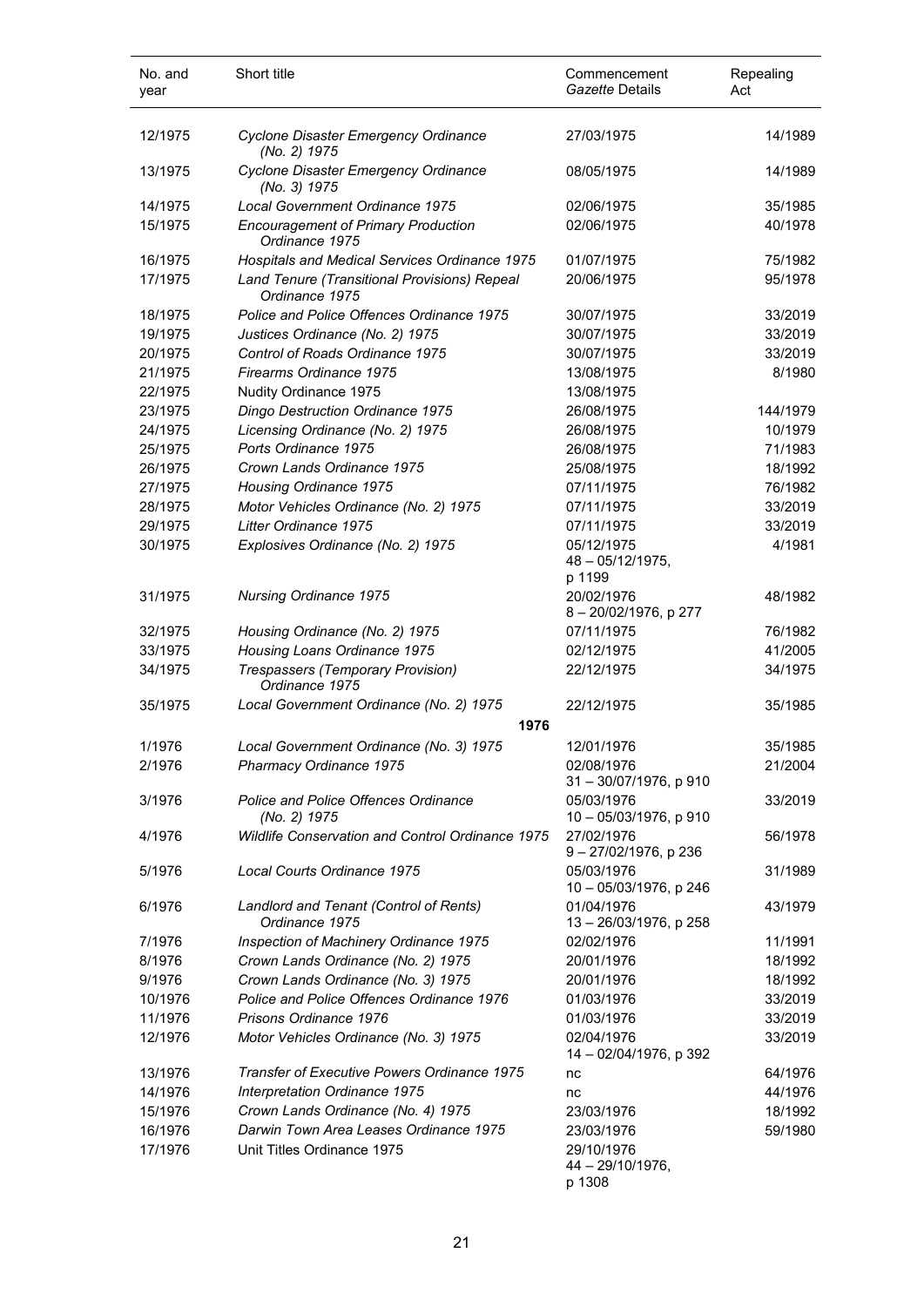| No. and<br>year | Short title                                                            | Commencement<br>Gazette Details                                           | Repealing<br>Act |
|-----------------|------------------------------------------------------------------------|---------------------------------------------------------------------------|------------------|
| 18/1976         | Real Property (Unit Titles) Ordinance 1975                             | 29/10/1976<br>44 - 29/10/1976,<br>p 1308                                  |                  |
| 19/1976         | Criminal Injuries (Compensation) Ordinance 1975                        | 08/04/1976                                                                | 46/1982          |
| 20/1976         | Justices Ordinance 1975                                                | 27/05/1976                                                                | 33/2019          |
| 21/1976         | Police and Police Offences (Appointments<br>Validation) Ordinance 1976 | 28/06/1976                                                                | 6/1981           |
| 22/1976         | Companies Ordinance 1976                                               | 28/06/1976                                                                | 19/2001          |
| 23/1976         | Salvation Army (Northern Territory) Property Trust<br>Ordinance 1976   | 03/12/1976<br>49 - 03/12/1976,<br>p 1346                                  |                  |
| 24/1976         | Traffic Ordinance 1976                                                 | 30/07/1976<br>31-30/07/1976, p 905                                        | 44/1987          |
| 25/1976         | Venereal Diseases Ordinance 1976                                       | 28/06/1976                                                                | 34/1981          |
| 26/1976         | Church of England in Australia Constitution<br>Ordinance 1975          | 28/06/1978                                                                |                  |
| 27/1976         | Ordinances Revision Ordinance 1976                                     | ss 3 and 4: 11/12/1973;<br>s 5: 24/10/1974;<br>rem: 28/06/1976            | 33/2019          |
| 28/1976         | Trespassers (Temporary Provision)<br>Ordinance 1976                    | 28/06/1976                                                                | 28/1976          |
| 29/1976         | Registration of Births, Deaths and Marriages<br>Ordinance 1976         | 01/10/1976<br>$38 - 17/09/1976$ ,<br>p 1087                               | 26/1996          |
| 30/1976         | Local Government (Post-Cyclone Elections)<br>Ordinance 1976            | 26/08/1976                                                                | 6/1981           |
| 31/1976         | <b>Bush Fires Control Ordinance 1976</b>                               | 08/09/1976                                                                | 33/1980          |
| 32/1976         | Co-operative Societies Ordinance 1976                                  | 08/09/1976                                                                | 14/1997          |
| 33/1976         | Local Government Ordinance 1976                                        | 08/10/1976<br>$41 - 08/10/1976$ ,<br>p 1219                               | 35/1985          |
| 34/1976         | Ports Ordinance 1976                                                   | 29/10/1976<br>44 - 29/10/1976,<br>p 1308                                  | 71/1983          |
| 35/1976         | National Parks and Gardens Ordinance 1976                              | 29/10/1976<br>44 – 29/10/1976,<br>p 1308                                  | 56/1978          |
| 36/1976         | Lottery and Gaming Ordinance 1976                                      | 08/09/1976                                                                | 50/1983          |
| 37/1976         | Motor Vehicles Ordinance 1976                                          | 01/10/1976<br>$40 - 01/10/1976$ ,<br>p 1183                               | 33/2019          |
| 38/1976         | Native and Historical Objects and Areas<br>Preservation Ordinance 1976 | 01/10/1976<br>$40 - 01/10/1976$ ,<br>p 1183                               | 46/1992          |
| 39/1976         | Registration Ordinance 1976                                            | 12/11/1976<br>46A - 12/11/1976,<br>p 1361                                 | 33/2019          |
| 40/1976         | Radiographers Ordinance 1976                                           | ss 18 and 19(1):<br>13/11/1977;<br>rem: 13/05/1977<br>9-04/03/1977, p 725 | 18/2010          |
| 41/1976         | Hospitals and Medical Services Ordinance 1976                          | 01/10/1976<br>$40 - 01/10/1976$ ,<br>p 1183                               | 75/1982          |
| 42/1976         | Adoption of Children Ordinance 1976                                    | 04/03/1977<br>9-04/03/1977, p 338                                         | 17/1994          |
| 43/1976         | Administrator's Council Ordinance 1976                                 | 01/01/1977                                                                | 59/1978          |
| 44/1976         | Interpretation Ordinance 1976                                          | 01/01/1977                                                                | 59/1978          |
| 45/1976         | Disposal of Uncollected Goods Ordinance 1976                           | 17/06/1977<br>24 - 17/06/1977, p 916                                      | 33/2004          |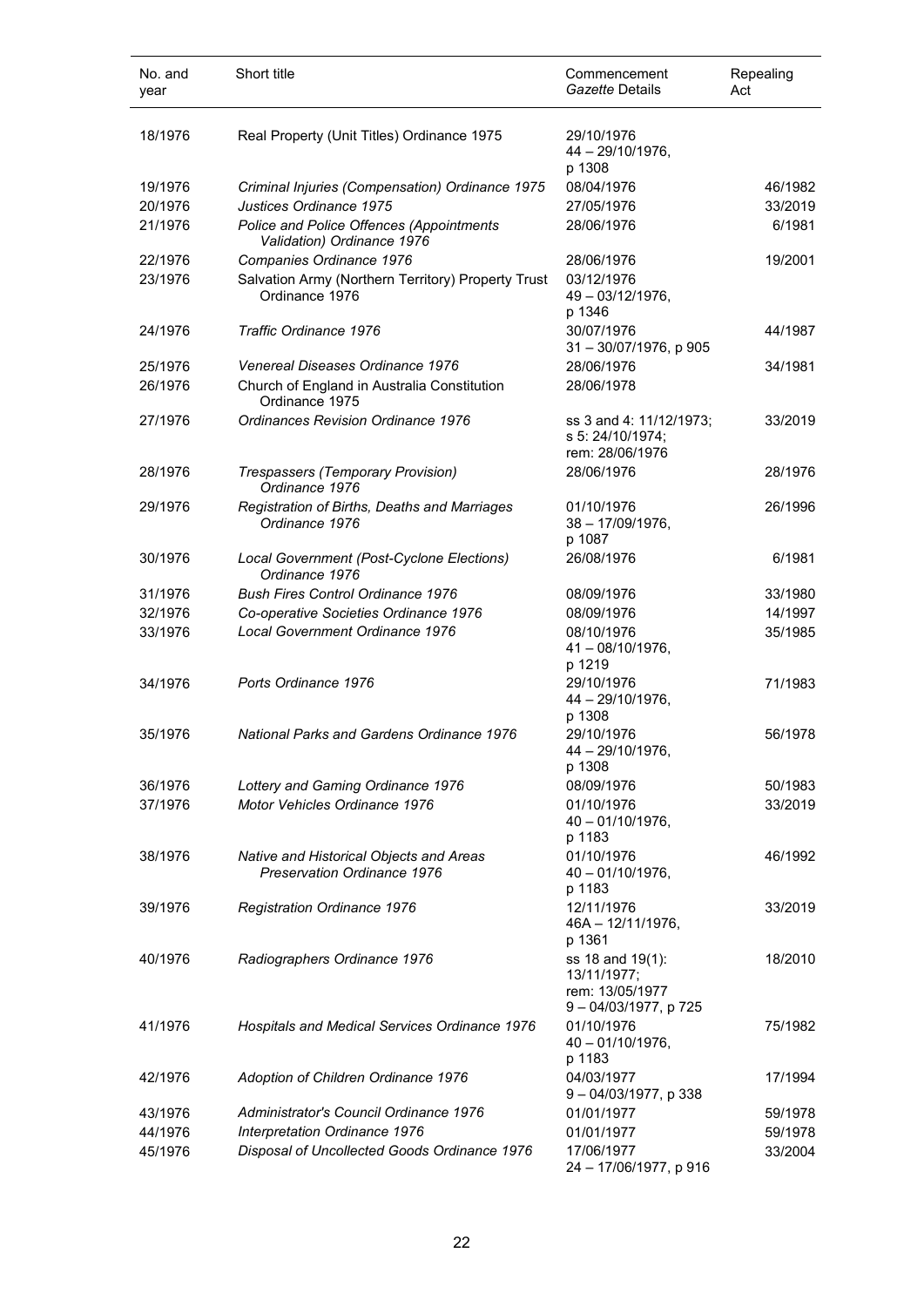| No. and<br>year | Short title                                                 | Commencement<br>Gazette Details                                                                                                                                                   | Repealing<br>Act |
|-----------------|-------------------------------------------------------------|-----------------------------------------------------------------------------------------------------------------------------------------------------------------------------------|------------------|
| 46/1976         | Unit Titles Ordinance 1976                                  | 26/08/1976                                                                                                                                                                        | 33/2019          |
| 47/1976         | Real Property (Unit Titles) Ordinance 1976                  | 26/08/1976                                                                                                                                                                        | 33/2019          |
| 48/1976         | Freehold Titles Ordinance 1976                              | 26/08/1976                                                                                                                                                                        | 59/1980          |
| 49/1976         | <b>Fisheries Ordinance 1976</b>                             | 12/11/1976                                                                                                                                                                        | 4/1980           |
| 50/1976         | Fire Brigades Ordinance 1976                                | 12/11/1976                                                                                                                                                                        | 29/1983          |
| 51/1976         | Litter Ordinance 1976                                       | 17/12/1976<br>$51 - \frac{17}{12}{1976}$<br>p 1497                                                                                                                                | 33/2019          |
| 52/1976         | Local Government Ordinance (No. 2) 1976                     | 12/11/1976                                                                                                                                                                        | 35/1985          |
| 53/1976         | Licensing Ordinance 1976                                    | 12/11/1976                                                                                                                                                                        | 10/1979          |
| 54/1976         | Registration of Dogs Ordinance 1976                         | 12/11/1976                                                                                                                                                                        | 18/1980          |
| 55/1976         | Mining Ordinance 1976                                       | 12/11/1976                                                                                                                                                                        | 15/1982          |
| 56/1976         | Traffic Ordinance (No. 2) 1976                              | 26/11/1976<br>$48 - 26/11/1976$ ,<br>p 1408                                                                                                                                       | 44/1987          |
| 57/1976         | Housing Ordinance 1976                                      | 12/11/1976                                                                                                                                                                        | 76/1982          |
| 58/1976         | Trustee Ordinance 1976                                      | 25/02/1977<br>8A - 25/02/1977, p 327                                                                                                                                              |                  |
| 59/1976         | National Trust (Northern Territory)<br>Ordinance 1976       | 16/11/1976                                                                                                                                                                        |                  |
| 60/1976         | Seeds Ordinance 1976                                        | nc                                                                                                                                                                                | 64/1996          |
| 61/1976         | Parole of Prisoners Ordinance 1976                          | 01/12/1976<br>48A - 30/11/1976,<br>p 1409B                                                                                                                                        |                  |
| 62/1976         | Public Service Ordinance 1976                               | pts 1 (other than s 3)<br>and 3 (other than ss 15<br>and 16) ss 18, 19, 21,<br>67 and 68: 22/12/1976;<br>s 39(4): 22/12/1976;<br>rem: 01/01/1977<br>$53 - 24/12/1976$ ,<br>p 1572 | 11/1993          |
| 63/1976         | Public Service Ordinance (No. 2) 1976                       | 22/12/1976                                                                                                                                                                        | 11/1993          |
| 64/1976         | Transfer of Powers Ordinance 1976                           | 01/01/1977<br>$53 - 24/12/1976$ ,<br>p 1573                                                                                                                                       |                  |
| 65/1976         | Transfer of Powers Ordinance (No. 2) 1976                   | 22/12/1976                                                                                                                                                                        |                  |
| 66/1976         | Interpretation Ordinance (No. 3) 1976                       | 22/12/1976                                                                                                                                                                        | 59/1978          |
| 67/1976         | Medical Practitioners Registration Ordinance 1976           | 01/01/1977<br>$53 - 24/12/1976$ ,<br>p 1573                                                                                                                                       | 7/1995           |
| 68/1976         | Fire Brigades Arbitral Tribunal Ordinance 1976              | 01/01/1977<br>$53 - 24/12/1976$ ,<br>p 1574                                                                                                                                       | 77/1985          |
|                 | 1977                                                        |                                                                                                                                                                                   |                  |
| 1/1977          | Crown Lands Ordinance 1976                                  | 16/12/1976                                                                                                                                                                        | 18/1992          |
| 2/1977          | Crown Lands (Validation of Proclamations)<br>Ordinance 1976 | 16/12/1976                                                                                                                                                                        | 39/2005          |
| 3/1977          | Mines Safety Control Ordinance 1976                         | 26/06/1981<br>$S7 - 26/06/1981$                                                                                                                                                   | 37/1990          |
| 4/1977          | Magistrates Ordinance 1976                                  | 04/04/1977<br>$13A - 04/04/1977,$<br>p 492                                                                                                                                        | 15/2015          |
| 5/1977          | Justices Ordinance 1976                                     | 04/04/1977                                                                                                                                                                        | 33/2019          |
| 6/1977          | Local Government Ordinance (No. 3) 1976                     | 23/02/1977                                                                                                                                                                        | 35/1985          |
| 7/1977          | Traffic Ordinance (No. 3) 1976                              | 24/11/1978<br>47 - 24/11/1978, p 4                                                                                                                                                | 44/1987          |
| 8/1977          | Police and Police Offences Ordinance 1977                   | 15/03/1977                                                                                                                                                                        |                  |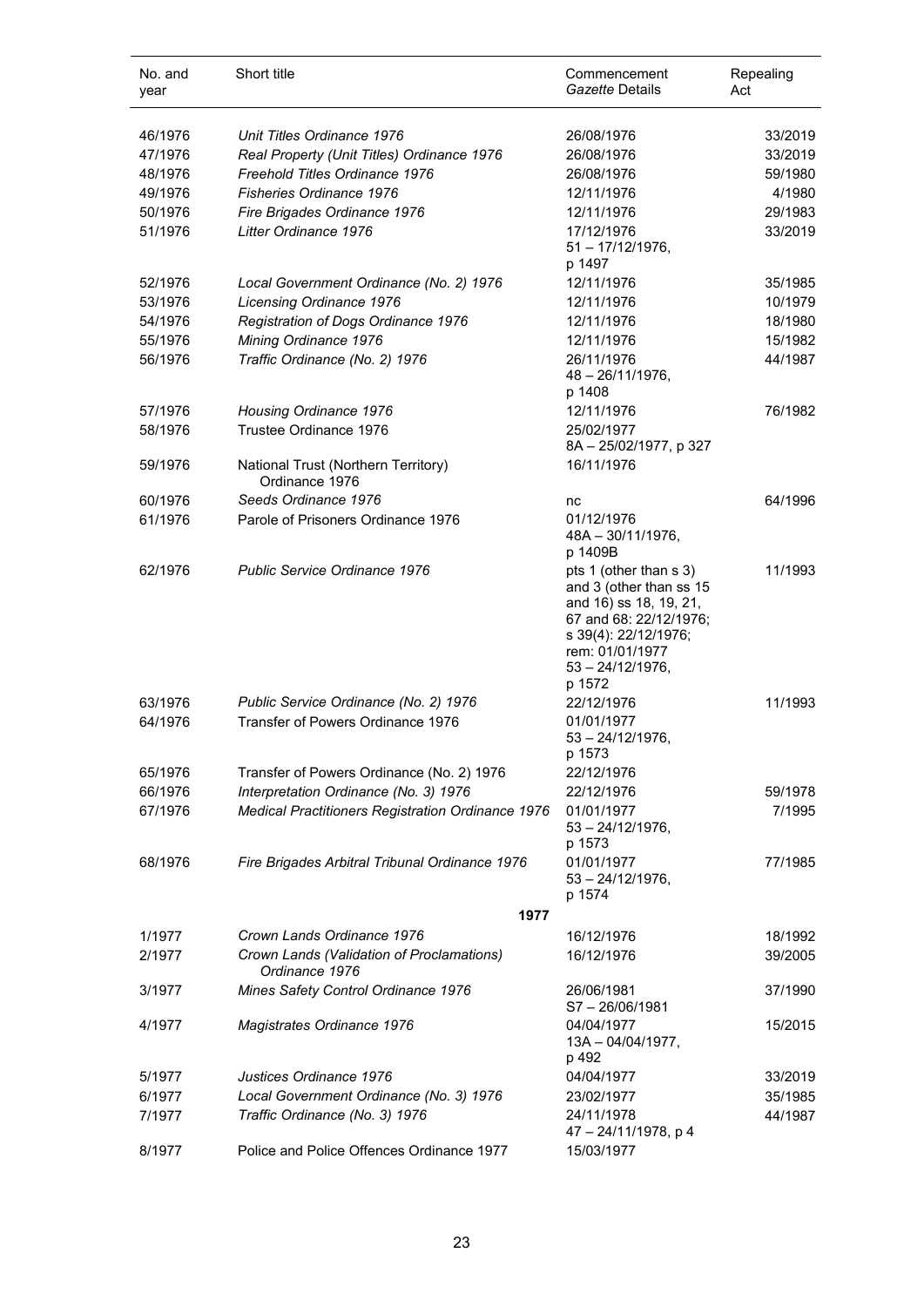| No. and<br>year | Short title                                                         | Commencement<br>Gazette Details                                                                                | Repealing<br>Act |
|-----------------|---------------------------------------------------------------------|----------------------------------------------------------------------------------------------------------------|------------------|
| 9/1977          | Housing Ordinance 1977                                              | 01/07/1977<br>$26 - 01/07/1977$ ,<br>p 1045                                                                    | 76/1982          |
| 10/1977         | Legislative Assembly (Powers and Privileges)<br>Ordinance 1977      | 20/04/1977                                                                                                     | 62/1992          |
| 11/1977         | <b>Public Service Ordinance 1977</b>                                | 20/04/1977                                                                                                     | 11/1993          |
| 12/1977         | <b>Workmen's Compensation Ordinance 1977</b>                        | 29/04/1977                                                                                                     | 49/1986          |
| 13/1977         | <b>Fisheries Ordinance 1977</b>                                     | 29/04/1977                                                                                                     | 4/1980           |
| 14/1977         | <b>Workmen's Compensation Ordinance</b><br>(No. 2) 1977             | 10/06/1977<br>23 - 10/06/1977, p 907                                                                           | 49/1986          |
| 15/1977         | <b>Workmen's Compensation Ordinance</b><br>(No. 3) 1977             | 26/05/1977                                                                                                     | 49/1986          |
| 16/1977         | Prisons Ordinance 1977                                              | 09/09/1977<br>$36 - 09/09/1977$ , p 4                                                                          |                  |
| 17/1977         | Seeds Ordinance 1977                                                | nc                                                                                                             | 64/1996          |
| 18/1977         | Interpretation Ordinance 1977                                       | 22/12/1976                                                                                                     | 59/1978          |
| 19/1977         | Legal Practitioners Ordinance 1977                                  | 17/06/1977<br>24 - 17/06/1977, p 908                                                                           | 38/2006          |
| 20/1977         | <b>Brands Ordinance 1977</b>                                        | 31/05/1977                                                                                                     | 36/2008          |
| 21/1977         | Disposal of Uncollected Goods Ordinance 1977                        | 17/06/1977                                                                                                     | 33/2004          |
| 22/1977         | Soil Conservation and Land Utilization<br>Ordinance 1977            | 31/05/1977                                                                                                     | 33/2019          |
| 23/1977         | Territory Parks and Wildlife Conservation<br>Ordinance 1976         | ss 1, 2 and 45 - 123:<br>19/11/1977<br>46 - 18/11/1977, p 18;<br>rem: 01/01/1978<br>$51 - 22/12/1977$ , p 1    |                  |
| 24/1977         | Territory Parks and Wildlife Conservation<br>Ordinance (No. 2) 1976 | ss 1-4: 18/11/1977<br>46 - 18/11/1977, p 18;<br>ss $14 - 21$ and $32 - 26$ :<br>19/11/1977;<br>rem: 01/01/1978 | 33/2019          |
| 25/1977         | Territory Parks and Wildlife Conservation<br>Ordinance (No. 3) 1976 | 01/01/1978<br>$51 - 22/12/1977$ , p 1                                                                          | 33/2019          |
| 26/1977         | Uniting Church in Australia Ordinance 1977                          | 22/06/1977<br>$24A - 20/06/1977$ ,<br>p 33B                                                                    |                  |
| 27/1977         | Allocation of Funds (Supply) Ordinance<br>(No. 1) 1977-78           | 29/06/1977                                                                                                     | 27/1977          |
| 28/1977         | Allocation of Funds (Supply) Ordinance<br>(No. 2) 1977-78           | 29/06/1977                                                                                                     | 28/1977          |
| 29/1977         | Architects Ordinance 1977                                           | 05/07/1977                                                                                                     |                  |
| 30/1977         | Motor Vehicles Ordinance 1977                                       | 05/07/1977                                                                                                     | 33/2019          |
| 31/1977         | Northern Territory Disasters Ordinance 1976                         | 11/11/1977<br>45-11/11/1977, p 9                                                                               | 96/1982          |
| 32/1977         | Petroleum Products Subsidy Ordinance 1977                           | 05/07/1977                                                                                                     | 38/2014          |
| 33/1977         | <b>Traffic Ordinance 1977</b>                                       | 05/07/1977                                                                                                     | 44/1987          |
| 34/1977         | Mining Ordinance 1977                                               | 28/06/1977                                                                                                     | 15/1982          |
| 35/1977         | Petroleum (Prospecting and Mining)<br>Ordinance 1977                | 12/08/1977<br>$32 - 12/08/1977$ ,<br>p 1240                                                                    | 50/1984          |
| 36/1977         | Parole of Prisoners Ordinance 1977                                  | 09/09/1977<br>36 - 09/09/1977, p 4                                                                             |                  |
| 37/1977         | Public Service Ordinance (No. 2) 1977                               | 29/07/1977                                                                                                     | 11/1993          |
| 38/1977         | Local Government Ordinance 1977                                     | 29/07/1977                                                                                                     | 35/1985          |
| 39/1977         | Small Claims Ordinance 1977                                         | 29/07/1977                                                                                                     | 4/2016           |
| 40/1977         | <b>Building Societies Ordinance 1977</b>                            | 18/08/1977                                                                                                     | 1/1982           |
| 41/1977         | Pharmacy Ordinance 1977                                             | 18/08/1977                                                                                                     | 21/2004          |
| 42/1977         | Public Service Ordinance (No. 3) 1977                               | 07/09/1977                                                                                                     | 11/1993          |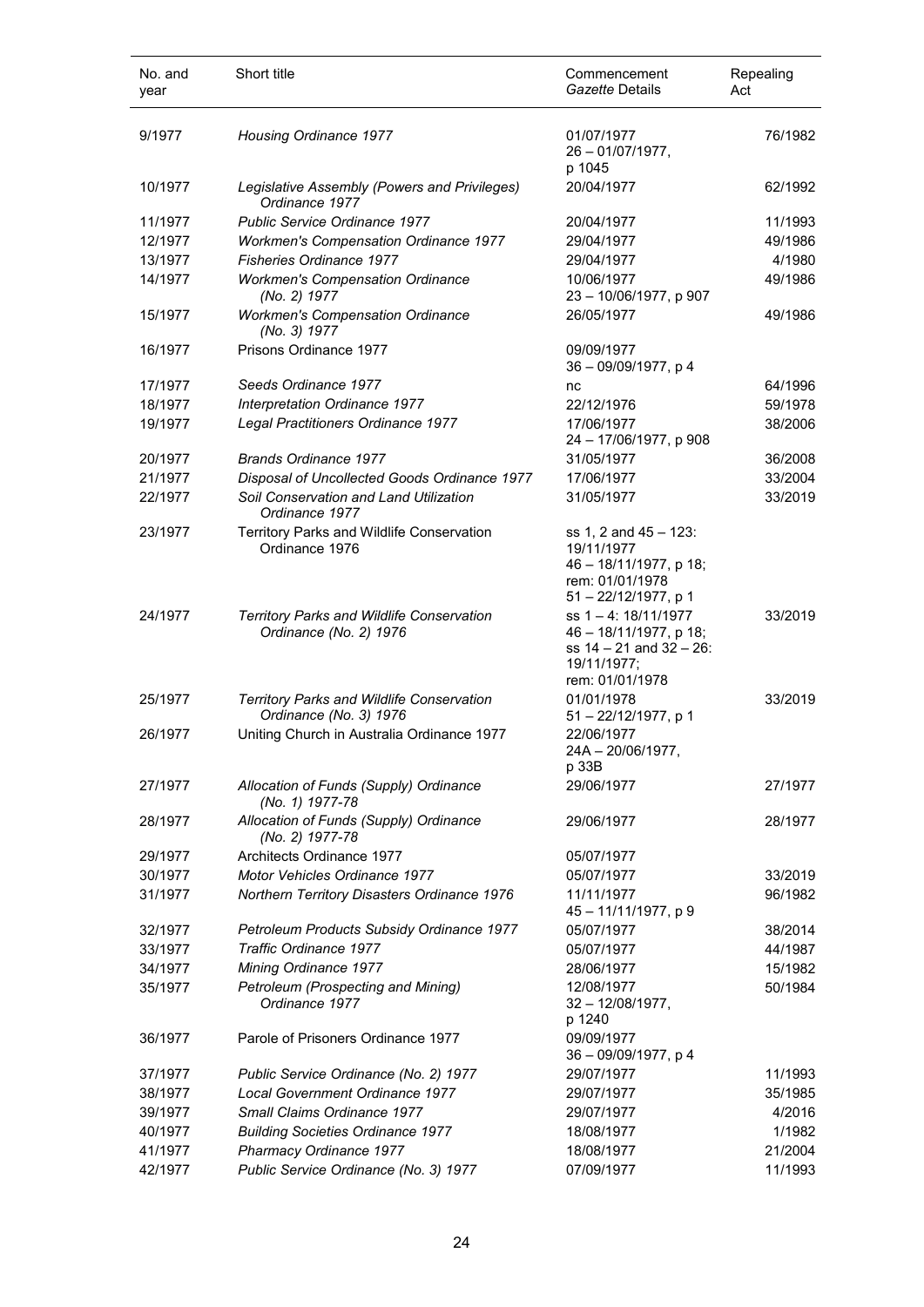| No. and<br>year | Short title                                                      | Commencement<br>Gazette Details        | Repealing<br>Act |
|-----------------|------------------------------------------------------------------|----------------------------------------|------------------|
| 43/1977         | Crown Lands (Validation of Leases)<br>Ordinance 1977             | 06/09/1977                             | 39/2005          |
| 44/1977         | Church Land Leases Ordinance 1977                                | 06/09/1977                             | 59/1980          |
| 45/1977         | Special Purposes Leases Ordinance 1977                           | 06/09/1977                             | 33/2019          |
| 46/1977         | Crown Lands Ordinance 1977                                       | 06/09/1977                             | 18/1992          |
| 47/1977         | Cemeteries Ordinance 1977                                        | 09/09/1977                             |                  |
| 48/1977         | Interpretation Ordinance (No. 2) 1977                            | 30/09/1977                             | 59/1978          |
| 49/1977         | Allocation of Funds (Appropriation) Ordinance<br>(No. 1) 1977-78 | 25/11/1977                             | 49/1977          |
| 50/1977         | Allocation of Funds (Appropriation) Ordinance<br>(No. 2) 1977-78 | 25/11/1977                             | 50/1977          |
| 51/1977         | Transfer of Powers (Further Provisions)<br>Ordinance 1977        | 01/01/1978                             |                  |
| 52/1977         | <b>Building Ordinance 1977</b>                                   | 09/12/1977                             | 31/1983          |
| 53/1977         | Town Planning Ordinance 1977                                     | 14/12/1977<br>49A - 14/12/1977, p 1    | 48/1979          |
| 54/1977         | Validation of Acts Ordinance 1977                                | 12/12/1977                             |                  |
| 55/1977         | Public Service Ordinance (No. 4) 1977                            | 12/12/1977                             | 11/1993          |
| 56/1977         | <b>Workmen's Compensation Ordinance</b><br>(No. 4) 1977          | 01/01/1978                             | 49/1986          |
| 57/1977         | Alice Springs Administration Ordinance Repeal<br>Ordinance 1977  | 20/12/1977                             | 95/1978          |
| 58/1977         | Poisons Ordinance 1977                                           | 01/01/1978<br>$51B - 22/12/1977$ , p 1 | 4/1983           |
| 59/1977         | Dangerous Drugs Ordinance 1977                                   | 01/01/1978<br>51B - 22/12/1977, p 1    | 4/1983           |
| 60/1977         | Prohibited Drugs Ordinance 1977                                  | 01/01/1978<br>51B - 22/12/1977, p 1    | 4/1983           |
|                 | 1978                                                             |                                        |                  |
| 1/1978          | Licensing Ordinance 1978                                         | 16/03/1978                             | 10/1979          |
| 2/1978          | Local Government Ordinance 1978                                  | 08/12/1978<br>49 - 08/12/1978, p 7     | 35/1985          |
| 3/1978          | Local Government Ordinance (No. 2) 1978                          | 16/03/1978                             | 35/1985          |
| 4/1978          | Road Safety Council Ordinance 1978                               | 11/08/1978<br>32 - 11/08/1978, p 10    | 10/2007          |
| 5/1978          | Anglican Church of Australia Ordinance 1978                      | 31/08/1979<br>G35-31/08/1979, p 1      |                  |
| 6/1978          | Motor Vehicles Ordinance 1978                                    | 05/05/1978<br>18 - 05/05/1978, p 6     | 33/2019          |
| 7/1978          | Interpretation (Amendment) Ordinance 1978                        | 31/03/1978                             | 59/1978          |
| 8/1978          | Auctioneers Ordinance 1978                                       | 31/03/1978                             |                  |
| 9/1978          | Mining Ordinance 1978                                            | 13/04/1978                             | 15/1982          |
| 10/1978         | Town Planning Ordinance 1978                                     | 13/04/1978                             | 48/1979          |
| 11/1978         | Lottery and Gaming Ordinance 1978                                | 13/04/1978                             | 50/1983          |
| 12/1978         | Legal Practitioners Ordinance 1978                               | 13/04/1978                             | 38/2006          |
| 13/1978         | Petroleum Products Subsidy Ordinance 1978                        | 05/05/1978                             | 38/2014          |
| 14/1978         | Magistrates Ordinance 1978                                       | 29/05/1978                             | 15/2015          |
| 15/1978         | Alsatian Dogs Ordinance Repeal Ordinance 1978                    | 29/05/1978                             | 95/1978          |
| 16/1978         | Matrimonial Causes Ordinance Repeal<br>Ordinance 1978            | 29/05/1978                             | 95/1978          |
| 17/1978         | Traffic Ordinance 1978                                           | 08/09/1978<br>36 - 08/09/1978, p 9     | 44/1987          |
| 18/1978         | Allocation of Funds (Appropriation) Ordinance<br>(No. 3) 1977-78 | 31/05/1978                             | 18/1978          |
| 19/1978         | Fire Brigades Arbitral Tribunal Ordinance 1978                   | 22/10/1979<br>G42-19/10/1979, p 9      | 77/1985          |
| 20/1978         | <b>Fisheries Ordinance 1978</b>                                  | 31/05/1978                             | 04/1980          |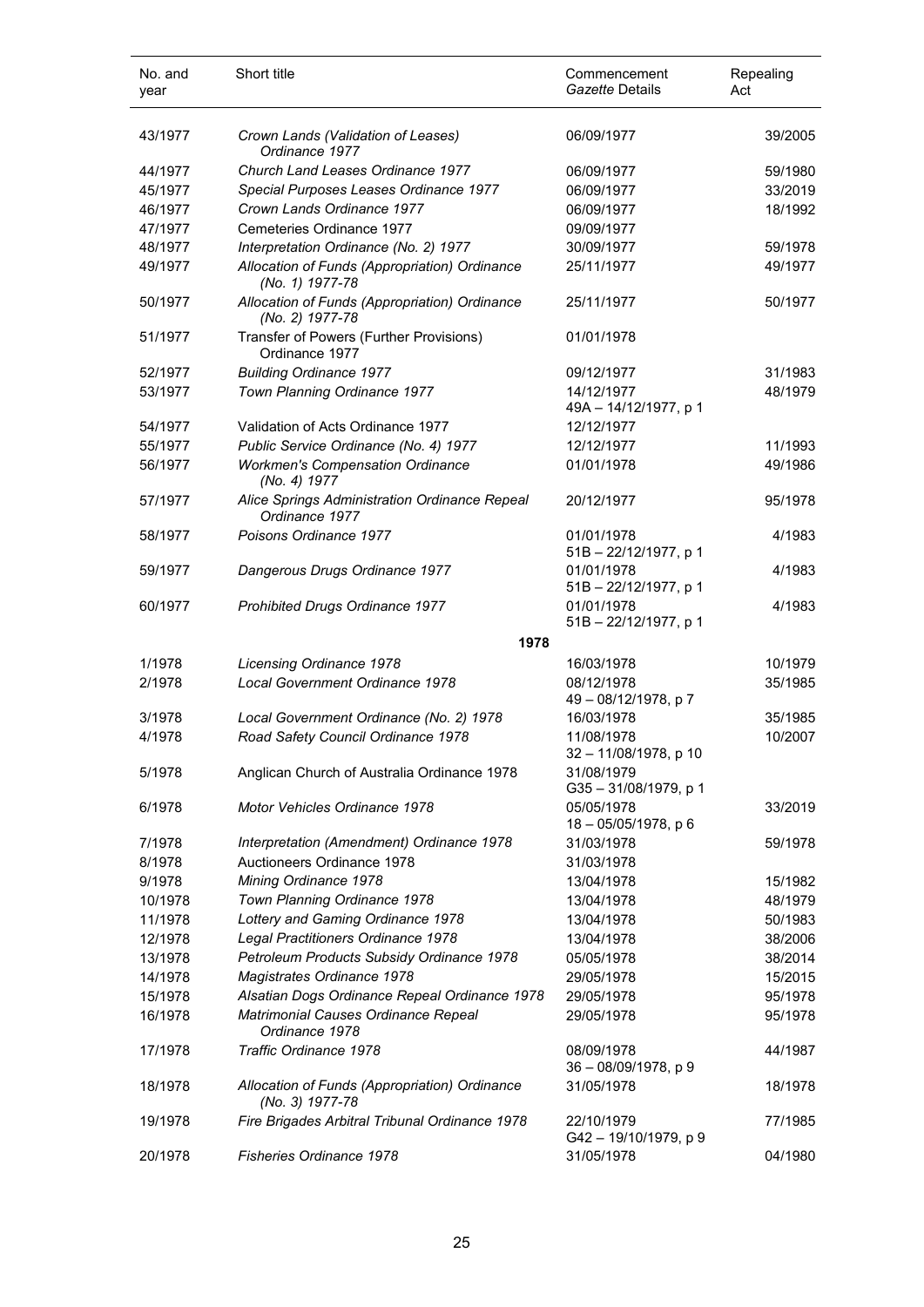| No. and<br>year | Short title                                                         | Commencement<br>Gazette Details        | Repealing<br>Act |
|-----------------|---------------------------------------------------------------------|----------------------------------------|------------------|
| 21/1978         | Motor Vehicles Ordinance (No. 2) 1978                               | 01/07/1978                             |                  |
|                 |                                                                     | 26B - 30/06/1978, p 4                  |                  |
| 22/1978         | Oaths Ordinance 1978                                                | 03/11/1978<br>44 - 03/11/1978, p 18    | 40/2010          |
| 23/1978         | Crown Lands Ordinance 1978                                          | 24/05/1978                             | 18/1992          |
| 24/1978         | Special Purposes Leases Ordinance 1978                              | 24/05/1978                             | 33/2019          |
| 25/1978         | Ombudsman (Northern Territory) Ordinance 1977                       | 01/07/1978<br>$26B - 30/06/1978$ , p 4 | 5/2009           |
| 26/1978         | Annual Holidays Ordinance 1978                                      | 20/06/1978                             | 70/1981          |
| 27/1978         | <b>Electricity Commission Ordinance 1978</b>                        | 01/07/1978                             | 10/2000          |
| 28/1978         | <b>Electrical Workers and Contractors</b><br>Ordinance 1978         | 01/07/1978                             |                  |
| 29/1978         | Local Government Elections (1978) Validating<br>Ordinance 1978      | 20/06/1978                             | 6/1981           |
| 30/1978         | Lottery and Gaming Ordinance (No. 2) 1978                           | 01/07/1978<br>26B - 30/06/1978, p 4    | 50/1983          |
| 31/1978         | Police and Police Offences Ordinance 1978                           | 11/08/1978<br>32 - 11/08/1978, p 10    | 33/2019          |
| 32/1978         | <b>Public Service Ordinance 1978</b>                                | 01/07/1978                             | 11/1993          |
| 33/1978         | Stamp Ordinance 1978                                                | nc                                     | 49/1978          |
| 34/1978         | Supply of Services Ordinance 1978                                   | 01/07/1978                             | 12/1983          |
| 35/1978         | Housing Ordinance 1978                                              | 01/07/1978                             | 76/1982          |
| 36/1978         | Housing Loans Ordinance 1978                                        | 01/07/1978                             | 41/2005          |
| 37/1978         | <b>Financial Administration and Audit</b><br>Ordinance 1978         | 01/07/1978                             | 4/1995           |
| 38/1978         | Supply Ordinance (No. 1) 1978-79                                    | 01/07/1978                             | 33/2019          |
| 39/1978         | Contracts Ordinance 1978                                            | 01/07/1978                             |                  |
| 40/1978         | Territory Development Ordinance 1978                                | 01/07/1978                             | 52/1986          |
| 41/1978         | <b>Consumer Protection Ordinance 1978</b>                           | 11/08/1978<br>32 - 11/08/1978, p 10    | 49/1990          |
| 42/1978         | Landlord and Tenant (Control of Rents)<br>Ordinance 1978            | 11/08/1978                             | 43/1979          |
| 43/1978         | Territory Motor Vehicles (Liability) Ordinance 1978                 | 01/07/1978                             | 77/1991          |
| 44/1978         | Motor Vehicles Ordinance (No. 3) 1978                               | 01/07/1978                             | 33/2019          |
| 45/1978         | Justices Ordinance 1978                                             | 01/07/1978                             | 33/2019          |
| 46/1978         | Claims by and against the Government<br>Ordinance 1978              | 01/07/1978                             | 51/1993          |
| 47/1978         | Pay-roll Tax Ordinance 1978                                         | 01/07/1978                             | 18/2009          |
| 48/1978         | Stamp Duty Ordinance 1978                                           | 01/07/1978                             | 27/2007          |
| 49/1978         | Taxation (Administration) Ordinance 1978                            | 01/07/1978                             |                  |
| 50/1978         | Ports Ordinance 1978                                                | 01/07/1978                             | 71/1983          |
| 51/1978         | Museums and Art Galleries Ordinance 1978                            | 01/07/1978                             | 18/1999          |
| 52/1978         | Lottery and Gaming Ordinance (No. 3) 1978                           | 01/07/1978                             | 50/1983          |
| 53/1978         | Tourist Board Ordinance 1978                                        | 01/01/1978                             | 124/1979         |
| 54/1978         | Transfer of Powers (Self-Government)<br>Ordinance 1978              | 01/07/1978                             |                  |
| 55/1978         | Succession Duties Repeal Ordinance 1978                             | 01/07/1978                             | 95/1978          |
| 56/1978         | Territory Parks and Wildlife Conservation<br>Ordinance 1978         | 01/07/1978                             | 33/2019          |
| 57/1978         | Territory Parks and Wildlife Conservation<br>Ordinance (No. 3) 1978 | 01/07/1978                             |                  |
| 58/1978         | Amendments Incorporation Ordinance 1978                             | 01/07/1978                             | 22/2018          |
| 59/1978         | Interpretation Ordinance 1978                                       | 01/07/1978                             |                  |
| 60/1978         | Ombudsman (Northern Territory) Ordinance 1978                       | 01/07/1979                             | 5/2009           |
| 61/1978         | Law Officers Ordinance 1978                                         | 01/07/1978                             |                  |
| 62/1978         | Mining Ordinance (No. 2) 1978                                       | 01/07/1978                             | 15/1982          |
| 63/1978         | Juries Ordinance 1978                                               | 19/01/1979<br>G3-19/01/1979, p 4       | 33/2019          |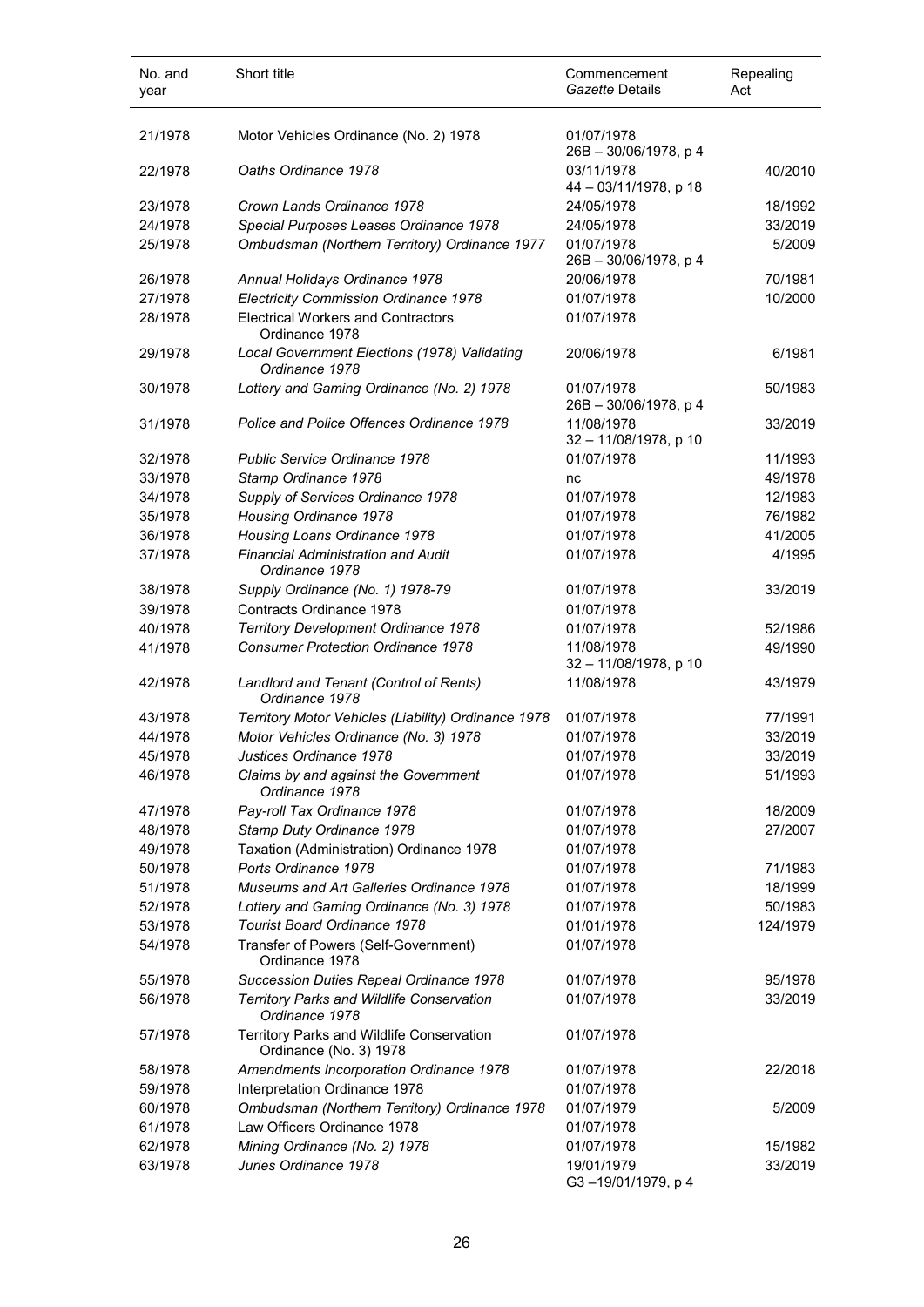| No. and<br>year | Short title                                                                    | Commencement<br>Gazette Details                                        | Repealing<br>Act |
|-----------------|--------------------------------------------------------------------------------|------------------------------------------------------------------------|------------------|
| 64/1978         | Criminal Law and Procedure Ordinance 1978                                      | 01/07/1978                                                             | 47/1983          |
| 65/1978         | Legislative Assembly (Remuneration of Members)<br>Ordinance 1978               | 05/07/1978                                                             | 103/1978         |
| 66/1978         | Mines Regulation Ordinance 1978                                                | 13/07/1978                                                             | 4/1982           |
| 67/1978         | <b>Public Trustee Ordinance 1978</b>                                           | 13/07/1978                                                             | 84/1979          |
| 68/1978         | Criminal Law (Conditional Release of Offenders)<br>Ordinance 1978              | ss 1, 3 and 8:<br>13/07/1978;<br>ss $4 - 7$ and 9:<br>25/05/1979       | 39/1995          |
| 69/1978         | Crown Lands Ordinance (No. 2) 1978                                             | G21-25/05/1979, p 8<br>13/07/1978                                      | 18/1992          |
| 70/1978         | Local Government Ordinance (No. 3) 1978                                        | 13/07/1978                                                             | 35/1985          |
| 71/1978         | Dangerous Drugs Ordinance 1978                                                 | 26/07/1978                                                             | 4/1983           |
| 72/1978         | Prohibited Drugs Ordinance 1978                                                | 26/07/1978                                                             | 4/1983           |
| 73/1978         | Inspection of Machinery Ordinance 1978                                         | 26/06/1981<br>$S7 - 26/06/1981$                                        | 11/1991          |
| 74/1978         | Uniting Church in Australia 1978                                               | 26/07/1978                                                             |                  |
| 75/1978         | Weights and Measures Ordinance 1978                                            | 09/11/1979<br>S23-09/11/1979, p 1                                      | 41/1990          |
| 76/1978         | Weights and Measures (Packaged Goods)<br>Ordinance 1978                        | 26/07/1978                                                             | 41/1990          |
| 77/1978         | <b>Workmen's Compensation Ordinance 1978</b>                                   | 27/10/1978<br>43 - 27/10/1978, p 1                                     | 49/1986          |
| 78/1978         | Interpretation Act (No. 2) 1978                                                | 23/08/1978                                                             | 33/2019          |
| 79/1978         | Soccer Football Pools Act 1978                                                 | 25/08/1978<br>$34 - 25/08/1978$ , p 4                                  |                  |
| 80/1978         | Companies Act 1978                                                             | 23/08/1978                                                             | 19/2001          |
| 81/1978         | <b>Electrical Workers and Contractors Act</b><br>(No. 2) 1978                  | 23/08/1978                                                             | 33/2019          |
| 82/1978         | Legislative Assembly (Remuneration of Members)<br>Act (No. 2) 1978             | 23/08/1978                                                             | 103/1978         |
| 83/1978         | Licensing Act (No. 2) 1978                                                     | 23/08/1978                                                             | 10/1979          |
| 84/1978         | Hire-Purchase Act 1978                                                         | 23/08/1978                                                             | 9/1996           |
| 85/1978         | Registration of Births, Deaths and Marriages<br>Act 1978                       | 23/08/1978                                                             | 26/1996          |
| 86/1978         | Tourist Board Act (No. 2) 1978                                                 | 23/08/1978                                                             | 124/1979         |
| 87/1978         | Radiation (Safety Control) Ordinance 1978                                      | 01/02/1980<br>G4-25/01/1980, p7                                        | 23/2004          |
| 88/1978         | <b>Construction Safety Ordinance 1978</b>                                      | ss $1 - 4$ : 13/10/1978<br>$41 - 13/10/1978$ , p 5;<br>rem: 29/12/1978 | 11/1991          |
| 89/1978         | Financial Administration and Audit Act<br>(No. 2) 1978                         | 05/09/1978                                                             | 4/1995           |
| 90/1978         | Motor Vehicles Act (No. 4) 1978                                                | 05/09/1978                                                             |                  |
| 91/1978         | Northern Territory Disasters Act 1978                                          | 05/09/1978                                                             | 96/1982          |
| 92/1978         | Public Trustee Act (No. 2) 1978                                                | 05/09/1978                                                             | 84/1989          |
| 93/1978         | Real Property Act 1978                                                         | 05/09/1978                                                             | 2/2000           |
| 94/1978         | Stamp Duty Act (No. 2) 1978                                                    | 05/09/1978                                                             | 27/2007          |
| 95/1978         | <b>Statute Law Revision Act 1978</b>                                           | 05/09/1978                                                             | 39/2005          |
| 96/1978         | Taxation (Administration) Act (No. 2) 1978                                     | 05/09/1978                                                             |                  |
| 97/1978         | <b>Encouragement of Primary Production (Validation</b><br>of Actions) Act 1978 | 13/10/1978                                                             | 29/1981          |
| 98/1978         | Stamp Duty Act (No. 3) 1978                                                    | 13/10/1978                                                             | 27/2007          |
| 99/1978         | Dangerous Drugs Act (No. 2) 1978                                               | 13/10/1978                                                             | 4/1983           |
| 100/1978        | <b>Construction Safety Ordinance 1975</b>                                      | 29/12/1978<br>52 - 29/12/1978, p 7                                     | 11/1991          |
| 101/1978        | Number not allotted.                                                           | See N. T. Govt Gazette 45 - 10 November 1978                           |                  |
| 102/1978        | <b>Construction Safety Ordinance 1976</b>                                      | 21/09/1978                                                             | 11/1991          |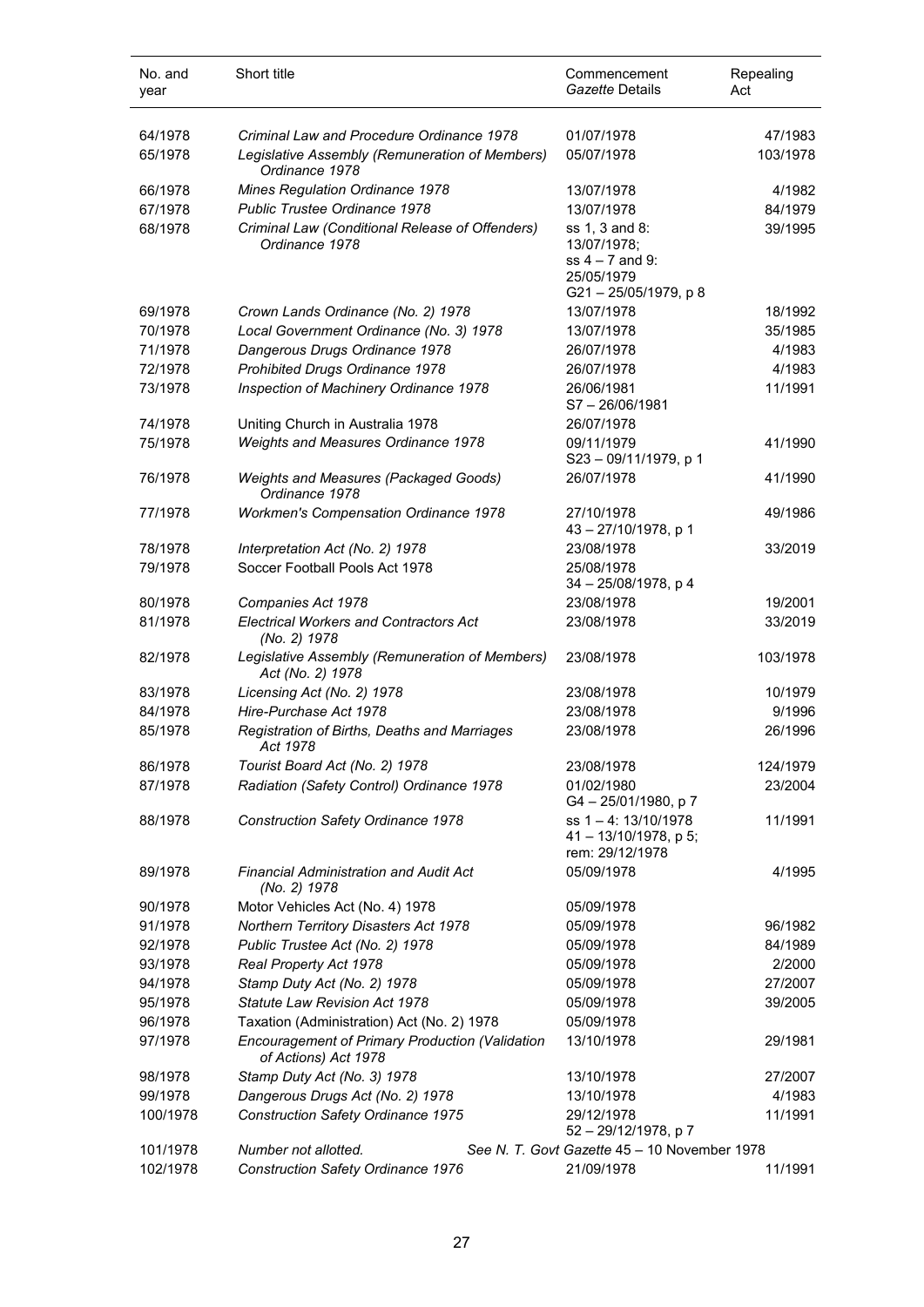| No. and<br>year | Short title                                                                          | Commencement<br>Gazette Details    | Repealing<br>Act       |
|-----------------|--------------------------------------------------------------------------------------|------------------------------------|------------------------|
| 103/1978        | Legislative Assembly (Remuneration, Allowances<br>and Entitlements) Act 1978         | 18/10/1978                         | 28/1981                |
| 104/1978        | Registration of Births, Deaths and Marriages Act<br>(No. 2) 1978                     | 03/11/1978                         | 26/1996                |
| 105/1978        | Firearms Ordinance (No. 2) 1975                                                      | 19/01/1979<br>G3-19/01/1979, p 2   | 8/1980                 |
| 106/1978        | Aboriginal Land Ordinance 1978                                                       | 01/02/1979<br>G4-26/01/1979, p 18  |                        |
| 107/1978        | Crown Lands Ordinance (No. 3) 1978                                                   | 01/02/1979                         | 18/1992                |
| 108/1978        | Special Purposes Leases Ordinance (No. 2) 1978                                       | 01/02/1979                         | 33/2019                |
| 109/1978        | Cemeteries Ordinance 1978                                                            | 01/02/1979                         |                        |
| 110/1978        | Social Welfare Ordinance 1978                                                        | 01/02/1979                         | 76/1983                |
| 111/1978        | Mining Ordinance (No. 3) 1978                                                        | 01/02/1979                         | 15/1982                |
|                 | Territory Parks and Wildlife Conservation                                            |                                    |                        |
| 112/1978        | Ordinance (No. 2) 1978                                                               | 01/02/1979                         | 33/2019                |
| 113/1978        | Petroleum (Prospecting and Mining)<br>Ordinance 1978                                 | 01/02/1979                         | 50/1984                |
| 114/1978        | Coal Ordinance 1978                                                                  | 01/02/1979                         | 27/1991                |
| 115/1978        | Aboriginal Sacred Sites Ordinance 1978                                               | 14/09/1979<br>G37-14/09/1979, p 11 | 29/1989                |
| 116/1978        | Aboriginal Sacred Sites Act (No. 2) 1978                                             | 09/11/1978                         | 29/1989                |
| 117/1978        | Law Officers Ordinance (No. 2) 1978                                                  | 09/11/1978                         | 33/2019                |
| 118/1978        | Legislative Assembly (Remuneration, Allowances<br>and Entitlements) Act (No. 2) 1978 | 29/11/1978                         | 28/1981                |
| 119/1978        | Appropriation Act (No. 1) 1978-79                                                    | 30/11/1978                         | 11/2016                |
| 120/1978        | <b>Appropriation Application Act 1978</b>                                            | 30/11/1978                         | 29/1981                |
| 121/1978        | Criminal Law Consolidation Act (No. 2) 1978                                          | 12/01/1979<br>G2-12/01/1979, p2    | 47/1983                |
| 122/1978        | Transfer of Powers (Health) Act 1978                                                 | 01/01/1979                         | 12/2003                |
| 123/1978        | Hospitals and Medical Services Act 1978                                              | 21/12/1978                         | 75/1982                |
| 124/1978        | Poisons Act 1978                                                                     | 21/12/1979                         | 4/1983                 |
| 125/1978        | Absconding Debtors Act 1978                                                          | 05/12/1980<br>G49-05/12/1980, p 1  |                        |
| 126/1978        | Criminal Law and Procedure Act (No. 2) 1978                                          | 21/12/1978                         | 47/1983                |
| 127/1978        | Criminal Law Consolidation Act 1978                                                  | 21/12/1978                         | 47/1983                |
| 128/1978        | Explosives Act 1978                                                                  | 21/12/1978                         | 4/1981                 |
| 129/1978        | Fisheries Act (No. 2) 1978                                                           | 21/12/1978                         | 4/1980                 |
| 130/1978        | Territory Parks and Wildlife Conservation Act<br>(No. 4) 1978                        | 21/12/1978                         | 33/2019                |
| 131/1978        | Traffic Act (No. 2) 1978                                                             | 16/02/1979<br>G7-16/02/1979, p 1   | 44/1987                |
| 132/1978        | Traffic Act (No. 3) 1978                                                             | 21/12/1978                         | 44/1987                |
| 133/1978        | Casino Development Act 1978                                                          | 21/12/1978                         | $G43 -$<br>31/10/1984, |
|                 |                                                                                      |                                    | p 4                    |
| 134/1978        | Lottery and Gaming Act (No. 4) 1978                                                  | 22/06/1979<br>G25-22/06/1978, p 5  | 50/1983                |

**Italics indicates the Act or Ordinance has been repealed or has ceased or expired**

**"NA" indicates an Ordinance of the Territory of North Australia**

**"C" indicates the** *Commonwealth of Australian Gazette*

**"G" indicates the General** *Government Gazette of the Territory*

**"S" indicates a Special** *Government Gazette of the Territory*

**\*\*Notwithstanding the repeals effected by section 55(1) of the** *Traffic Act 1987* **(No. 44, 1987), in pursuance to section 55(2) of that Act, Part IV of the** *Traffic*